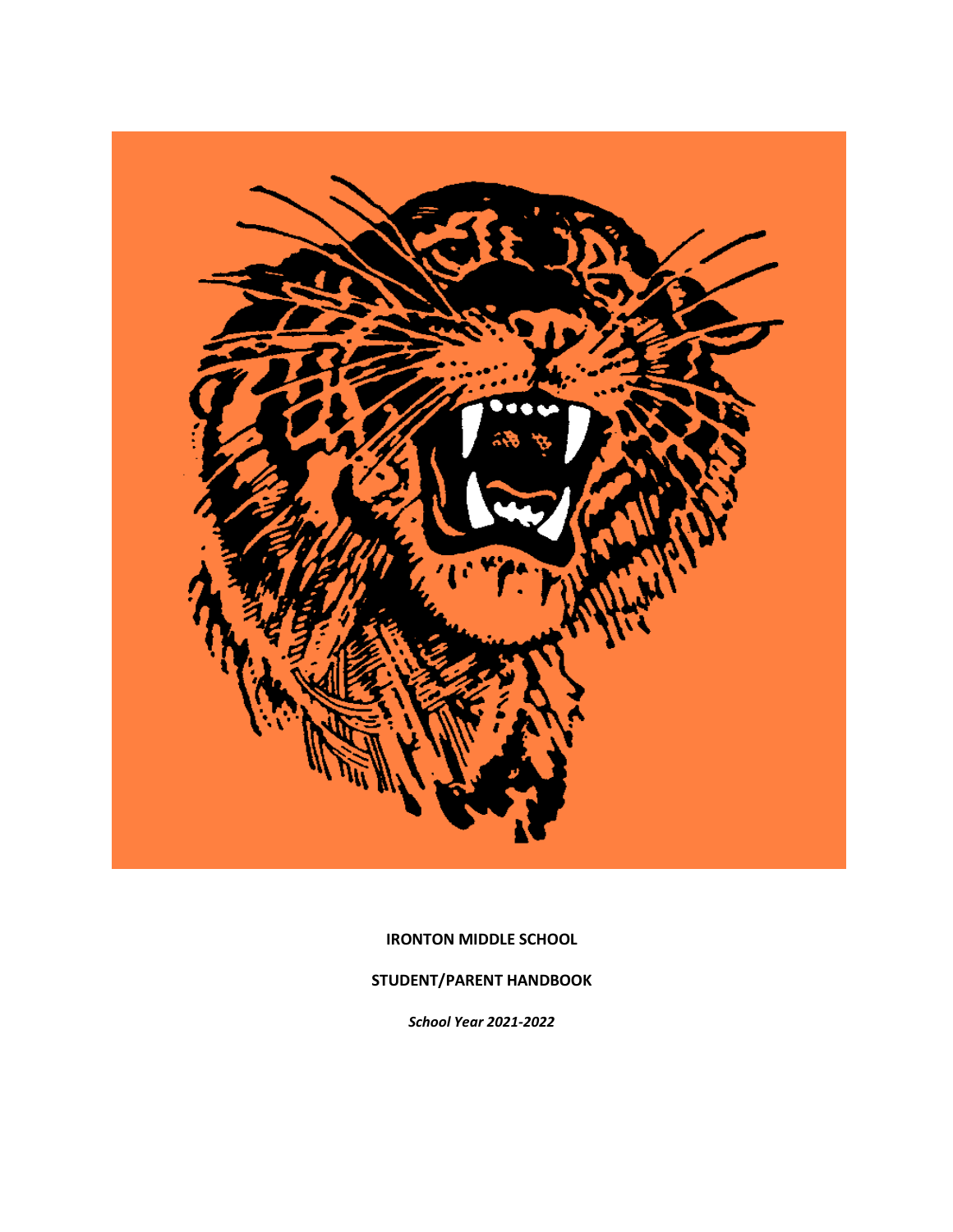| August 2021 |    |  |             |    |    |  |  |  |  |  |  |
|-------------|----|--|-------------|----|----|--|--|--|--|--|--|
|             |    |  |             |    |    |  |  |  |  |  |  |
|             | з  |  | 5           | 6  |    |  |  |  |  |  |  |
|             | 10 |  | 12          | 13 |    |  |  |  |  |  |  |
|             |    |  | 19          | 20 | 21 |  |  |  |  |  |  |
|             |    |  | 25 26 27 28 |    |    |  |  |  |  |  |  |
|             | 31 |  |             |    |    |  |  |  |  |  |  |

|    | September 2021 |  |    |                           |                |         |  |  |  |  |  |
|----|----------------|--|----|---------------------------|----------------|---------|--|--|--|--|--|
|    |                |  |    |                           |                |         |  |  |  |  |  |
|    |                |  |    | $\mathbf{2}^{\mathbf{5}}$ |                |         |  |  |  |  |  |
|    |                |  | 8. | 9)                        |                | $10$ 11 |  |  |  |  |  |
|    |                |  |    |                           | 14 15 16 17 18 |         |  |  |  |  |  |
|    | $19$ $20$      |  |    |                           | 21 22 23 24 25 |         |  |  |  |  |  |
| 26 | 27 28 29 30    |  |    |                           |                |         |  |  |  |  |  |

| October 2021 |  |     |    |     |     |    |  |  |  |  |
|--------------|--|-----|----|-----|-----|----|--|--|--|--|
|              |  |     |    |     |     |    |  |  |  |  |
|              |  |     |    |     |     |    |  |  |  |  |
|              |  |     | е  |     |     | 9  |  |  |  |  |
|              |  | 12. | 13 | 14  |     |    |  |  |  |  |
|              |  | ۰   | 20 |     |     | 23 |  |  |  |  |
|              |  | 26  | 27 | -28 | -29 |    |  |  |  |  |
|              |  |     |    |     |     |    |  |  |  |  |

|    | November 2021 |     |          |    |    |    |  |  |  |  |  |
|----|---------------|-----|----------|----|----|----|--|--|--|--|--|
|    |               |     |          |    |    |    |  |  |  |  |  |
|    |               |     |          |    |    | ь  |  |  |  |  |  |
|    |               |     | 10       |    | 12 | 13 |  |  |  |  |  |
|    |               |     | 16 17 18 |    | 19 | 20 |  |  |  |  |  |
| 21 | -22           | -23 | 24.      | 25 | 26 | 27 |  |  |  |  |  |
| 28 | 29            | 30  |          |    |    |    |  |  |  |  |  |
|    |               |     |          |    |    |    |  |  |  |  |  |

| December 2021 |  |  |  |  |  |  |  |  |  |  |
|---------------|--|--|--|--|--|--|--|--|--|--|
|               |  |  |  |  |  |  |  |  |  |  |
|               |  |  |  |  |  |  |  |  |  |  |
|               |  |  |  |  |  |  |  |  |  |  |
|               |  |  |  |  |  |  |  |  |  |  |
|               |  |  |  |  |  |  |  |  |  |  |
|               |  |  |  |  |  |  |  |  |  |  |

|    |  | January 2022 |                |       |
|----|--|--------------|----------------|-------|
|    |  |              |                |       |
|    |  |              |                |       |
|    |  |              | e              | 8     |
|    |  |              | 12 13          | 15    |
|    |  |              | <b>20</b>      | 21 22 |
| 23 |  |              | 25 26 27 28 29 |       |
|    |  |              |                |       |
|    |  |              |                |       |

#### **IRONTON CITY SCHOOLS** 2021-2022 **School Year Calendar**

| Aug 11            | <b>Certified Professional Development Day</b> |
|-------------------|-----------------------------------------------|
| Aug 16            | <b>District Professional Development Day</b>  |
|                   | IES/IMS Open House 5:30 p.m. - 7:00 p.m.      |
|                   | IHS Open House 6:00 p.m. - 7:30 p.m.          |
| <b>Aug 17</b>     | <b>Professional Development Day</b>           |
| Aug 18            | <b>First Day of School for Students</b>       |
| Sep 06            | Labor Day (No School)                         |
| Oct 15            | <b>End of 1st Grading Period (42 Days)</b>    |
| Nov <sub>01</sub> | IES P/T Conferences 2:40 p.m. - 7:40 p.m.     |
|                   | IMS P/T Conferences 3:15 p.m. - 8:15 p.m.     |
|                   | IHS P/T Conferences 3:30 p.m. - 8:30 p.m.     |
| Nov <sub>02</sub> | <b>Election Day No School (No School)</b>     |
| <b>Nov 24-26</b>  | <b>Thanksgiving Break (No School)</b>         |
| <b>Dec 17</b>     | <b>End of 2nd Grading Period (41 Days)</b>    |
| <b>Dec 20</b>     | <b>Christmas Break Begins (No School)</b>     |
| <b>Jan 03</b>     | <b>District Professional Development Day</b>  |
| Jan 04            | <b>Classes Resume</b>                         |
| <b>Jan 17</b>     | Martin Luther King, Jr. Day (No School)       |
| Feb <sub>17</sub> | IES P/T Conferences 2:40 p.m. - 7:40 p.m.     |
|                   | IMS P/T Conferences 3:15 p.m. - 8:15 p.m.     |
|                   | IHS P/T Conferences 3:30 p.m. - 8:30 p.m.     |
| Feb 18            | No School                                     |
| Feb 21            | Presidents' Day (No School)                   |
| Mar <sub>11</sub> | End of 3rd Grading Period (46 Days)           |
| Apr 15-22         | No School (Days Designated For Make-up *)     |
| <b>May 03</b>     | <b>No School</b>                              |
| <b>May 27</b>     | End of 4th Grading Period (48 Days)           |
| <b>May 28</b>     | Baccalaureate (7:00 p.m.)                     |
| <b>May 29</b>     | High School Graduation (7:00 p.m.)            |
|                   | 177 Days of Instruction                       |
|                   | 3 Professional Development Days               |
|                   | 2 Parent/Techer Conference Davs               |

2 Parent/Techer Conter<br>182 Total Calendar Days

.<br>In othe: April 16 - April 22 and/or days added to the end of the sohool year will be used.<br>Io make up instructional time should the district exceed the number of calamity hours

d in the collective bargaining agreement.

|                          | <b>OHIO TESTING WINDOWS</b> |
|--------------------------|-----------------------------|
| October 18 - November 05 | <b>Grade 3 ELA</b>          |
| November 29 - January 14 | <b>H.S. End of Cou</b>      |
| January 31 - March 25    | <b>OELPA</b>                |
| February 22- April 15    | <b>Alternate Asses</b>      |
| March 14 - April 15      | ELA                         |
| March 28 - May 06        | Math, Science,              |
| <b>TBA</b>               | ACT                         |

Grade 3 ELA H.S. End of Course Tests **OELPA** Alternate Assessment **FILA**<br>ELA<br>Math, Science, Social Studies **ACT** 

Adopted: 02/23/2021 Professional Development (No School) Grading Period Ends

**Open House School Day Schools Closed** 



|    | larch 2022 |  |             |                |  |    |  |  |  |  |  |
|----|------------|--|-------------|----------------|--|----|--|--|--|--|--|
|    |            |  |             |                |  |    |  |  |  |  |  |
|    |            |  | I 2.        | I3.            |  | 5  |  |  |  |  |  |
|    |            |  | $9 \mid 10$ |                |  | 12 |  |  |  |  |  |
|    |            |  |             | 15 16 17 18    |  | 19 |  |  |  |  |  |
| 20 |            |  |             | 22 23 24 25 26 |  |    |  |  |  |  |  |
|    | $-28$      |  |             | 29 30 31       |  |    |  |  |  |  |  |
|    |            |  |             |                |  |    |  |  |  |  |  |

| <b>April 2022</b> |  |    |     |     |    |   |  |  |  |  |
|-------------------|--|----|-----|-----|----|---|--|--|--|--|
|                   |  |    |     |     |    |   |  |  |  |  |
|                   |  |    |     |     |    |   |  |  |  |  |
|                   |  |    | s   |     |    | д |  |  |  |  |
| 10                |  | 12 |     |     | 5  |   |  |  |  |  |
|                   |  |    | 20  |     |    |   |  |  |  |  |
|                   |  | 26 | -27 | -28 | 29 |   |  |  |  |  |

| <b>May 2022</b> |                      |   |  |      |  |  |  |  |  |  |
|-----------------|----------------------|---|--|------|--|--|--|--|--|--|
| м               |                      | w |  | Guy. |  |  |  |  |  |  |
|                 | 1 2 3 4 5 6 7        |   |  |      |  |  |  |  |  |  |
|                 | 8 9 10 11 12 13 14   |   |  |      |  |  |  |  |  |  |
|                 | 15 16 17 18 19 20 21 |   |  |      |  |  |  |  |  |  |
|                 | 22 23 24 25 26 27 28 |   |  |      |  |  |  |  |  |  |
|                 | 29 30 31             |   |  |      |  |  |  |  |  |  |

| <b>June 2022</b> |  |  |       |                        |  |  |  |  |  |
|------------------|--|--|-------|------------------------|--|--|--|--|--|
|                  |  |  |       |                        |  |  |  |  |  |
|                  |  |  |       | 123                    |  |  |  |  |  |
|                  |  |  | I 8 I |                        |  |  |  |  |  |
|                  |  |  |       | 12  13  14  15  16  17 |  |  |  |  |  |
|                  |  |  |       | 19 20 21 22 23 24 25   |  |  |  |  |  |
|                  |  |  |       | 26 27 28 29 30         |  |  |  |  |  |

| <b>July 2022</b> |                 |  |     |          |             |                 |  |
|------------------|-----------------|--|-----|----------|-------------|-----------------|--|
|                  |                 |  |     |          |             |                 |  |
|                  |                 |  |     |          |             |                 |  |
|                  |                 |  | 6 I |          |             |                 |  |
| 10               |                 |  |     | 12 13 14 | 15          | 16              |  |
|                  | 18 <sub>1</sub> |  |     | 19 20 21 | 22 1        | -23             |  |
| 24               | 25              |  |     |          | 26 27 28 29 | 30 <sup>1</sup> |  |
|                  |                 |  |     |          |             |                 |  |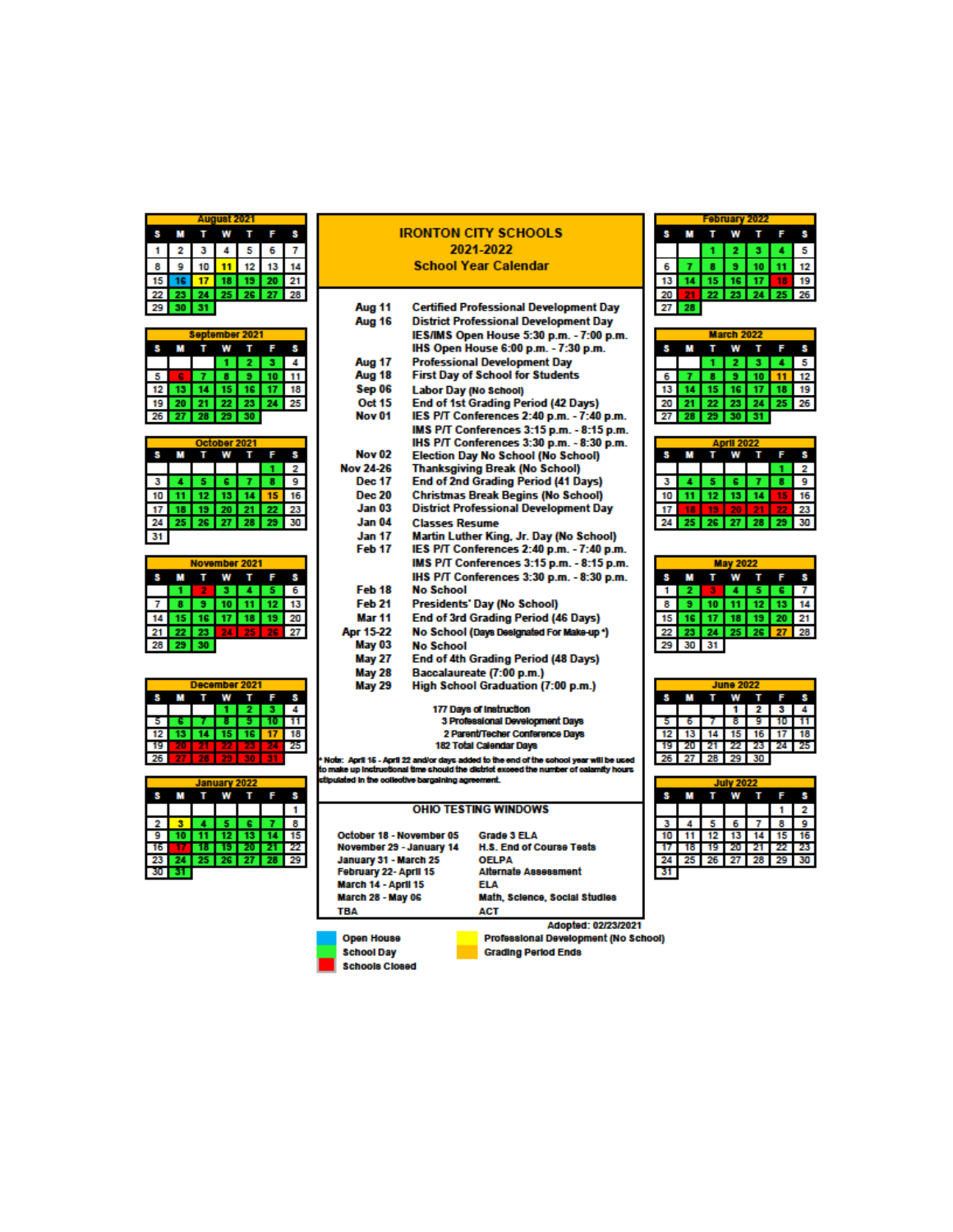# **TABLE OF CONTENTS**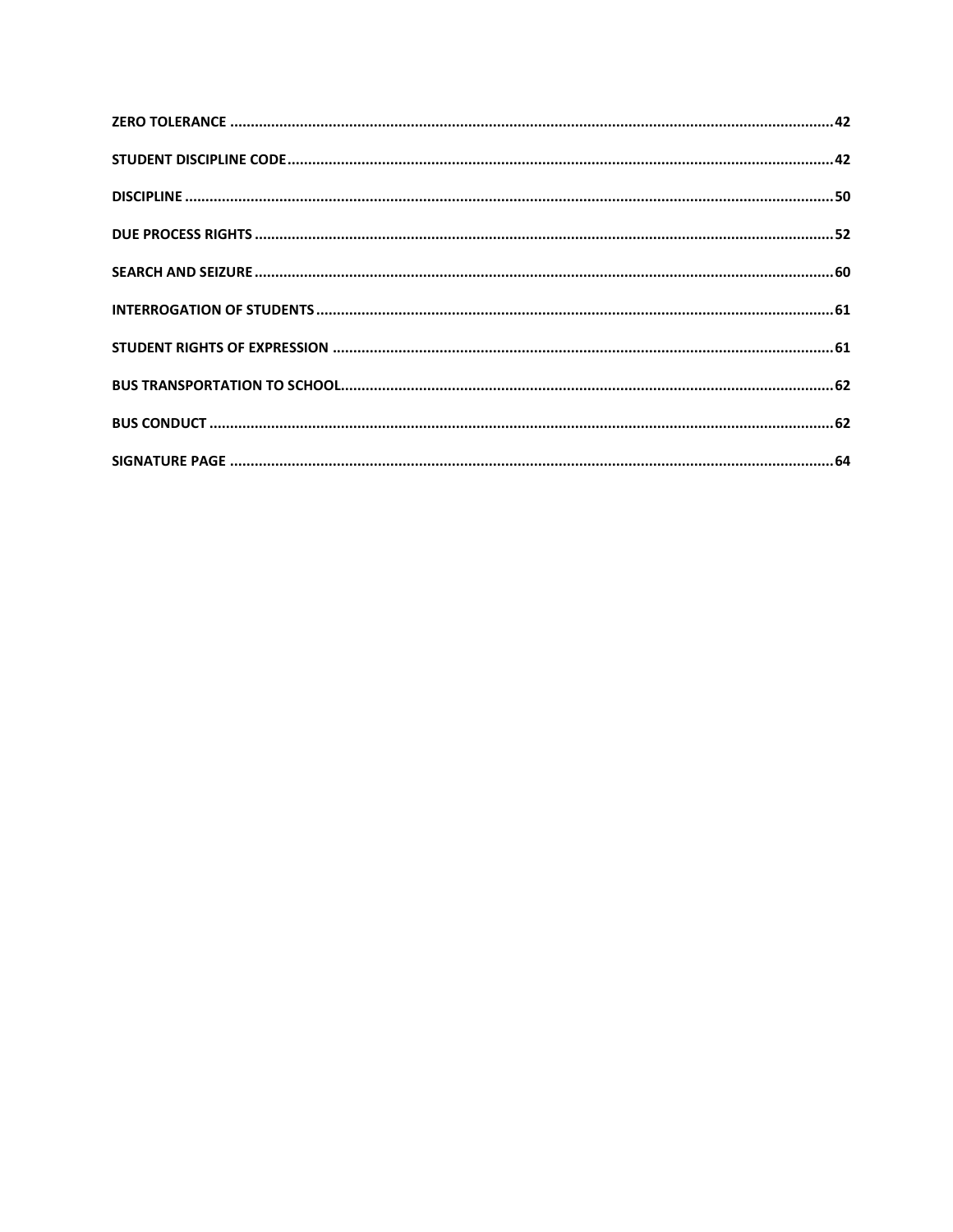### **BOARD POLICY REFERENCE**

<span id="page-5-0"></span>

| <b>Equal Education Opportunity</b>                        | 2260          |
|-----------------------------------------------------------|---------------|
| School Day                                                | 8210          |
| <b>Student Responsibilities</b>                           | 5200, 5500    |
| <b>Student Well Being</b>                                 | 3213, 4213    |
| Injury and Illness                                        | 5330, 5430    |
| <b>Section I - General Information</b>                    |               |
| Enrolling in the School                                   | 5111          |
| <b>Scheduling and Assignment</b>                          | 5120          |
| Withdrawal/Transfer from School                           | 5130          |
| <b>Immunizations</b>                                      | 5320          |
| <b>Emergency Medical Authorization</b>                    | 5341          |
| Use of Medications                                        | 5330          |
| <b>Nonprescribed Medications</b>                          | 5330          |
| Control of Casual-Contact Communicable Disease            | 8450          |
| <b>Control of Noncasual-Contact Communicable Diseases</b> | 8453          |
| Control of Blood-Borne Pathogens                          | 8453.02       |
| <b>Students with Disabilities</b>                         | 2460          |
| <b>Homeless Students</b>                                  | 5111.01       |
| <b>Student Records</b>                                    | 8330          |
| <b>Student Fees and Fines</b>                             | 6152, 6152.01 |
| <b>Student Fund Raising</b>                               | 5830          |
| <b>Student Valuables</b>                                  |               |
| <b>Meal Service</b>                                       | 8500, 8531    |
| Safety and Security                                       |               |
| Fire, Tornado, and Safety Drills                          |               |
| <b>Emergency Closings and Delays</b>                      | 8210          |
| Preparedness for Toxic and Asbestos Hazards               | 8431          |
| <b>Visitors</b>                                           | 9150          |
| Use of the Library                                        |               |
| Use of School Equipment and Facilities                    | 7510, 7530    |
| Lost and Found                                            |               |
| Use of Office Telephones                                  |               |
| <b>Advertising Outside Activities</b>                     | 5722, 9700    |
| <b>Section II - Academics</b>                             |               |
| Grades                                                    | 5421          |
| <b>Grading Period</b>                                     |               |
| Promotion, Acceleration, and Retention                    | 5410          |
| Recognition of Student Achievement                        | 5451          |
| Honor Roll                                                |               |
| <b>Athletic Awards</b>                                    |               |
| Homework                                                  | 2330          |
| <b>Field Trips</b>                                        | 2340          |
| <b>Computers Technology and Networks</b>                  | 7540          |
| Acceptable Use Policy for District Issued Devices         |               |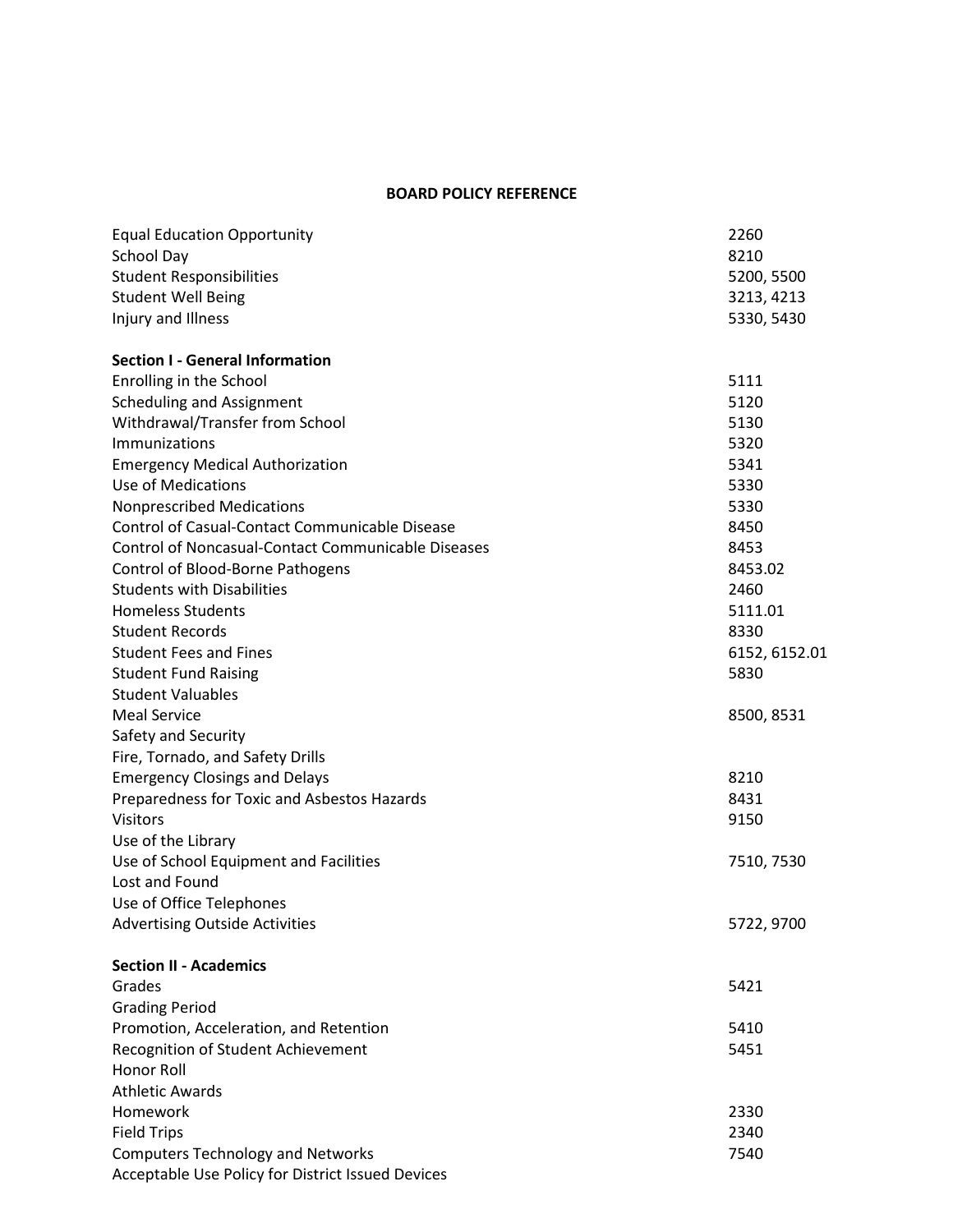| <b>Transmission of Records</b>                |                                             |
|-----------------------------------------------|---------------------------------------------|
| <b>Student Assessment</b>                     | 2623                                        |
| <b>Public School Choice</b>                   |                                             |
| <b>Section III - Student Activities</b>       |                                             |
| <b>Student Attendance at School Events</b>    | 5855                                        |
| <b>Athletics</b>                              | 2431                                        |
| <b>Academic Eligibility</b>                   | 2430, 2431                                  |
|                                               | 5725                                        |
| <b>Section IV - Student Conduct</b>           |                                             |
| Attendance                                    | 5200                                        |
| <b>School Attendance Policy</b>               | 5200                                        |
| Code of Conduct                               | 5500                                        |
| Bullying, Harassment, and Intimidation        | 5517.01                                     |
| Zero Tolerance                                | 5600                                        |
| <b>Student Discipline Code</b>                | 3217, 5500, 5516, 5517, 5600, 5610, 5610.01 |
| Discipline                                    | 5610, 5610.01 - .05                         |
| Due Process Rights                            | 5611                                        |
| <b>Disciplinary Guidelines</b>                |                                             |
| Search and Seizure                            | 5771                                        |
| Interrogation of Students                     | 5540                                        |
| <b>Student Rights of Expression</b>           | 5722                                        |
| <b>Section V - Transportation</b>             |                                             |
| <b>Bus Transportation to School</b>           | 8600                                        |
| <b>Bus Conduct</b>                            |                                             |
| <b>Videotapes on School Buses</b>             | 8600                                        |
| Penalties for Infractions                     | 5610, 5610.04                               |
| Transportation of Students by Private Vehicle | 8660                                        |
| Self-Transportation to School                 | 5515                                        |

| <b>NOTE:</b> | This Student/Parent Handbook is based in significant part on policies adopted by the Board of |
|--------------|-----------------------------------------------------------------------------------------------|
|              | Education and Administrative Guidelines developed by the Superintendent. Those Board          |
|              | Policies are incorporated by reference into the provisions of this Handbook. The Policies and |
|              | Administrative Guidelines are periodically updated in response to changes in the law and      |
|              | other circumstances. Therefore, there may have been changes to the documents reviewed in      |
|              | this Handbook since it was printed in July, 2021. If you have questions or would like more    |
|              | information about a specific issue or document, contact your school principal or access the   |
|              | District's website: www.tigertown.com by clicking on "Ironton City Schools Policy Manual"     |
|              | and finding the specific policy or administrative guideline in the Table of Contents for that |
|              | section.                                                                                      |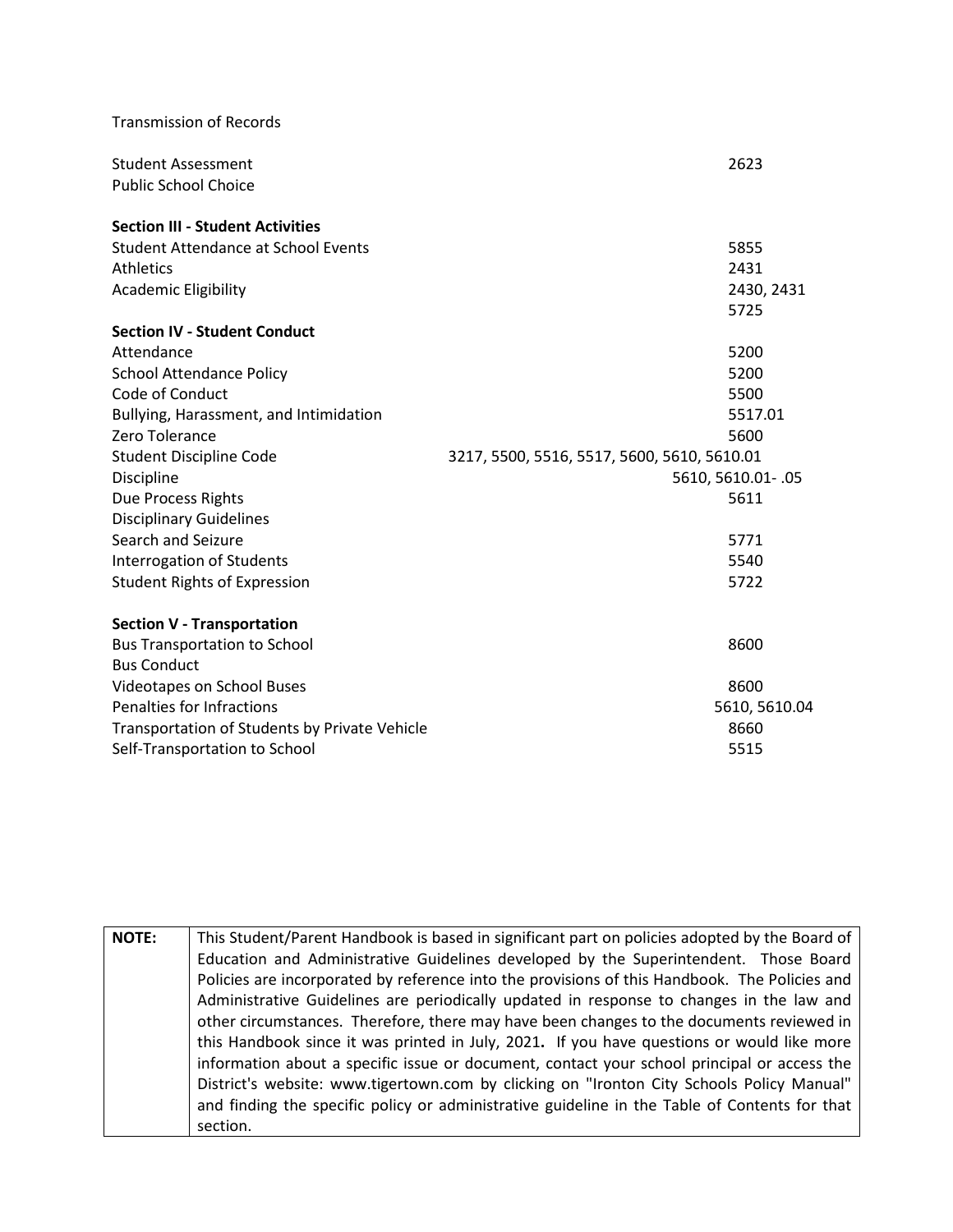#### **Alma Mater**

Hail to you, our Alma Mater, Fairest school of all, We will ever stand beside you, You will never fall. Colors streaming, bravely gleaming, Victory is our cry; Hail to you, our Alma Mater, Dear old Ironton High.

Hail to you, our Alma Mater, We will always sing, As your loyal sons and daughters, Of the joys you bring. Voices blending, proudly sending, Praises to the sky; Hail to you, our Alma Mater, Dear old Ironton High.

#### **IRONTON MIDDLE SCHOOL**

Welcome to Ironton Middle School. The staff and I are pleased to have you as a student and will do our best to help make your experience here as enjoyable and successful as you wish to make it. To help provide a safe and productive learning environment for students, staff, parents and visitors, the Board of Education publishes this updated Student/Parent Handbook annually to explain students' rights, responsibilities and consequences for misbehavior.

Parents are encouraged to take a few minutes to review and discuss the information in this Handbook with their school-age children. Teachers will also review this Handbook with students at the beginning of the school year.

Thank you for taking the time to become familiar with the important information in this Handbook. If you have any questions, please contact the principal.

| Toben Schreck, Principal               | toben.schreck@tigertown.com    | 532-3347 |
|----------------------------------------|--------------------------------|----------|
| Bobbi Nance, Guidance Counselor        | bobbi.nance@tigertown.com      | 532-3347 |
| Mary Kay Washburn, Secretary           | marykay.washburn@tigertown.com | 532-3347 |
| Joe Geletka, Superintendent of Schools | joe.geletka@tigertown.com      | 532-4133 |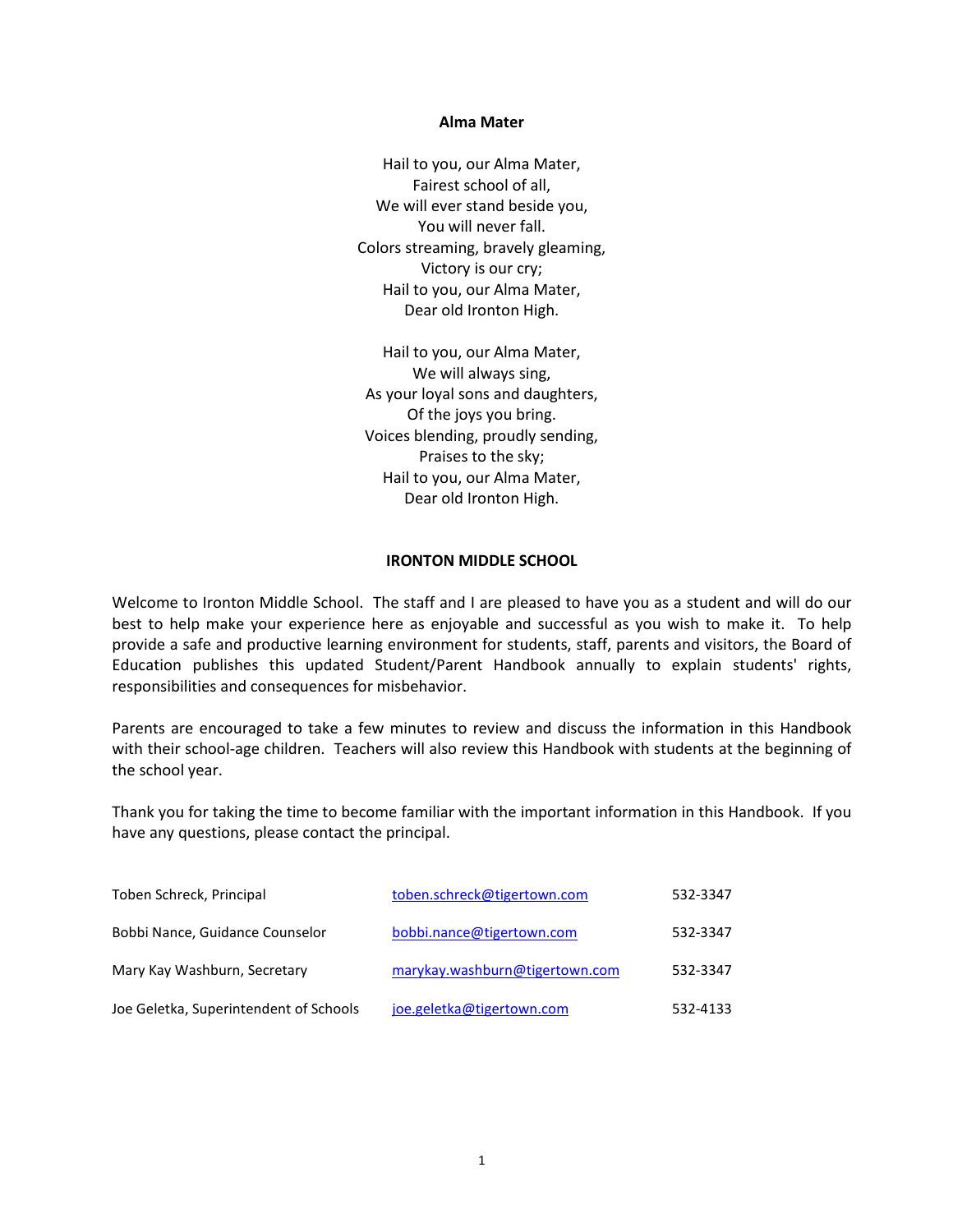### <span id="page-8-0"></span>*FOREWORD*

This Student Handbook was developed to answer many of the commonly asked questions that you and your parents may have during the school year and to provide specific information about certain Board policies and procedures. Please take time to become familiar with the important information contained in this Handbook and keep the Handbook available for frequent reference by you and your parents. If you have any questions that are not addressed in this Handbook, you are encouraged to talk to your teachers or the building principal. This Handbook replaces all prior handbooks and other written material on the same subjects. This Handbook does not equate to an irrevocable contractual commitment to the student, but only reflects the current status of the Board's policies and the School's rules as of July, 2021. If any of the policies referenced herein are revised, the language in the most current policy or administrative guideline prevails. Copies of current Board policies and administrative guidelines are available from the building principal and on the District's web site.

# <span id="page-8-1"></span>*MISSION OF THE SCHOOL*

To provide quality education assuring every student achieves his/her maximum potential, through a challenging curriculum and co-curricular activities, provided by highly qualified, dedicated employees, in a safe environment, in partnership with parents and community.

# <span id="page-8-2"></span>*EQUAL EDUCATION OPPORTUNITY*

This District provides an equal educational opportunity for all students.

Any person who believes that s/he has been discriminated against on the basis of his/her race, color, disability, religion, gender, or national origin while at school or a school activity should immediately contact the School District's Compliance Officer(s):

# Bill Dressel Assistant Superintendent 740-532-4133

Complaints will be investigated in accordance with the procedures described in this Handbook. Any student making a complaint or participating in a school investigation will be protected from retaliation. The Compliance Officer(s) can provide additional information concerning equal access to educational opportunity.

### <span id="page-8-3"></span>*SCHOOL DAY*

School will begin promptly at 8:30 A.M. and dismisses at 3:15 P.M. Breakfast will be served at 8:00 A.M.

### <span id="page-8-4"></span>*STUDENT RESPONSIBILITIES*

The School's rules and procedures are designed to allow students to be educated in a safe and orderly environment. All students are expected to follow staff members' directions and to obey all school rules.

Students must arrive at school on time, prepared to learn and participate. If, for some reason, this is not possible, the student should seek help from the school office.

In order to keep parents informed of their child's progress in school, parents will be provided information on a regular basis and whenever concerns arise. Many times it will be the responsibility of the student to deliver the information. The School, however, may use the mail or hand delivery when appropriate. Parents have the option of receiving communication from the School via e-mail and/or facsimile by filling out the appropriate form available in the school's administrative office. Parents are encouraged to build a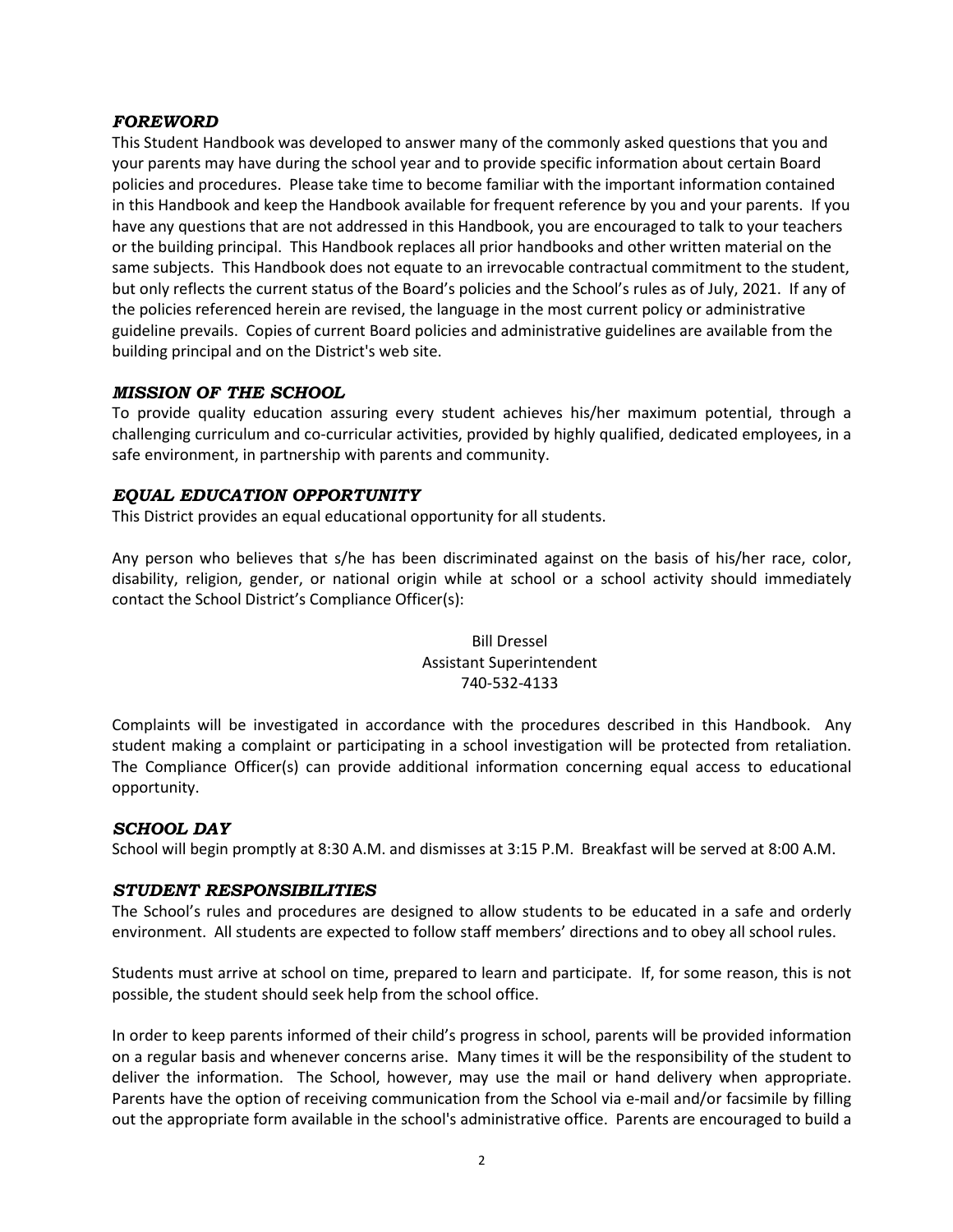two-way link with their child's teachers and support staff by informing the staff of suggestions or concerns that may help their child better accomplish his/her educational goals.

### <span id="page-9-0"></span>*STUDENT WELL BEING*

Student safety is the responsibility of both students and staff. Staff members are familiar with emergency procedures such as evacuation procedures, fire and tornado drills, safety drills in the event of a terrorist or other violent attack, and accident reporting procedures. If a student is aware of any dangerous situation or accident, s/he must notify a staff person immediately.

State law requires that all students have an emergency medical authorization completed and signed by a parent or guardian on file in the School office.

Students with specific health care needs should deliver written notice about such needs, along with physician documentation, to the School office.

### <span id="page-9-1"></span>*INJURY AND ILLNESS*

All injuries must be reported to a teacher or the health clinic. If the injuries are minor, the student will be treated and may return to class. If medical attention is required, the health clinic will follow the School's emergency procedures and attempt to make contact with the student's parents.

A student who becomes ill during the school day should request permission to go to the health clinic. An appropriate adult in the health clinic will determine whether the student should remain in school or go home. No student will be released from school without proper parental permission.

# **SECTION I - GENERAL INFORMATION**

### <span id="page-9-2"></span>*ENROLLING IN THE SCHOOL*

In general, State law requires students to enroll in the school district in which their parent or legal guardian reside, unless enrolling under the District's open enrollment policy, or unless enrolling and paying tuition.

New students under the age of 18 must be enrolled by their parent or legal guardian. When enrolling, parents must provide copies of the following:

- A. a birth certificate or similar document
- B. court papers allocating parental rights and responsibilities, or custody (if appropriate)
- C. proof of residency
- D. proof of immunizations

Under certain circumstances, temporary enrollment may be permitted. In such cases, parents will be notified about documentation required to establish permanent enrollment.

Students enrolling from another school must have an official transcript from their previous school in order to have credits transferred. Your guidance counselor will assist in obtaining the transcript, if not presented at the time of enrollment.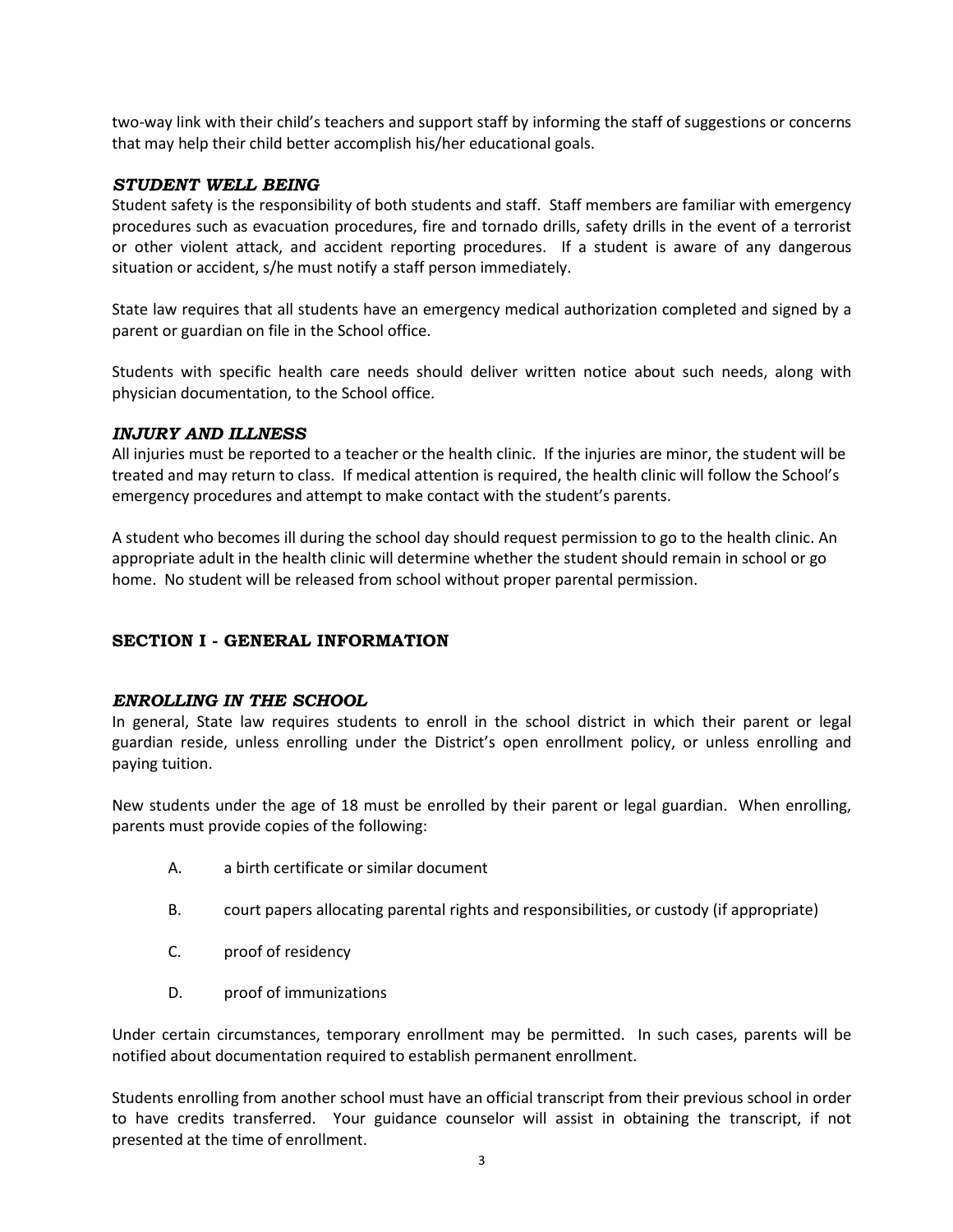Homeless students who meet the Federal definition of homeless may enroll and will be under the District Liaison Homeless Children with regard to enrollment procedures.

In addition, if a new student resides in the District with a grandparent and is the subject of a: (1) power of attorney designating the grandparent as the attorney-if-fact; or (2) a caretaker authorization affidavit executed by the grandparent that provides the grandparent with authority over the care, physical custody, and control of the child, including the ability to enroll the child in school, consent in all school related matters, and discuss with the District the child's educational progress, the student's grandparent may enroll the child in school on a tuition-free basis. However, in addition to the above-referenced documents that are typically required for enrollment, the grandparent must provide the District with a duly executed and notarized copy of a power of attorney or caretaker authorization affidavit.

A student suspended or expelled by another public school in Ohio may be temporarily denied admission to the District's schools during the period of suspension or expulsion even if that student would otherwise be entitled to attend school in the District. Likewise, a student expelled or otherwise removed for disciplinary purposes from a public school in another state and the period of expulsion or removal has not expired may be temporarily denied admission to the District's schools during the period of expulsion or removal or until the expiration of the period of expulsion or removal which the student would have received in the District had the student committed the offense while enrolled in the District. Prior to denying admission, however, the Superintendent shall offer the student an opportunity for a hearing to review the circumstances of the suspension or expulsion and any other factors the Superintendent determines to be relevant.

If a student has been recently discharged or released from the custody of the Department of Youth Services (DYS) and is seeking admittance or re-admittance into the District, the student will not be admitted until the following records, which are required to be released by DYS to the Superintendent, have been received:

- A. an updated copy of the student's transcript;
- B. a report of the student's behavior while in DYS custody;
- C. the student's current IEP, if one has been developed for the child; and
- D. a summary of the instructional record of the child's behavior.

Foreign students and foreign-exchange students (from recognized and approved student programs) are eligible for admission on the same basis as other non-resident students.

### <span id="page-10-0"></span>*SCHEDULING AND ASSIGNMENT*

Schedules are provided to each student at the beginning of the school year or upon enrollment. Schedules are based on the student's needs and available class space. Students are assigned classes by the school office. Parents do not have the right to choose their child's teacher. Any questions or concerns about the assignment should be discussed with the principal.

### <span id="page-10-1"></span>*WITHDRAWAL/TRANSFER FROM SCHOOL*

No student under the age of eighteen (18) is allowed to withdraw from school without the written consent of his/her parents and in compliance with State law. A student who otherwise withdraws from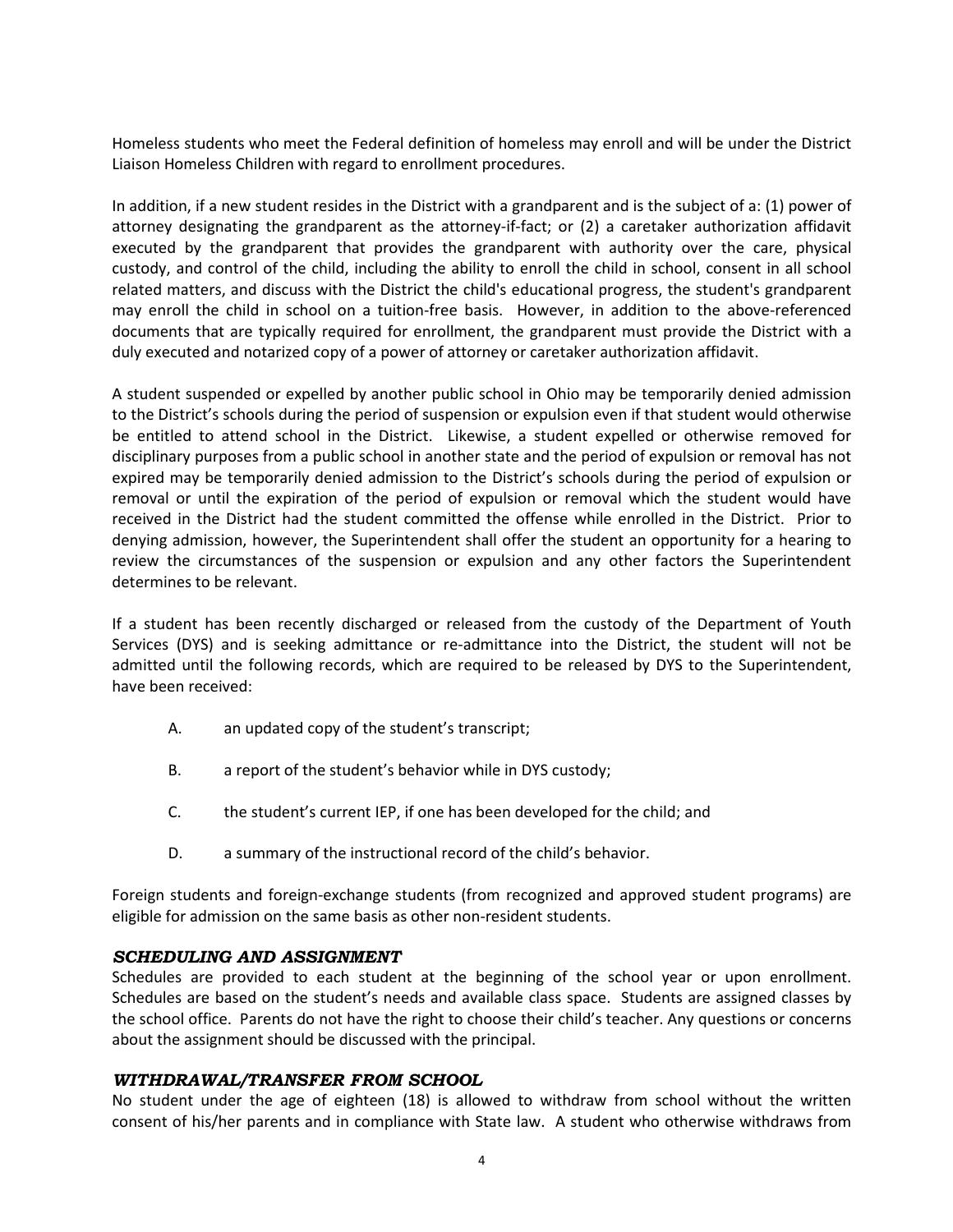school shall be reported to the juvenile judge of the county and to the Bureau of Motor Vehicles for suspension of their driver's license, if s/he is under the age of 18.

Parents must notify the Principal about plans to transfer their child to another school. School records, including disciplinary records of suspension and expulsion, will be transferred to the new school within 14 days of the parents' notice or request.

## <span id="page-11-0"></span>*HEALTH-RELATED MATTERS*

Healthy students are better learners, and academic achievement fosters a lifetime of benefits for health. Research shows an everlasting connection between healthy behaviors and academic achievement. It is a goal of the Ironton City School District to encourage healthy behaviors to support learning and a lifetime of healthier living.

#### **Communication**

As the health advocate the school nurse is responsible for the health, safety and welfare of students and the school community. To facilitate coordination and communication, all health information must be shared with the school nurse including updates and changes during the year. The school nurse should be notified when students are started on medication for educational, psychological issues or medical reasons (long and short term).

It is best for health information to be shared first hand from the parent to the school nurse and coordinated and communicated through the Health Offices. This provides opportunity for clarification on both sides and knowledge that information the nurse shares is timely and correct. Email is best which allows for including others who need to be informed and for everyone to hear the same information at the same time. The email address of the school nurse at IES and IMS i[s heather.lambert@tigertown.com](mailto:heather.lambert@tigertown.com) and the email for IHS is [marsha.wagner@tigertown.com](mailto:marsha.wagner@tigertown.com)

### **Reporting Student Illness (All Grade Levels)**

When reporting student absence to school you should include in your message the child's symptoms or diagnosis if the child has been evaluated by a healthcare provider. This allows for tracking patterns of illness and decision making for health reporting. Particularly in the cases of Influenza (flu) and COVID-19. Flu and COVID-19 are diagnoses that require testing by a medical professional to be made and are both highly contagious and must be tracked and reported to the local health department.

When your child is ill, please contact the school to let us know he or she won't be attending that day. It is important to remember that schools are required to exclude students with certain illnesses from school for periods of time as identified in state rules. A full list of conditions for which the school must exclude children can be obtained from the school health office.

If a student becomes ill during the school day, he or she must receive permission from the teacher before reporting to the school health office. If the school nurse determines that the child should go home, the nurse will contact the parent.

The district is also required to report certain contagious (communicable) diseases or illnesses to the Ohio Department of Health (ODH) as well as the Lawrence County Health Department (LCHD). The school nurse can provide information from ODH/LCHD on these notifiable conditions. Contact the school nurse if you have questions or if you are concerned about whether or not your child should stay home.

The school nurse should directly be made aware of serious illness and injury or planned surgery. A doctor's note for clearance after surgery, absence of 5 or more days due to illness or injury,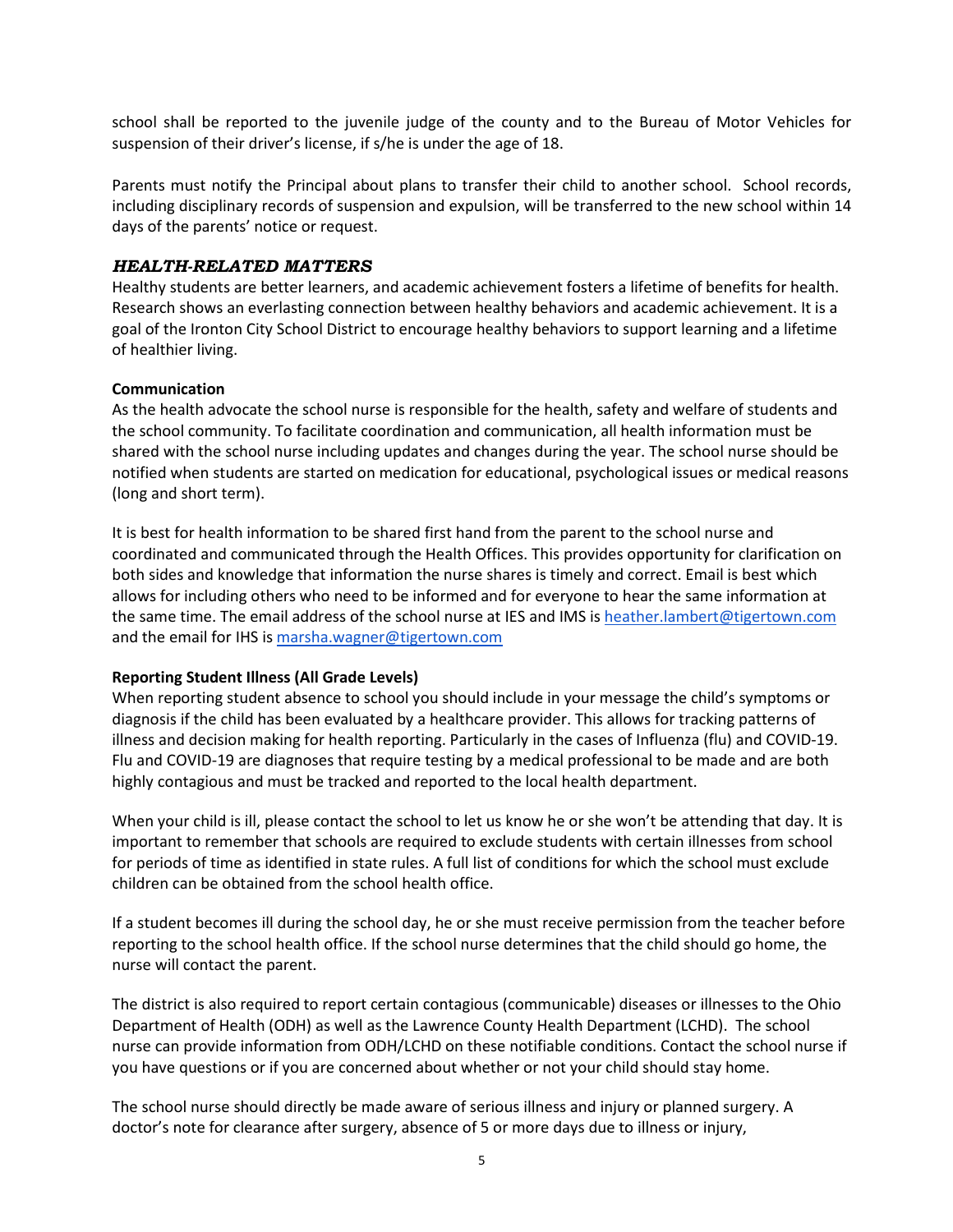communicable illness, rash illness, pink eye, or orthopedic injury is required in order for the child to return to school and return to activities.

### **Head Injury**

Any student that sustains an injury to their head during normal school hours will be evaluated for any signs or symptoms of a concussion. These findings will be communicated to the legal guardian and principal of that building along with any necessary recommendations for evaluation by a physician. If a head injury is sustained outside of school, please contact your student's nurse so that proper care can be provided, if needed.

### **Communicable Diseases and Exclusion Criteria**

Because a school has a high concentration of people, it is necessary to take specific measures when the health or safety of the group is at risk. The school's professional staff may remove or isolate a student who has been ill or has been exposed to a communicable disease. Specific communicable diseases include COVID-19, flu, chicken pox, diphtheria, scarlet fever, strep infections, whooping cough, mumps, measles, rubella, and other conditions indicated by the Local and State Health Departments.

To protect other students from contagious illnesses, students infected with certain diseases are not allowed to come to school while contagious. If a parent suspects that his or her child has a contagious disease, the parent should contact the school nurse or principal so that other students who might have been exposed to the disease can be alerted. The school nurse can provide information from the Ohio Department of Health regarding these diseases.

Ironton City School District will follow the Centers for Disease Control and Prevention (CDC) and Ohio Department of Health (ODH) recommendations for all communicable diseases.

For a complete list of communicable diseases and the required actions by the ODH and CDC see the attached link:<http://www.odjfs.state.oh.us/forms/num/JFS08087/pdf/>

### **COVID-19**

We will continue to work with the Lawrence County Health Department (LCHD), to the extent permissible by law, to provide confidential information about individuals diagnosed with or exposed to COVID-19.

Students and staff who test positive for the COVID-19 virus will be required to isolate as directed by health authorities and/or quarantine if so instructed.

The district is required to report confirmed cases to the local health department, and together, will work to notify close contacts.

### **Influenza (flu)**

In the event that a student has been diagnosed with Influenza (flu) , or symptoms of flu are found by the school nurse or authorized ICSD staff, the child may be sent home until released by their healthcare provider or fever free for 24 hours without the help of fever-reducing medications like Tylenol, Motrin, or ibuprofen.

ICSD will follow yearly CDC recommendations and input from the child's healthcare provider to determine the length of time the student must be fever free and absent from school or school events.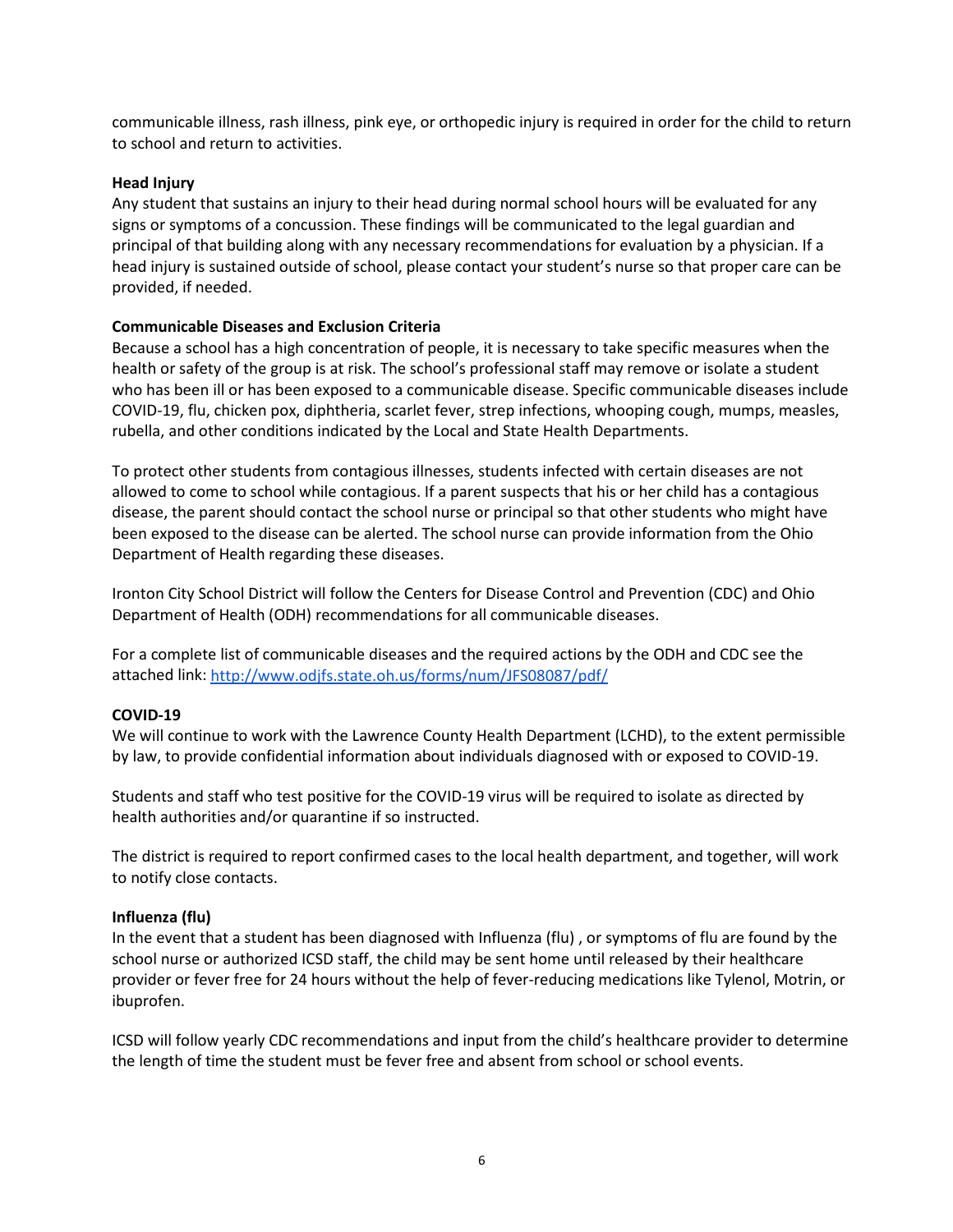#### **Vomiting, Diarrhea, or Fevers**

ICSD defines a fever as an oral temperature of 100.0 F or higher. Diarrhea is defined as runny, watery, or bloody stools. Vomiting that occurs more than once and is accompanied by a fever and/or diarrhea will be considered as potentially contagious and will need to be handled appropriately.

In cases of fever, vomiting and/or diarrhea witnessed by staff, the student will be sent home and may be asked to be seen by a healthcare provider before being able to return to school. This will be determined at the discretion of the school nurse. If the student is not asked to go to a healthcare provider for clearance to return to school, the student must remain fever and symptom free for 24 hours without the help of fever-reducing medications such as Tylenol, Motrin, Ibuprofen and anti-diarrheal medications, in order to return to school.

A student with vomiting or diarrhea that occurs at home, should stay home until the symptoms subside for at least 24 hours without the use of diarrhea suppressing or antiemetic medications.

#### **Bed Bugs**

Actual bed bug infestations in schools are uncommon, more often a few bed bugs will hitchhike from an infested home on a student's possessions. Please advise the school health office or principal if bed bugs are confirmed in your household. These cases will be handled individually as they arise and CDC recommendations will be followed.

#### **Head Lice (All Grade Levels)**

Head lice is very common among children. Although not an illness or a disease, it spreads easily through head-to-head contact during play, sports, nap time, and when children share things like brushes, combs, hats, and headphones.

If careful observation indicates that a student has live head lice or nits, the school nurse will contact the student's parent to determine whether the student needs to be picked up from school and to discuss a treatment plan using an FDA-approved medicated shampoo or cream rinse that may be purchased from any drug or grocery store. After the student undergoes one treatment, the parent should contact the school nurse to discuss the treatment used.

Students attending ICSD found to have live lice will not be permitted in schools. Once treated and only nits are remaining, students may then return. Upon the first day back, the student will be evaluated in the school health office to determine if live lice or nits are present.

The district will provide notice to parents of elementary school students in the affected classroom without identifying the student with lice.

### **Conjunctivitis (Pink Eye)**

A student suspected of having conjunctivitis, commonly referred to as "pink eye", must be excluded until the condition clears completely or until effective treatment and approval from a healthcare provider for the student to return to school.

#### **Impetigo**

A student with impetigo will be excluded from school if blisters and drainage cannot be contained and maintained in a clear dry bandage.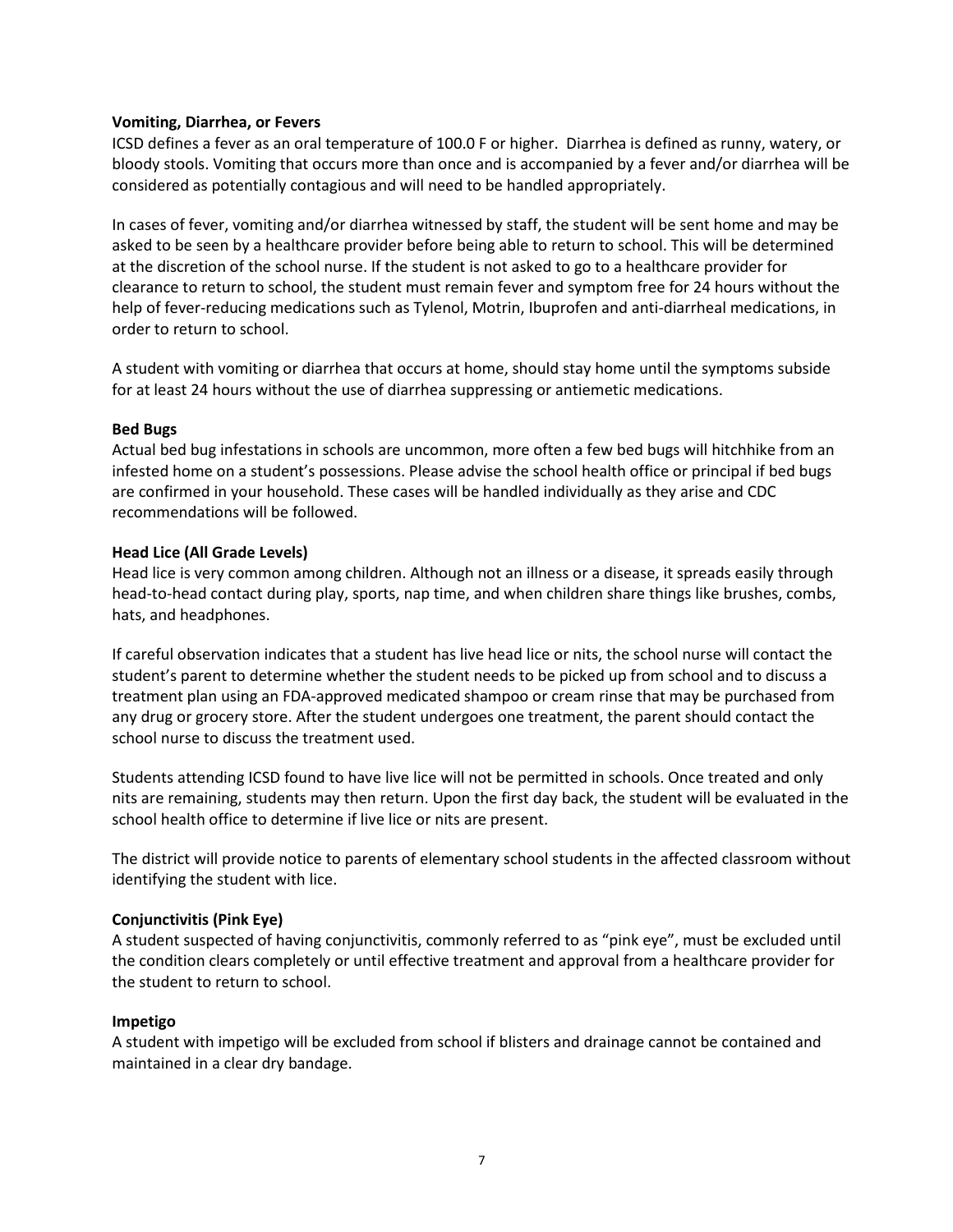### **Rashes**

Rashes will be handled case by case per CDC recommendations. If a rash has open sores, oozing, blistering, etc. ICSD will require a doctor's note before returning to school to ensure the child is not contagious.

## **Strep Throat**

If strep throat is suspected by nursing staff, the student will be sent home and will need to be cleared by a healthcare provider to return to school. ICSD will follow CDC guidelines and recommendations for students diagnosed with strep throat.

# **Varicella (Chicken Pox)**

A student diagnosed with chicken pox disease is excluded from school for seven days after the onset of rash. All blisters must be dry or crusted over, AND the student must be fever free for 24 hours without the use of fever reducing medication.

# **Emergency Medical Authorization/Contact Information**

An Emergency Medical Authorization form is needed in the event of a medical emergency at school or a school related event in which the parent/guardian cannot be reached and should be up-to-date with emergency care information (name of doctor, emergency phone numbers, allergies, etc.) The Emergency Medical Authorization form is provided at the time of enrollment and at the beginning of each school year.

This form must be complete and on file in the school health office/front office in order for a student to participate in any activity off school grounds, including field trips, spectator trips, athletic and other extracurricular activities, and co-curricular activities.

Please contact the school health office (school nurse) or front office staff to update any information that the nurse or teacher needs to know.

# <span id="page-14-0"></span>*IMMUNIZATIONS* **(All Grade Levels)**

Students must be current with all immunizations required by law, including but not limited to varicella (chicken pox), poliomyelitis, measles, diphtheria, rubella, pertussis, tetanus, and mumps, or have an authorized exemption from State immunization requirements. Ohio allows vaccine exemptions for K-12. The state of Ohio has 3 types of exemptions: Medical and Reasons of Conscience, including Religious convictions. Medical exemptions require a signature from a licensed physician in the state of Ohio. The exemption form can be obtained from the school nurse and must be completed each school year by parent/guardian and/or healthcare provider regardless of exemption reason.

For the safety of all students, the school principal may remove a student from school or establish a deadline for meeting state requirements if a student does not have the necessary immunizations or authorized exemption.

In the event of a vaccine preventable communicable disease outbreak, the Superintendent may temporarily deny admission to a student otherwise exempted from the immunization requirement.

These requirements can be obtained from your school nurse or by clicking on the link below:

[https://odh.ohio.gov/wps/portal/gov/odh/know-our-programs/immunization/media/immunization](https://odh.ohio.gov/wps/portal/gov/odh/know-our-programs/immunization/media/immunization-summary-school)[summary-school](https://odh.ohio.gov/wps/portal/gov/odh/know-our-programs/immunization/media/immunization-summary-school)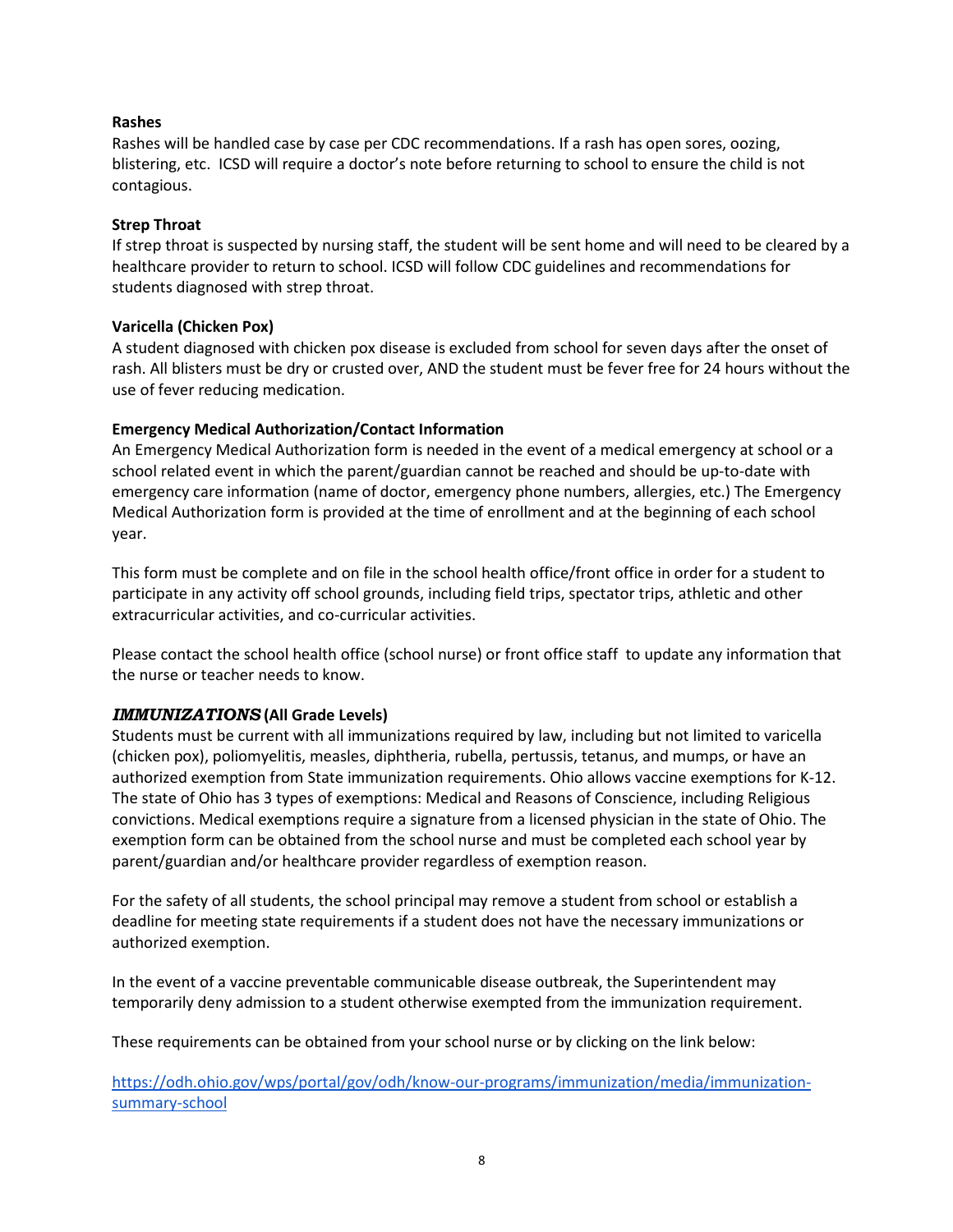## **Additional Immunization Requirements for all Ironton City School Students:**

- All first time entrants into the public school system must provide a record of immunization prior to enrollment.
- It is the responsibility of the parent/guardian to provide the school with their child's complete immunization records at the time of enrollment.
- Additional immunizations (Tdap and Meningococcal) are required prior to starting the 7th grade and 12th grade years
- All immunization records must be provided on appropriate immunization forms obtained from the healthcare provider's office or local health department and must be signed by the healthcare provider to verify compliance. A student must be fully immunized against certain diseases or must present a certificate or statement that, for medical reasons or reasons of conscience, including a religious belief, the student will not be immunized.

# **COVID vaccine**

During the second semester of the 2020-2021 academic year, ICSD partnered with the Lawrence County Health Department to provide COVID vaccinations to district staff and students aged 12 and up. Research has shown that the higher the percentage of vaccinated individuals in a school setting greatly reduces negative impacts on school operations. It is strongly recommended that individuals eligible to get vaccinated. We will continue our partnership with the LCHD in supporting their vaccination efforts into the 2021-2022 academic year and beyond.

# **Medications at School (All Grade Levels)**

Students, who must take prescribed medication during the school day, must comply with the following guidelines:

- Parents should, with the counsel of their child's prescriber, determine whether the medication schedule can be adjusted to avoid administering medication during school hours.
- If the prescribed medication must be taken during school hours, the appropriate form must be filed with the respective building school nurse before the student will be allowed to begin taking any medication during school hours or to use an inhaler to self-administer asthma medication. Such forms must be filed annually and as necessary for any change in the medication.
- All medications must be registered with the School Nurse and must be delivered to the school health office in the original containers in which they were dispensed by the prescribing physician or licensed pharmacist, labeled with the date, the student's name, and the exact dosage to be administered.
- Medication that is brought to the school health office will be properly secured. Except as noted below, medication must be delivered to the school health office by the student's parent or guardian or by another responsible adult at the parent or guardian's request. Except as noted below, students may not bring medication to school.
- In the case of epinephrine auto injectors ("epi pens"), in addition to written permission and submission of proper forms, the parent or student must provide a backup dose to the school nurse. Students are strictly prohibited from transferring emergency medication, epi pens, or inhalers to any other student for their use or possession.
- If, for supportable reasons, the School Nurse or Principal wish to discontinue the privilege of a student self-administering a medication, except for the possession and use of asthma inhalers, the parent(s) shall be notified of the decision in sufficient time for an alternative means of administration to be established.
- Any unused medication unclaimed by the parent will be destroyed by school personnel when a prescription is no longer to be administered or at the end of the school year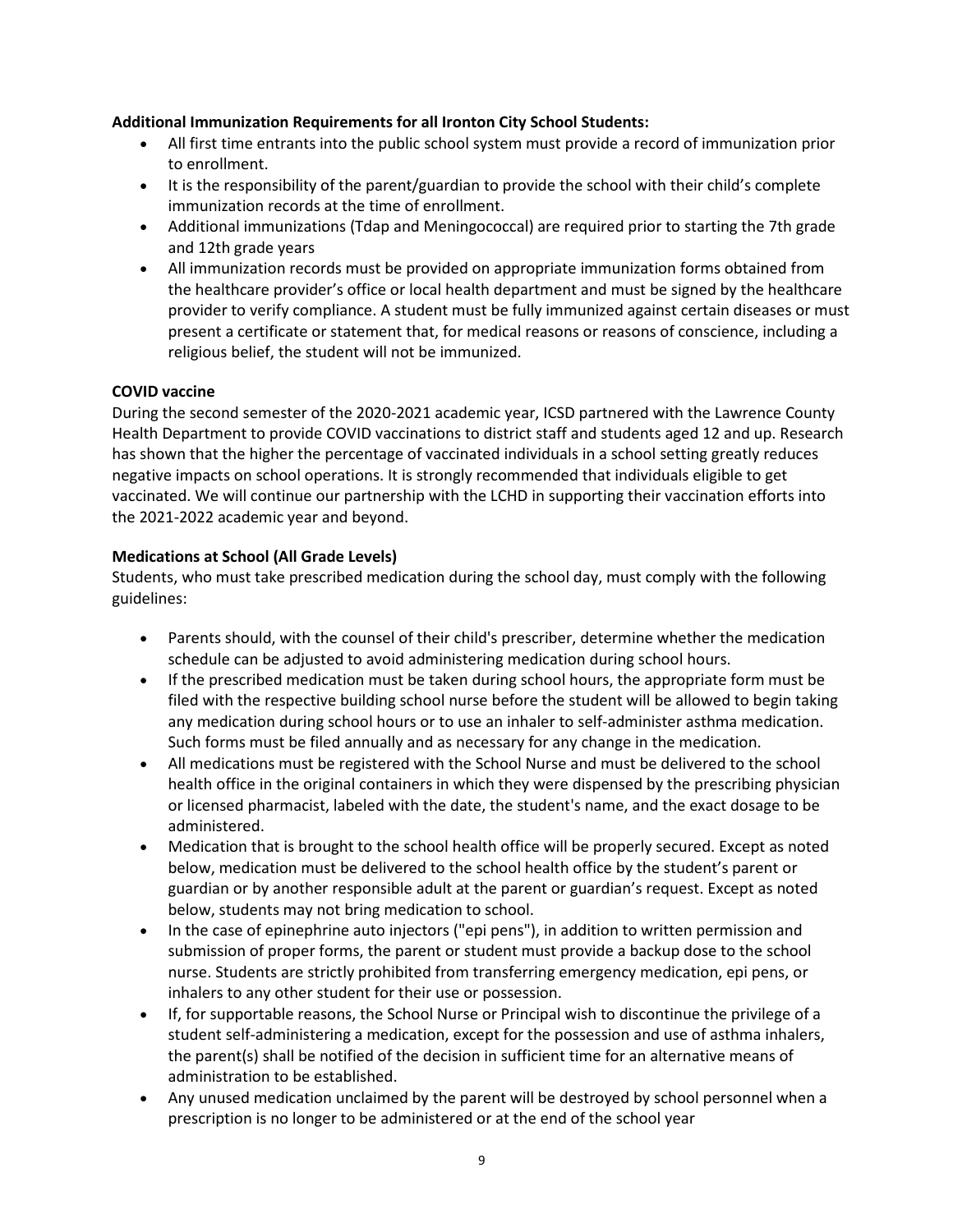- The school nurse will maintain a log noting the personnel designated to administer medication, as well as the date and the time of day that administration is required. This log will be maintained along with the prescriber's written request and the parent's written release
- All medication, whether prescription or nonprescription, must be kept in the school health office and be administered by the nurse or another authorized district employee

#### **Non Prescribed (Over-the-Counter) Medications**

No staff member will dispense non prescribed, over-the-counter (OTC) medication to any student without prior parent authorization.

Parents may authorize administration of a non-prescribed medication on forms that are available from the school health office. Physician authorization is not required in such cases. By written notice parents may also authorize that their child be administered non prescribed medication through the school health office. A student may not keep non-prescribed medication in his/her possession.

Nonprescription medication must be sent in the original, properly labeled container, provided by the parent along with a written request. Note: Insect repellant is considered a nonprescription medication.

If a student is found using or possessing a non-prescribed medication without authorization, the student will be brought to the School office while the student's parents are contacted for authorization. The medication will be confiscated until written/verbal authorization is received.

# *Any student who distributes medication of any kind or who is found in possession of unauthorized medication is in violation of the School's Code of Conduct and will be disciplined in accordance with the drug-use provision of the Code.*

#### **Inhalers/Epi-Pens**

A student with asthma or life threatening allergic reactions (anaphylaxis) may possess and use prescribed asthma or anaphylaxis medication at school or school-related events only if he or she has written authorization from his or her parents/guardians and a physician or other licensed health-care provider.

Inhalers can be used to alleviate asthmatic symptoms or before exercise to prevent the onset of asthmatic symptoms, at school or at any activity, event, or program sponsored by or in which the student's school is a participant if the appropriate form is completed and on file in the school health office.

Epi-Pens are used for the emergency management of severe allergic reactions. Epi-Pens will be kept in the school health office. These will be used at the discretion of the nurse and/or trained staff in emergency cases for students that do not have an EpiPen prescription or that unexpectedly require such intervention.

Students may carry emergency medications for asthma, allergies and/or reactions during school hours provided the student has written permission from a parent and physician and has submitted the proper forms. The student must also demonstrate to his or her healthcare provider and/or the school nurse the ability to use the prescribed medication, including any device required to administer the medication.

# *A student who is authorized to possess and use an inhaler or Epi-Pen may not transfer possession of any inhaler or other medication to any other student.*

For children that require the use of injected epinephrine or an inhaler, it is the parent's responsibility to provide the child's medication and medical order to the school nurse on, or before, the first day of class.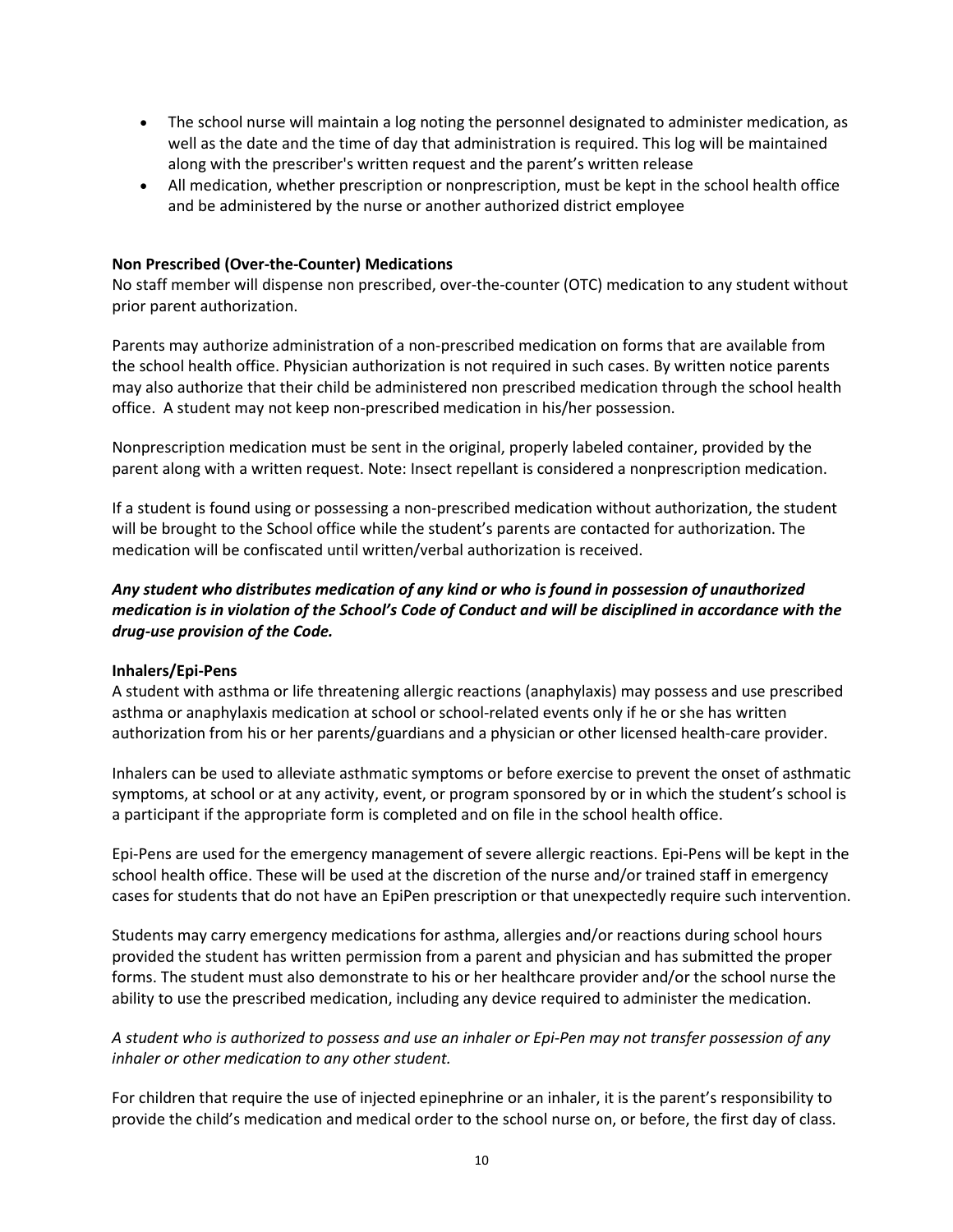#### **Sunscreen**

Students whose schedules provide for regular time spent outdoors, including for recess and physical education classes, should apply sunscreen before coming to school.

At the elementary level, a student's teacher or other district personnel will apply sunscreen to the student's exposed skin if the student brings the sunscreen to school and asks for help applying it. A student at this level may apply his or her own sunscreen if the student is able to do so.

At the middle and high school levels, a student may possess and apply sunscreen when necessary. If the student needs assistance with sunscreen application, please address the need with the school nurse.

Whether a student is at the elementary, middle, or high school level, if sunscreen needs to be administered to treat any type of medical condition, this should be handled through communication with the school nurse so that the district is made aware of any safety and medical issues.

### **Social-Emotional / Health / Mental Health (All grade Levels)**

Our district is serviced by a team of health professionals, including Licensed School Nurses at each campus, to ensure that student health needs are met. Our health professionals will follow the Ohio Department of Health and CDC guidelines and will assist administration and staff in understanding and implementing those guidelines.

### **Counseling Services**

School Counselors work in each of our buildings and are an integral part of a student's educational environment. School counselors can support transitions and are available to students in need of immediate assistance with behavioral or social-emotional concerns.

Regardless of the learning model, counselors can help students with the following:

- Short term counseling
- Referrals for long term counseling services
- Academic achievement strategies and academic planning
- Managing emotions and using interpersonal skills
- Planning for college and other postsecondary options

### **Mental Health Support**

In addition to school counselors all district buildings are serviced by licensed mental health providers (NECCO). These individuals provide small group and individual services to address mental health concerns, concerns with substance abuse, and trauma care.

### **PHYSICAL EXAMINATIONS/HEALTH SCREENINGS**

### **A. Preschool/Kindergarten Requirements:**

A complete physical examination must be completed by a healthcare provider and submitted to the school health office within 60 days of enrollment. A new physical examination must be completed yearly at this age level.

### **B. Athletics' Participation (For Middle and High School Athletes):**

For certain extracurricular activities, a student must submit certification from an authorized healthcare provider. The certification must state that the student has been examined and is physically able to participate in the relevant program, including:

• A district athletics program.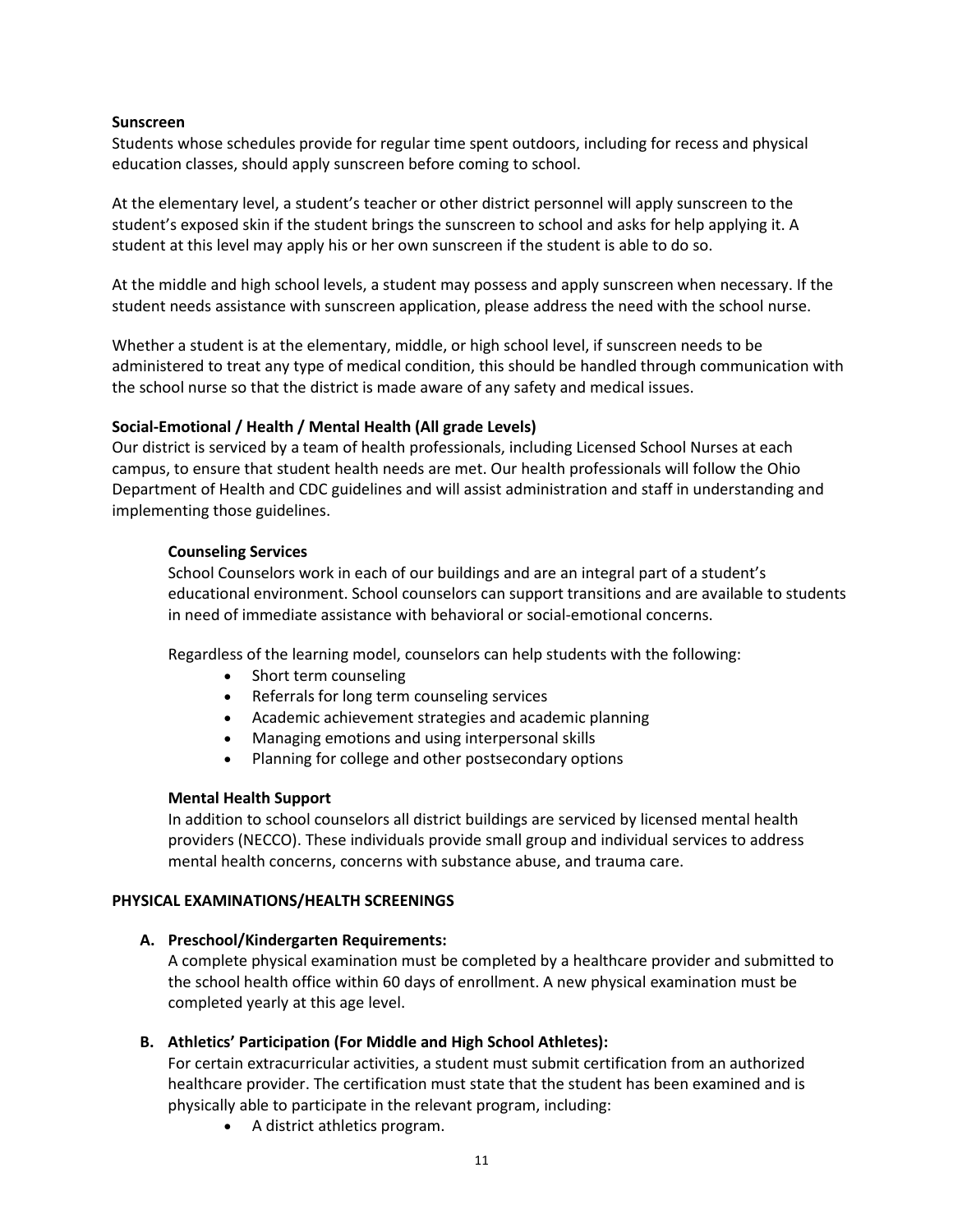- District marching band.
- Any district extracurricular program identified by the superintendent.

# **C. Spinal Screening Program**

School-based spinal screening helps identify adolescents with abnormal spinal curvature and refer them for appropriate follow-up by their physician. Screening can detect scoliosis at an early stage, when the curve is mild and may go unnoticed. Early detection is key to controlling spinal deformities.

# **D. Vision and Hearing Screening Programs**

The Children's Hearing and Vision program is a program of early detection, diagnosis and treatment of children with hearing and vision problems. This program sets the screening requirements and guidelines for school-based preschool and K-12 schools. The ODH sets the requirements for what grades are routinely screened each year; what equipment is acceptable to use; what specific hearing and vision tests are needed to perform the screenings; and the referral criteria. Schools providing medical services are required to screen school-aged students for hearing and vision.

Children who do not pass school hearing and vision screenings will be referred for follow-up care. ODH stresses that hearing and vision screening, while a valuable public health procedure, is not a substitute for a professional examination.

For the more information about hearing and vision screening requirements see: [https://odh.ohio.gov/wps/portal/gov/odh/know-our-programs/children-s-hearing-vision](https://odh.ohio.gov/wps/portal/gov/odh/know-our-programs/children-s-hearing-vision-program/requirements/requirements)[program/requirements/requirements](https://odh.ohio.gov/wps/portal/gov/odh/know-our-programs/children-s-hearing-vision-program/requirements/requirements)

### **Special Health Concerns (All Grade Levels)**

### **A. Diabetes**

Diabetes can cause blood glucose (sugar) levels to be too high or too low, both of which affect the student's ability to learn as well as seriously endangering the student's health both immediately and in the long term. It is necessary for each student with the diagnosis of Type 1 Diabetes (T1D) or Type 2 to have an individualized health plan (IHP) or a 504 on file in the school health office that includes signed physician orders (diabetes management form) and emergency contacts.

In addition to the IHP, these students should have the following diabetic supplies at school with them at times: a blood glucose monitor, Glucose test strips, batteries for meter, lancet device with lancets, urine ketone strips, insulin pump and supplies (or) Insulin pens, pen needles, insulin cartridges, a fast acting source of glucose (candy, juice, etc.), a carbohydrate containing snack (example: peanut butter or cheese crackers), and a GLUCAGON Emergency kit.

The goal of this plan is to provide the special education and/or related aids and services needed to maintain blood glucose within this student's target range, and to respond appropriately to levels outside of this range in accordance with the instructions provided by the student's personal health care team.

In accordance with a student's individual health plan (IHP) for management of diabetes, a student with diabetes will be permitted to possess and use monitoring and treatment supplies and equipment while at school or at a school-related activity. See the school nurse or principal for information. Please make sure that your child has all necessary supplies at school every day.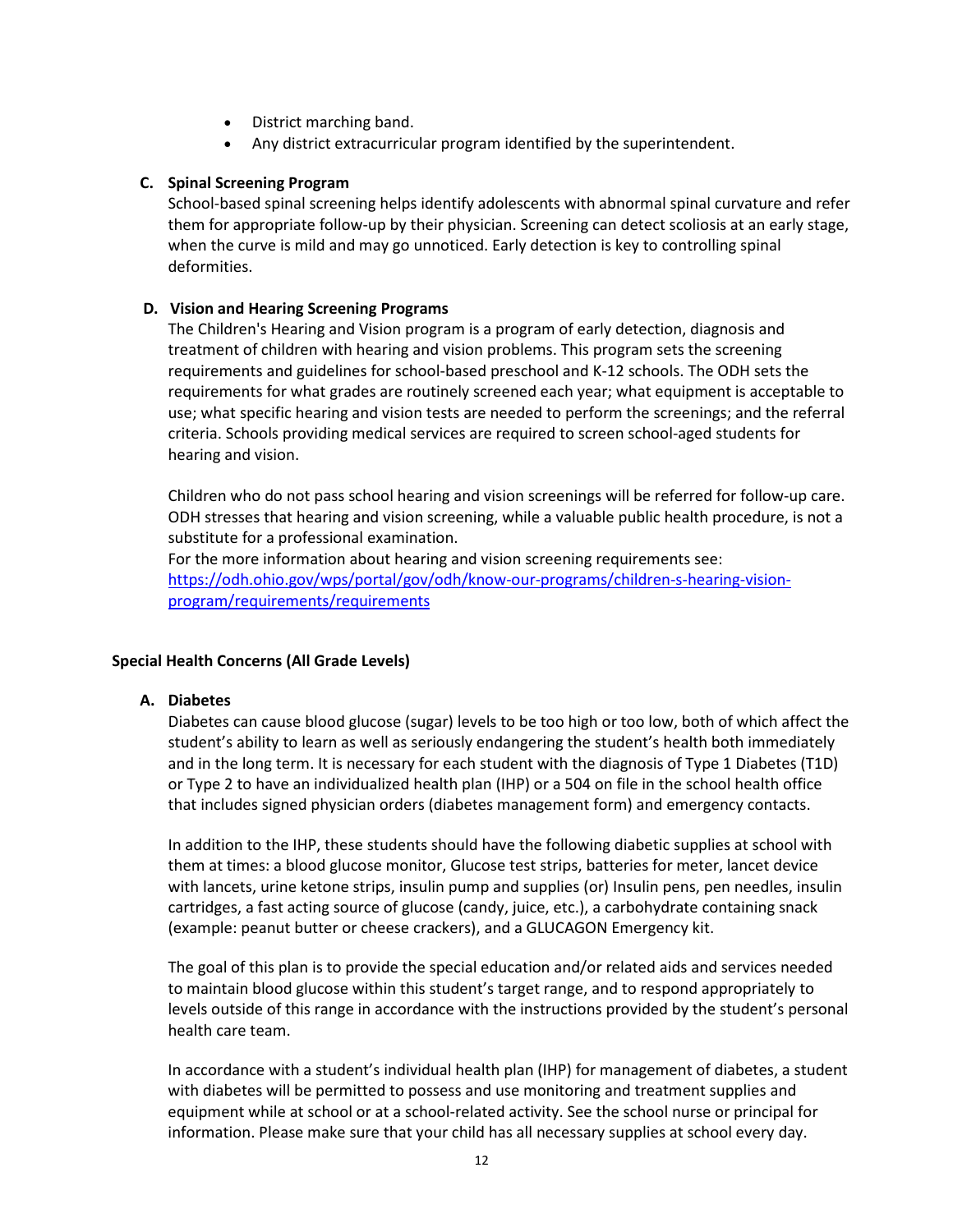### **B. Food Allergies (All Grade Levels)**

The district requests to be notified when a student has been diagnosed with a food allergy, especially those allergies that could result in dangerous or possibly life-threatening reactions either by inhalation, ingestion, or skin contact with the particular food. It is important to disclose the food to which the student is allergic, as well as the nature of the allergic reaction. Please contact the school nurse or campus principal if your child has a known food allergy or as soon as possible after any diagnosis of a food allergy.

The district has developed and annually reviews a food allergy management plan, which addresses employee training, dealing with common food allergens, and specific strategies for dealing with students diagnosed with severe food allergies. When the district receives information that a student has a food allergy that puts the student at risk for anaphylaxis, individual care plans will be developed to assist the student in safely accessing the school environment.

*We expect that parents and students with food allergies remain proactive and vigilant in the management of their allergies based on their developmental level.*

### **C. Meal Modification**

If a student needs meal modification due to a disability, food allergy, or food intolerance:

Contact your school nurse for the specific form, which requires BOTH a physician's and parent/guardian signature. The form MUST be in the school office BEFORE any meal adjustments can be made. (Medical Statement for a Child with a Disability with Special Dietary Needs Form).

### **D. Seizures (All Grade Levels)**

To address the care of a student with a seizure disorder while at school or participating in a school activity, a parent should submit a seizure management and treatment plan to the district before the beginning of the school year, upon enrollment of the student, or as soon as practicable following diagnosis of a seizure disorder. More information about seizures can be found at: <https://www.epilepsy.com/>

# <span id="page-19-0"></span>*EMERGENCY MEDICAL AUTHORIZATION*

A complete Emergency Medical Authorization Form must be on file with the School in order for a student to participate in any activity off school grounds, including field trips, spectator trips, athletic and other extracurricular activities, and co-curricular activities. The Emergency Medical Authorization form is provided at the time of enrollment and at the beginning of each school year.

### <span id="page-19-1"></span>*CONTROL OF CASUAL-CONTACT COMMUNICABLE DISEASES*

Because a school has a high concentration of people, it is necessary to take specific measures when the health or safety of the group is at risk. The School's professional staff may remove or isolate a student who has been ill or has been exposed to a communicable disease or highly-transient pest, such as lice.

Specific communicable diseases include diphtheria, scarlet fever, strep infections, whooping cough, mumps, measles, rubella, and other conditions indicated by the Local and State Health Departments.

Any removal will be limited to the contagious period as specified in the School's administrative guidelines.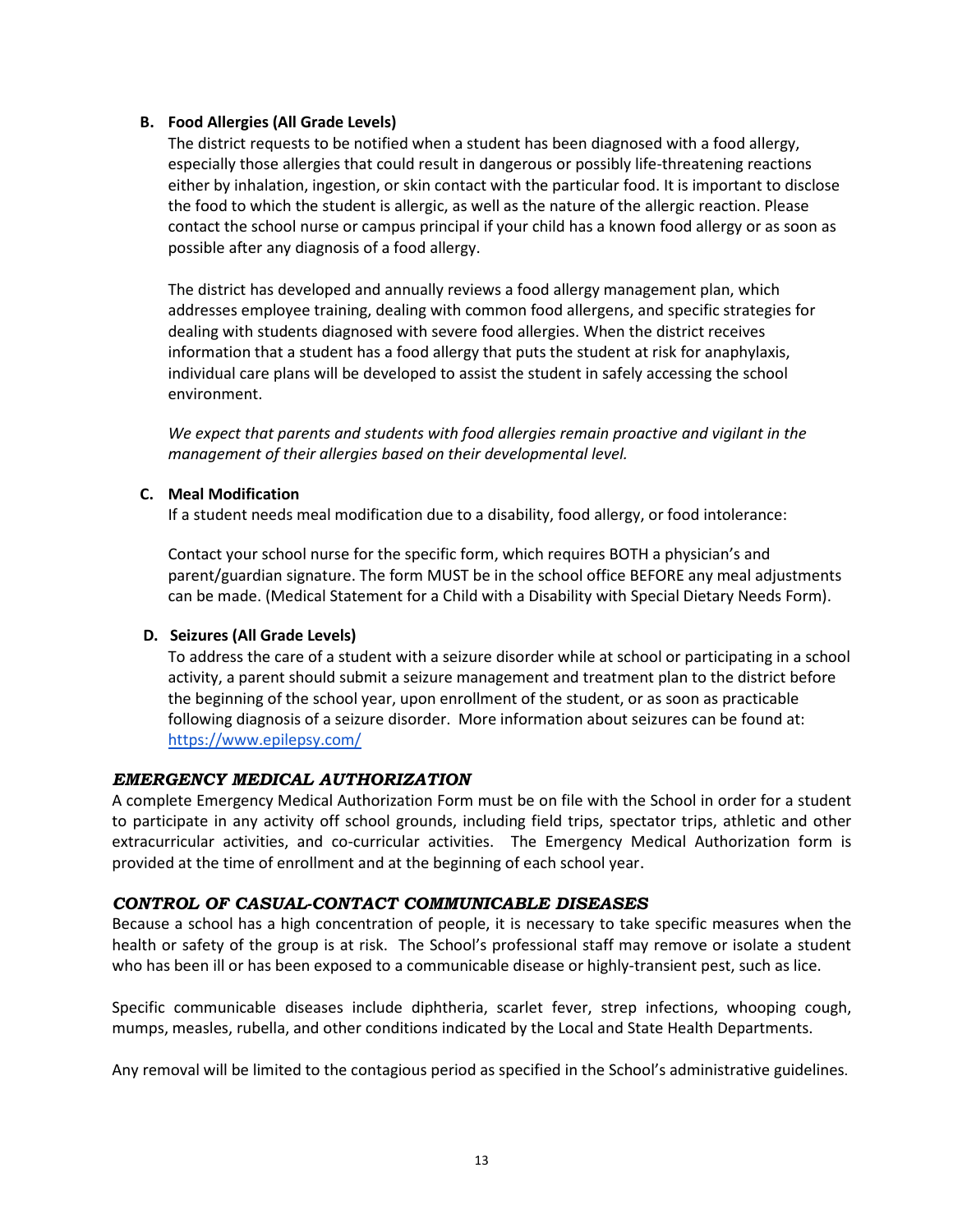# <span id="page-20-0"></span>*CONTROL OF NONCASUAL-CONTACT COMMUNICABLE DISEASES*

The School District has an obligation to protect staff and students from noncasual-contact communicable diseases. When a noncasual-contact communicable disease is suspected, the student's health will be reviewed by a panel of resource people, including the County Health Department. The School will protect the privacy of the person affected and those in contact with the affected person. Students and staff will be permitted to remain in school unless there is definitive evidence to warrant exclusion.

Noncasual-contact communicable diseases include sexually transmitted diseases, AIDS, ARC-AIDS Related Complex, HIV, Hepatitis B, and other diseases that may be specified by the State Board of Health.

As required by Federal law, parents will be requested to have their child's blood checked for HIV and HBV when the child bleeds at school and students or staff members are exposed to the blood. Any testing is subject to laws protecting confidentiality.

### <span id="page-20-1"></span>*CONTROL OF BLOOD-BORNE PATHOGENS*

The School District seeks to provide a safe educational environment for students and take appropriate measures to protect those students who may be exposed to blood-borne pathogens in the school environment and/or during their participation in school-related activities. While the risks of students being exposed to blood-borne pathogens may be low, students must assume that all body fluids are potentially infectious and must take precaution to follow universal procedures in order to reduce such risks and minimize and/or prevent the potential for accidental infection.

Students may be exposed to blood-borne pathogens in situations, including, but not limited to the following:

Engaging in activities with other students in the school environment (e.g., physical education class) where physical injuries or other actions that can cause bleeding or exposure to saliva and other body fluids may occur.

Working with equipment in the school environment that can cause cuts or similar injuries that produce bleeding.

Participating in extracurricular activities (i.e., athletic activities) where physical injuries or other actions that can cause bleeding may occur.

Whenever a student has contact with blood or other potentially infectious material, s/he must immediately notify his/her teacher, who will contact the School Nurse and assist the student.

The parents of a student who is exposed will be contacted immediately regarding the exposure and encouraged to have the student's blood tested for Hepatitis B and HIV either by his/her physician or Lawrence County Health Department. The student's parents are encouraged to consult with the student's physician concerning any necessary post-exposure treatment.

The student's parent will also be asked to provide a copy of the test results and any post-exposure treatment for maintenance in the student's educational record in accordance with the Federal and State laws concerning confidentiality.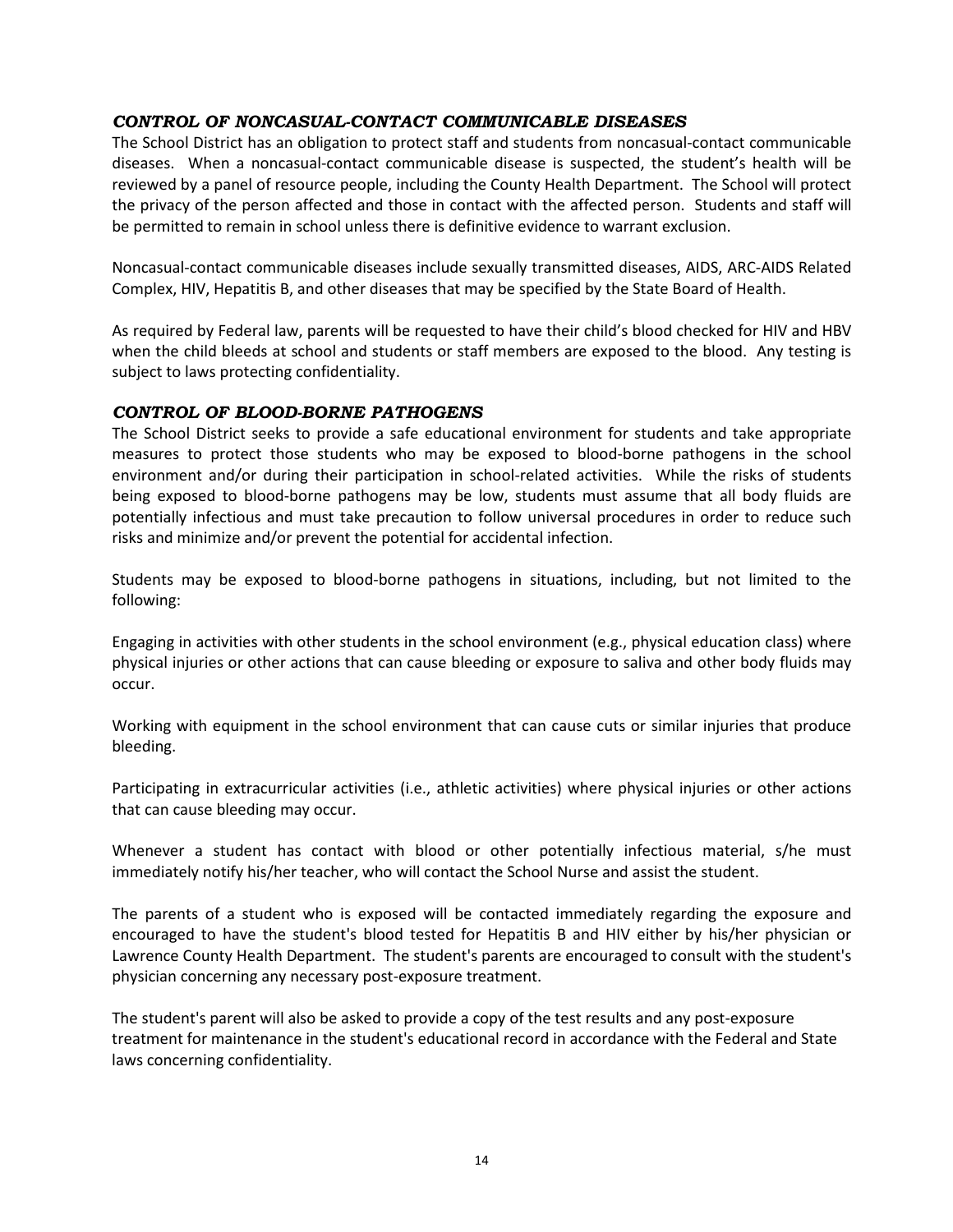The parents of the student who caused the exposure will also be contacted immediately and advised to have the student's blood tested for Hepatitis B and HIV virus either in cooperation with his/her physician or Lawrence County Health Department.

The student's parents will be asked to provide a copy of the test results for maintenance in the student's educational record in accordance with Federal and State laws concerning confidentiality.

The student's parents will be encouraged to allow the District to release their child's name to the exposed student's parents, in the event serious health issues are presented as a result of the exposure.

# <span id="page-21-0"></span>*STUDENTS WITH DISABILITIES*

The American's with Disabilities Act (A.D.A.) and Section 504 of the Rehabilitation Act (Section 504) prohibit discrimination against persons with a disability in any program receiving Federal financial assistance. This protection applies not just to students, but to all individuals who have access to the District's programs and facilities.

The laws define a person with a disability as anyone who:

- A. Has a mental or physical impairment that substantially limits one or more major life activities;
- B. Has a record of such an impairment; or
- C. Is regarded as having such an impairment.

The District has specific responsibilities under these two laws, which include: identifying, reviewing and, if the child is determined to be eligible, affording access to an appropriate educational accommodation.

Additionally, in accordance with State and Federal mandates, the District seeks out, assesses and appropriately services students with disabilities. Staff members use a comprehensive child study process to systematically screen, assess and, if appropriate, place students in special education and related services. Students are entitled to a free appropriate public education in the "least restrictive environment."

A student can access special education and related services through the proper evaluation procedures. Parent involvement in this procedure is important and required by Federal (IDEIA), A.D.A. Section 504) and State law. Contact the Ironton Board of Education Administration Building at 532-4133 to inquire about evaluation procedures, programs, and services.

### <span id="page-21-1"></span>*HOMELESS STUDENTS*

Homeless students will be provided with a free and appropriate public education in the same manner as other students served by the District. Homeless students are eligible to receive transportation services, participate in education programs for students with disabilities or limited English proficiency, participate in gifted and talented programs, and receive meals under school nutrition programs. Homeless students will not be denied enrollment based on lack of proof of residency. For additional information contact the liaison for Homeless Students at 532-4133.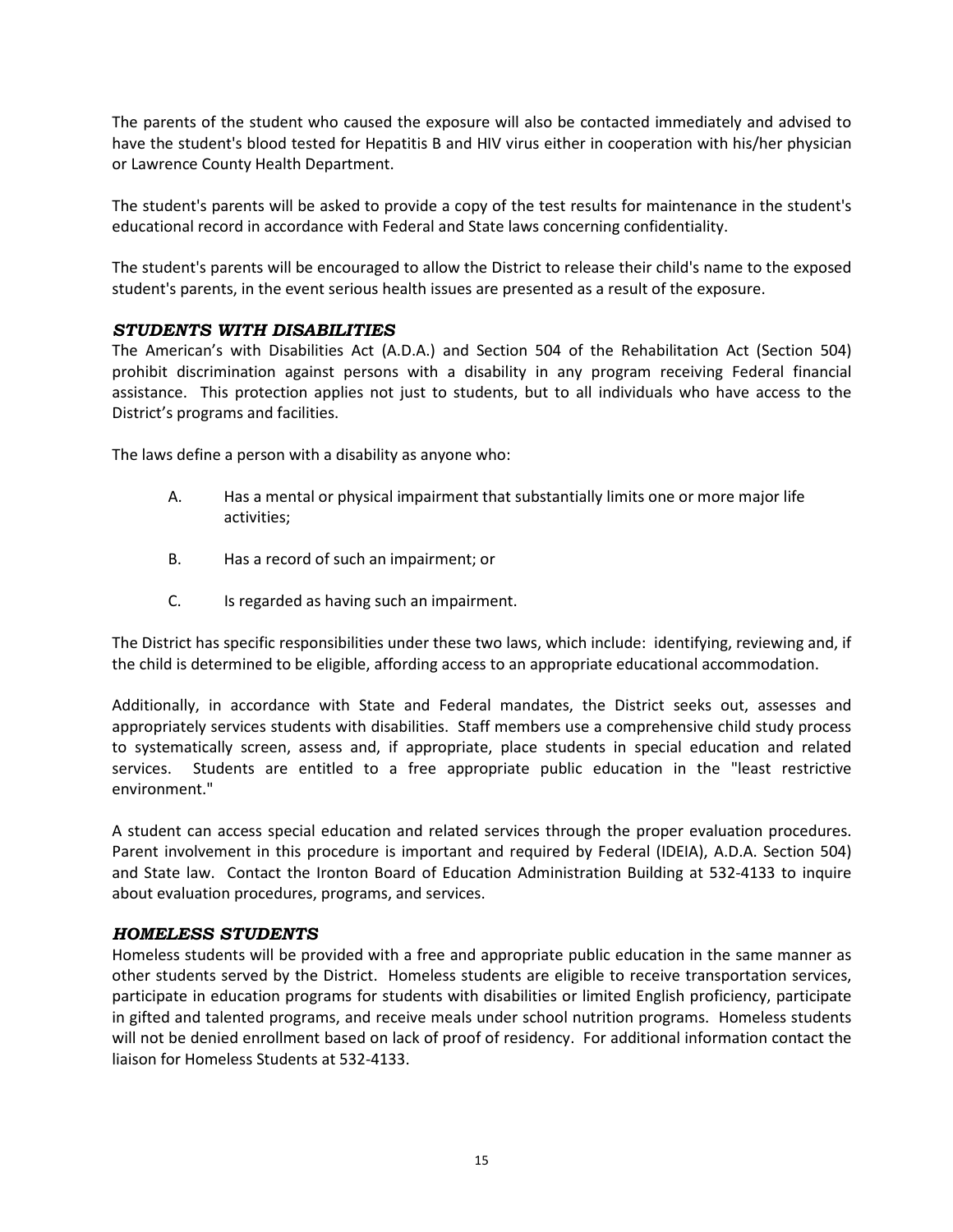#### <span id="page-22-0"></span>*CHILDREN AND YOUTH IN FOSTER CARE*

Students who meet the Federal definition of "in foster care", including those who are awaiting foster care placement, will be provided a free appropriate public education (FAPE) in the same manner as all other students of the District. For additional information see Policy 5111.03.

#### <span id="page-22-1"></span>*PROTECTION AND PRIVACY OF STUDENT RECORDS*

The School District maintains many student records including both directory information and confidential information.

Directory information includes:

The Board designates as student "directory information": a student's name; address; telephone number; date and place of birth; major field of study; participation in officially-recognized activities and sports; height and weight, if a member of an athletic team; dates of attendance; date of graduation; or awards received.

Directory information can be provided upon request to any individual, other than a for profit organization, even without the written consent of a parent. Parents may refuse to allow the Board to disclose any or all "directory information" upon written notification to the Board. For further information about the items included within the category of directory information and instructions on how to prohibit its release you may consult the Board's annual *Family Education Rights and Privacy Act* (FERPA) notice which can be found on tigertown.com

Other than directory information, access to all other student records is protected by FERPA and Ohio law. Except in limited circumstances as specifically defined in State and Federal law, the School District is prohibited from releasing confidential education records to any outside individual or organization without the prior written consent of the parents, or the adult student, as well as those individuals who have matriculated and entered a postsecondary educational institution at any age. The Board will provide access or release directory information to armed forces recruiters unless the parent or student request that prior written consent be obtained. See Form 8330 F13.

Confidential records include test scores, psychological reports, behavioral data, disciplinary records, and communications with family and outside service providers.

Students and parents have the right to review and receive copies of all educational records. Costs for copies of records may be charged to the parent. To review student records please provide a written notice identifying requested student records to the schools guidance office. You will be given an appointment with the appropriate person to answer any questions and to review the requested student records.

Parents and adult students have the right to amend a student record when they believe that any of the information contained in the record is inaccurate, misleading or violates the student's privacy. A parent or adult student must request the amendment of a student record in writing and if the request is denied, the parent or adult student will be informed of his/her right to a hearing on the matter.

Consistent with the Protection of Pupil Rights Amendment (PPRA), no student shall be required, as a part of the school program or the District's curriculum, without prior written consent of the student (if an adult, or an emancipated minor) or, if an unemancipated minor, his/her parents, to submit to or participate in any survey, analysis, or evaluation that reveals information concerning: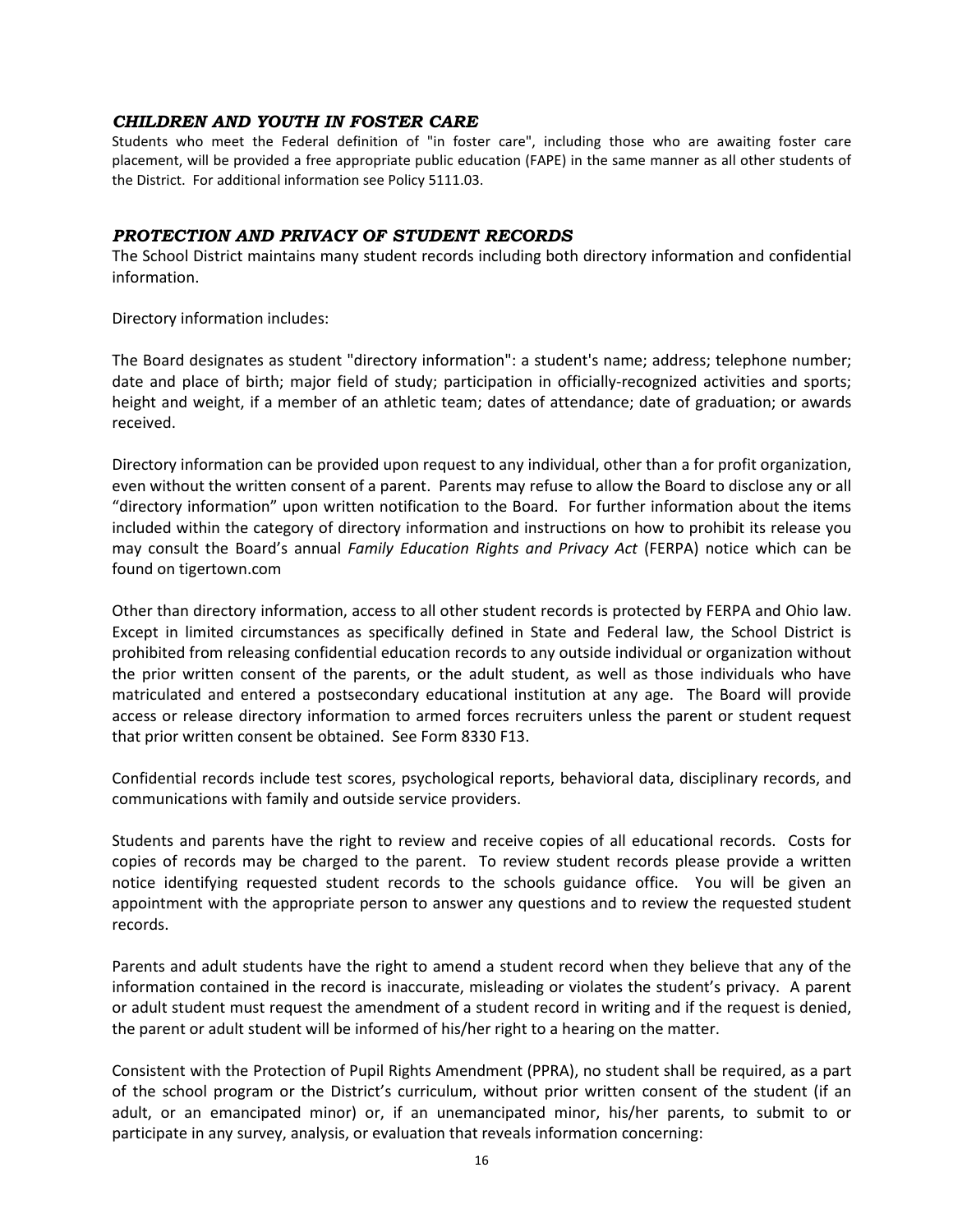- A. political affiliations or beliefs of the student or the student's parents;
- B. mental or psychological problems of the student or the student's family;
- C. sex behavior or attitudes;
- D. illegal, anti-social, self-incriminating or demeaning behavior;
- E. critical appraisals of other individuals with whom respondents have close family relationships;
- F. legally recognized privileged and analogous relationships, such as those of lawyers, physicians, and ministers;
- G. religious practices, affiliations, or beliefs of the student or his/her parents; or
- H. income (other than that required by law to determine eligibility for participation in a program or for receiving financial assistance under such a program).

Consistent with the PPRA and Board policy, parents may inspect any materials used in conjunction with any such survey, analysis, or evaluation. Please contact the principal to inspect such materials.

Further, parents have the right to inspect, upon request, a survey or evaluation created by a third party before the survey/evaluation is administered or distributed by the school to the student. The parent will have access to the survey/evaluation within a reasonable period of time after the request is received by the principal.

The Superintendent will notify parents of students in the District, at least annually at the beginning of the school year, of the specific or approximate dates during the school year when the following activities are scheduled or expected to be scheduled:

- A. activities involving the collection, disclosure, or use of personal information collected from students for the purpose of marketing or for selling that information or otherwise providing that information to others for that purpose); and
- B. the administration of any survey by a third party that contains one or more of the items described in A through H above.

The Family Policy Compliance Office in the U.S. Department of Education administers both FERPA and PPRA. Parents and/or eligible students who believe their rights have been violated may file a complaint with:

> Family Policy Compliance Office U.S. Department of Education 400 Maryland Avenue, SW 20202-4605 Washington, D.C. [www.ed.gov/offices/OM/fpco](http://www.ed.gov/offices/OM/fpco)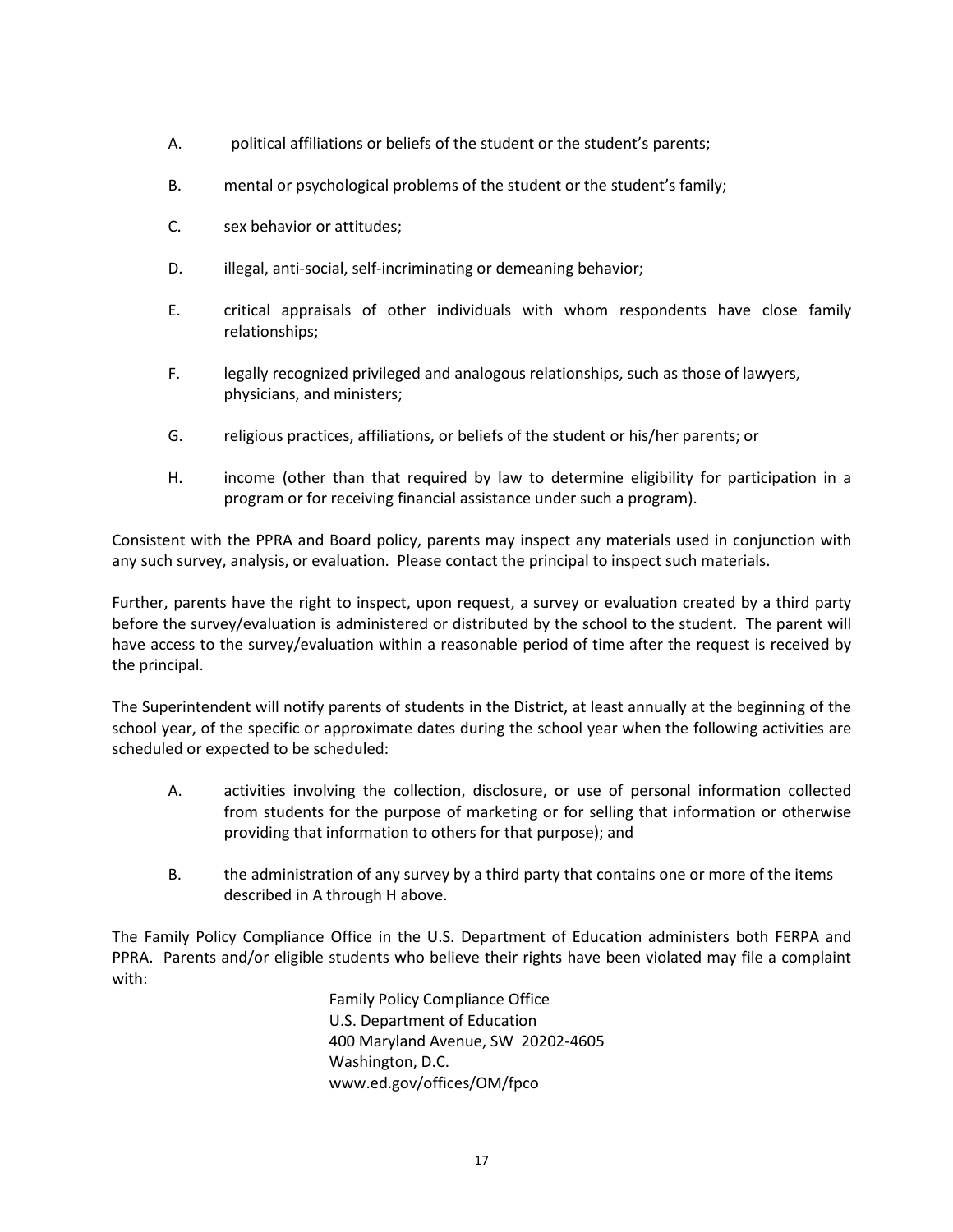Informal inquiries may be sent to the Family Policy Compliance Office via the following email addresses: [FERPA@ED.Gov](mailto:FERPA@ED.Gov;) and [PPRA@ED.Gov.](mailto:PPRA@ED.Gov)

#### <span id="page-24-0"></span>*STUDENT FEES AND FINES*

Students will be provided necessary textbooks for courses of instruction without cost.

Classroom supplies list will be posted on www.tigertown.com by grade level.

Charges may also be imposed for loss, damage or destruction of school apparatus, equipment, musical instruments, library materials, textbooks and for damage to school buildings or property. Students using school property and equipment can be fined for excessive wear and abuse of the property and equipment.

Fees may be waived in situations where there is financial hardship.

Students can avoid late fines by promptly returning borrowed materials.

Failure to pay fines, fees, or charges may result in the withholding of grades and credits.

### <span id="page-24-1"></span>*STUDENT FUND-RAISING*

Students participating in school-sponsored groups and activities may solicit funds from other students, staff members, and members of the community in accordance with school guidelines. The following general rules apply to all fund-raisers:

Crowd funding activities are governed by Policy and Administrative Guideline 6605.

Students involved in the fund-raiser must not interfere with students participating in other activities when soliciting funds.

Students may not participate in a fund-raising activity for a group in which they are not members without the approval of the students' counselor.

Students may not participate in a fund-raising activity conducted by a parent group, booster club, or community organization on school property without the approval of the Principal.

Students may not sell any item or service in school without the prior approval of the Principal. Violation of this policy may lead to disciplinary action.

#### <span id="page-24-2"></span>*STUDENT VALUABLES*

Students should not bring items of value to school. Items such as jewelry, expensive clothing, electronic equipment, and the like, are tempting targets for theft and extortion. The School is not liable for any loss or damage to personal valuables.

#### <span id="page-24-3"></span>*MEAL SERVICE*

The School participates in the National School Lunch Program and makes lunches available to students. Ala carte items may be available. Students may also bring their own lunch to school to be eaten in the School's cafeteria. No student may leave school premises during the lunch period without specific written permission from the Principal.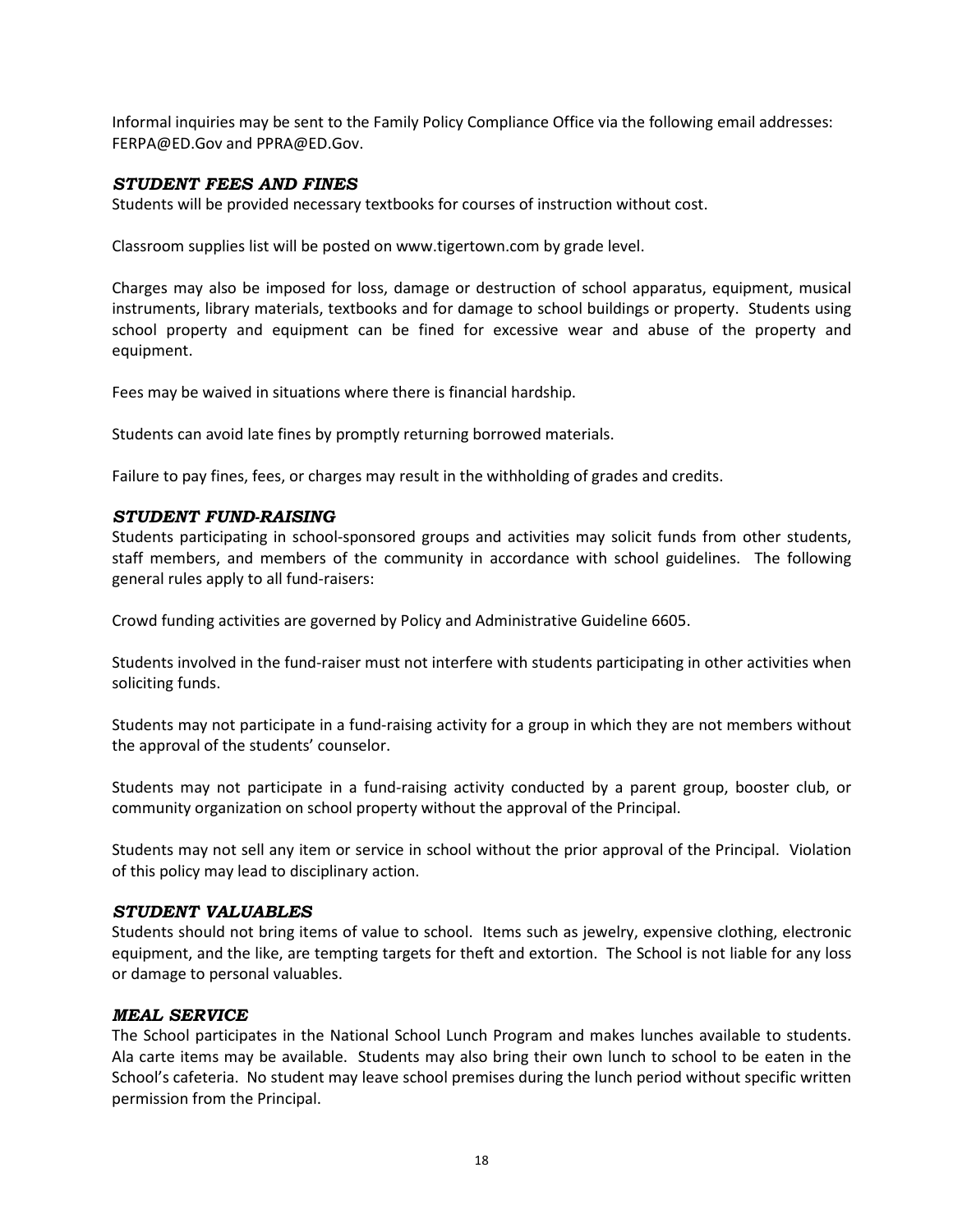Applications for the School's Free and Reduced-Priced Meal program are distributed to all students. If a student does not receive an application form and believes s/he is eligible, contact the school secretary.

### <span id="page-25-0"></span>*SAFETY AND SECURITY*

- A. All visitors must report to the office when they arrive at school.
- B. All visitors are given and required to wear a building pass while they are in the building.
- C. Staff is expected to question people in the building whom they do not recognize and who are not wearing a building pass, and to question people who are "hanging around" the building after hours.
- D. Students and staff are expected to immediately report to a teacher or administrator any suspicious behavior or situation that makes them uncomfortable.
- E. Outside doors are locked during the school day.
- F. Portions of the building that will not be needed after the regular school days are closed off.

# <span id="page-25-1"></span>*FIRE, TORNADO, AND SAFETY DRILLS*

The School complies with all fire safety laws and will conduct fire drills in accordance with State law. The School conducts tornado drills during the tornado season following procedures prescribed by the State. The alarm system for tornadoes consists of an alarm over the intercom system. Teachers will provide specific instructions on how to proceed in the case of fire or tornado and will oversee the safe, prompt, and orderly evacuation of the building in such cases.

Safety drills will be conducted three times per school year. Teachers will provide specific instruction on the appropriate procedures to follow in situations where students must be secured in their building rather than evacuated. These situations can include a terrorist threat, a person in possession of a deadly weapon on school property, or other acts of violence.

### <span id="page-25-2"></span>*EMERGENCY CLOSING AND DELAYS*

If the School must be closed or the opening delayed because of inclement weather or other conditions, the School will notify the following radio and television stations:

WSAZ, WOWK, WIRO, WKEE, WRVC, WCMI, WTCR, WLGC

Information concerning school closings or delays can also be found on the School's web page at www.tigertown.com.

Parents will be notified of school closings or delays via a pre-recorded telephone message delivered to the phone number on file.

Parents and students are responsible for knowing about emergency closings and delays.

### <span id="page-25-3"></span>*PREPAREDNESS FOR TOXIC AND ASBESTOS HAZARDS*

The School is concerned for the safety of students and attempts to comply with all Federal and State Laws and Regulations to protect students from hazards that may result from industrial accidents beyond the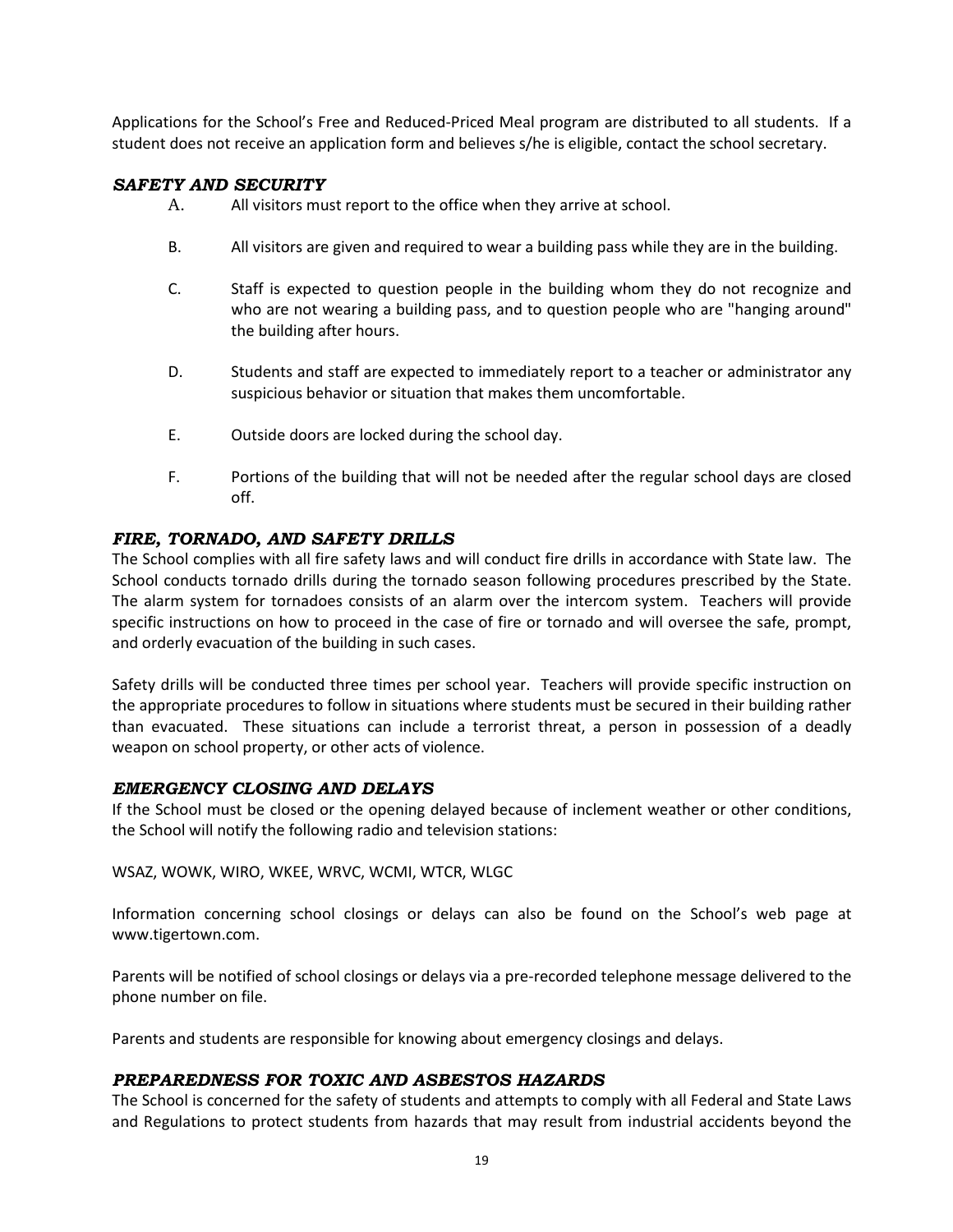control of school officials or from the presence of asbestos materials used in previous construction. A copy of the School District's *Preparedness for Toxic Hazard and Asbestos Hazard Policy* and asbestos management plan is available for inspection at the Board offices upon request.

#### <span id="page-26-0"></span>*VISITORS*

Visitors, particularly parents, are welcome at the School. Visitors must report to the office upon entering the School to sign in and obtain a pass. Any visitor found in the building without a pass shall be reported to the Principal. If a person wishes to confer with a member of the staff, s/he should call for an appointment prior to coming to the School in order to schedule a mutually convenient meeting time.

Students may not bring visitors to school without prior written permission from the Principal.

#### <span id="page-26-1"></span>*USE OF THE LIBRARY*

The library is available to students throughout the school day. Passes may be obtained from a student's teacher or from the librarian. Books may be checked out for a period of 14 days. To check out any other materials, contact the librarian.

In order to avoid late fees, all materials checked out of the library must be returned to the library within two weeks.

### <span id="page-26-2"></span>*USE OF SCHOOL EQUIPMENT AND FACILITIES*

Students must receive teacher permission before using any equipment or materials in the classroom. Students must seek permission from the Principal prior to using any other school equipment or facility. Students are responsible for the proper use and protection of any equipment or facility they are permitted to use.

### <span id="page-26-3"></span>*LOST AND FOUND*

The lost and found area is designated by the building principal. Students who have lost items should check there and may retrieve their items if they give a proper description. Unclaimed items will be given to charity at the close of the school year.

### <span id="page-26-4"></span>*USE OF OFFICE TELEPHONES*

Office telephones may not be used for personal calls. Except in an emergency, students will not be called to the office to receive a telephone call.

#### <span id="page-26-5"></span>*USE OF PERSONAL COMMUNICATION DEVICES*

While students may possess PCDs in school, on school property, during after school activities (e.g., extra-curricular activities) and at school-related functions, they must be powered completely off (i.e., not just placed into vibrate or silent mode) and stored out of sight during school hours.

Students may not use PCDs on school property or at a school-sponsored activity to access and/or view Internet web sites that are otherwise blocked to students at school. Students may use PCDs while riding to and from school on a school bus or other Board-provided vehicles or on a school bus or Board-provided vehicle during school-sponsored activities, at the discretion of the bus driver, classroom teacher sponsor/advisor/coach. Distracting behavior that creates an unsafe environment will not be tolerated.

During after school activities, PCDs shall be powered completely off (not just placed into vibrate or silent mode) and stored out of sight when directed by the administrator or sponsor.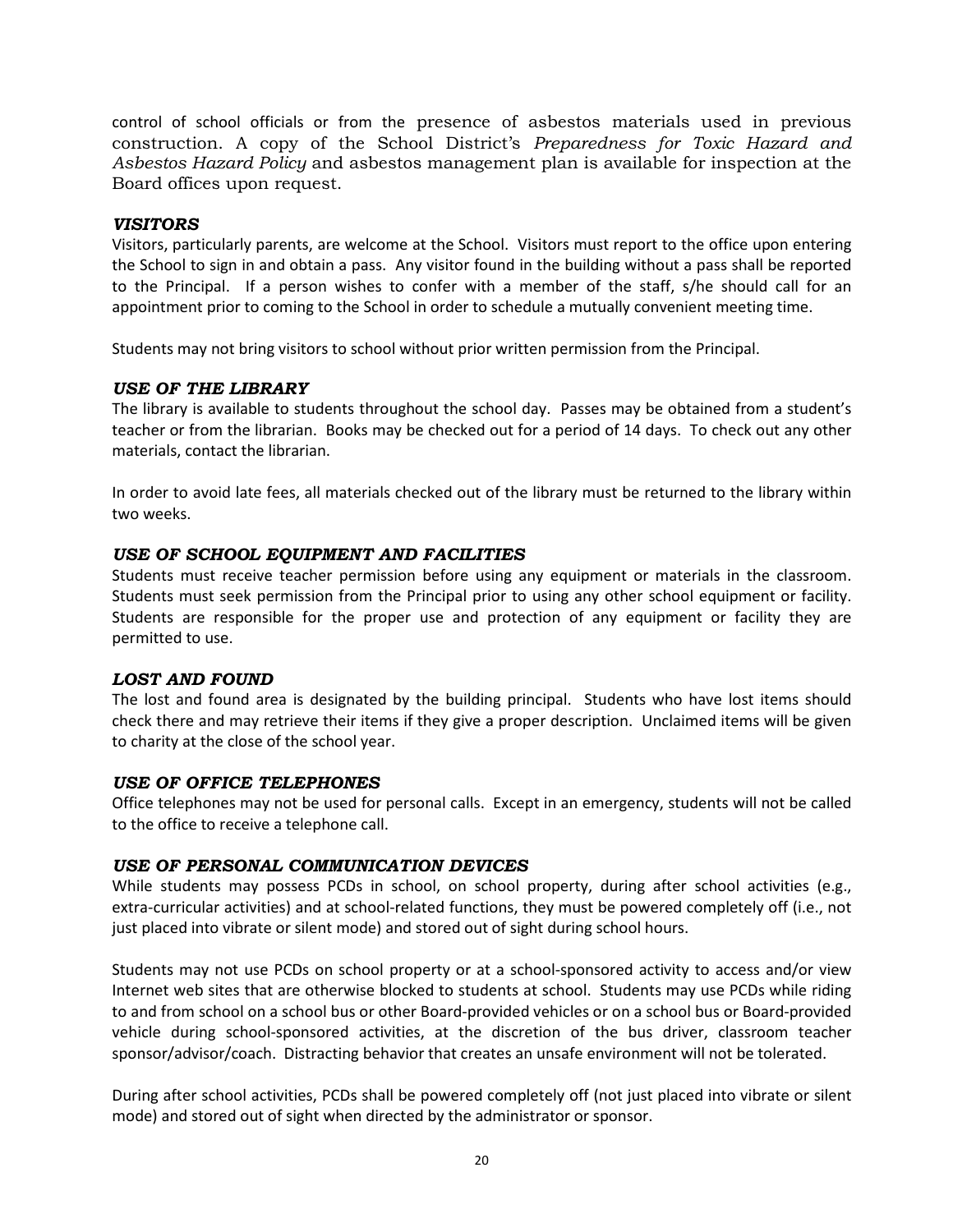Under certain circumstances, a student may keep his/her PCD "On" with prior approval from the Principal or classroom teacher.

Except as authorized by a teacher, administrator or IEP team, students are prohibited from using PCDs during the school day, including while off-campus on a field trip, to capture, record and/or transmit the words or sounds (i.e., audio) and/or images (i.e., pictures/video) of any student, staff member or other person. Using a PCD to capture, record and/or transmit audio and/or pictures/video of an individual without proper consent is considered an invasion of privacy and is not permitted. Students who violate this provision and/or use a PCD to violate the privacy rights of another person may have their PCD confiscated until the end of the school year. If the violation involves potentially illegal activity, the confiscated-PCD may be turned over to law enforcement.

The use of PCDs in classrooms, gymnasiums, locker rooms, shower facilities, and/or restrooms is prohibited.

Students are expressly prohibited from using covert means to listen-in or make a recording (audio or video) of any meeting or activity at school. This includes placing recording devices, or other devices with one - or two-way audio communication technology (i.e., technology that allows a person off-site to listen to live conversations and sounds taking place in the location where the device is located), within a student's book bag or on the student's person without express written consent of the Superintendent. Any requests to place a recording device or other device with one- or two-way audio communication technology within a student's book bag or on a student's person shall be submitted, in writing, to the Principal. The District representative shall notify the parent(s), in writing, whether such request is denied or granted within five (5) days.

Students shall have no expectation of confidentiality with respect to their use of PCDs on school premises/property.

Students may not use a PCD in any way that might reasonably create in the mind of another person an impression of being threatened, humiliated, harassed, embarrassed or intimidated. See Policy 5517.01 – Bullying and Other Forms of Aggressive Behavior. In particular, students are prohibited from using PCDs to: (1) transmit material that is threatening, obscene, disruptive, or sexually explicit or that can be construed as harassment or disparagement of others based upon their race, color, national origin, sex (including sexual orientation/transgender identity), disability, age, religion, ancestry, or political beliefs; and (2) engage in "sexting" - i.e., sending, receiving, sharing, viewing, or possessing pictures, text messages, e-mails or other materials of a sexual nature in electronic or any other form. Violation of these prohibitions shall result in disciplinary action. Furthermore, such actions will be reported to local law enforcement and child services as required by law.

Students are also prohibited from using a PCD to capture, record, and/or transmit test information or any other information in a manner constituting fraud, theft, cheating, or academic dishonesty. Likewise, students are prohibited from using PCDs to receive such information.

Possession of a PCD by a student at school during school hours and/or during extra-curricular activities is a privilege that may be forfeited by any student who fails to abide by the terms of this policy, or otherwise abuses this privilege.

Violations of this policy may result in disciplinary action and/or confiscation of the PCD. The Principal will also refer the matter to law enforcement or child services if the violation involves an illegal activity (e.g.,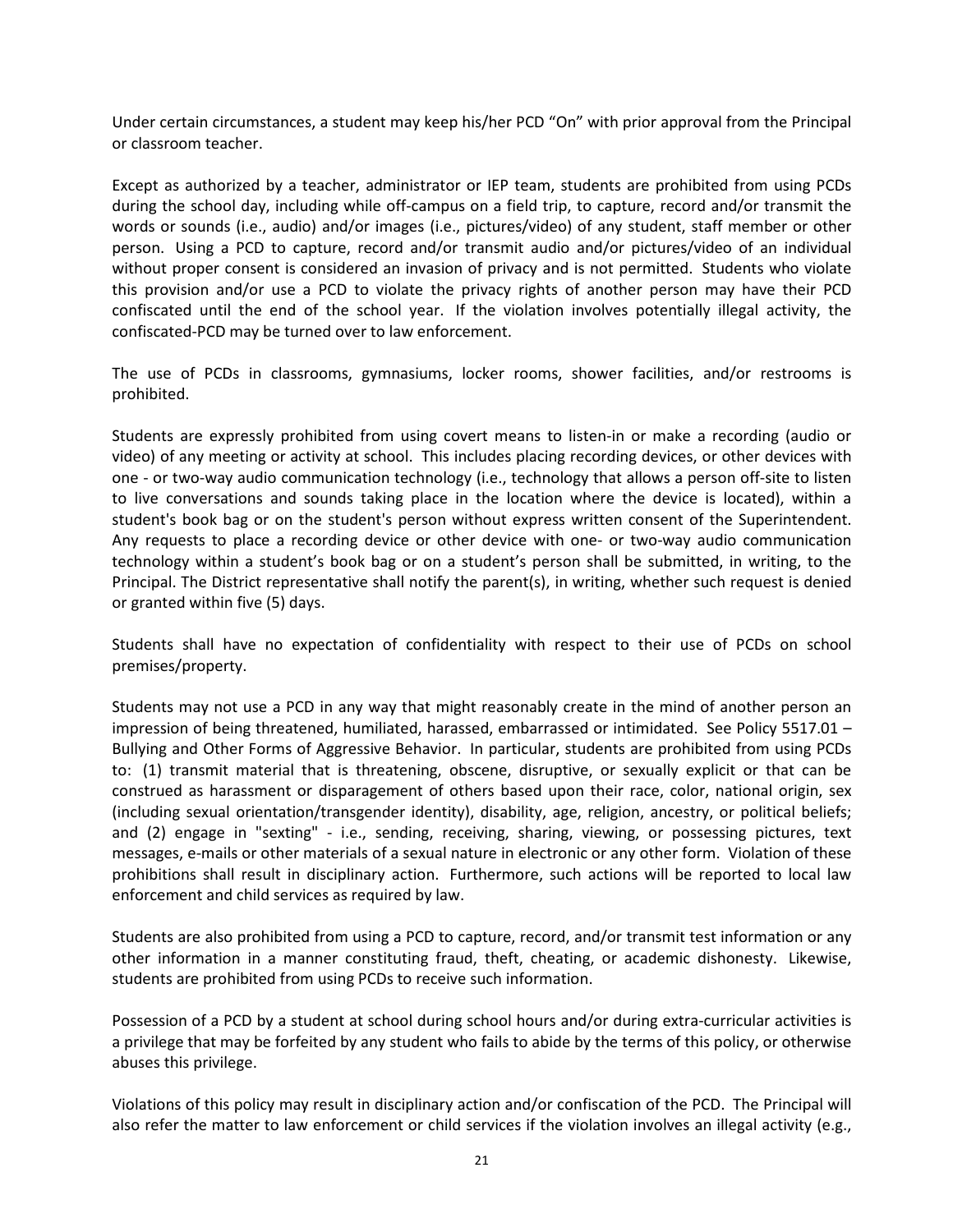child pornography, sexting). Discipline will be imposed on an escalating scale ranging from a warning to an expulsion based on the number of previous violations and/or the nature of or circumstances surrounding a particular violation. If the PCD is confiscated, it will be released/returned to the student's parent/guardian after the student complies with any other disciplinary consequences that are imposed, unless the violation involves potentially illegal activity in which case the PCD may be turned-over to law enforcement. A confiscated device will be marked in a removable manner with the student's name and held in a secure location in the building's central office until it is retrieved by the parent/guardian or turned-over to law enforcement. School officials will not search or otherwise tamper with PCDs in District custody unless they reasonably suspect that the search is required to discover evidence of a violation of the law or other school rules. Any search will be conducted in accordance with Policy 5771 – Search and Seizure. If multiple offenses occur, a student may lose his/her privilege to bring a PCD to school for a designated length of time or on a permanent basis.

A person who discovers a student using a PCD, recording device, or other device with one- or two-way audio communication technology in violation of this policy is required to report the violation to the Principal.

Students are personally and solely responsible for the care and security of their PCDs. The Board assumes no responsibility for theft, loss, or damage to, or misuse or unauthorized use of, PCDs brought onto its property.

Parents/Guardians are advised that the best way to get in touch with their child during the school day is by calling the school office.

Students may use school phones to contact parents/guardians during the school day.

### <span id="page-28-0"></span>*ADVERTISING OUTSIDE ACTIVITIES*

Students may not post announcements or advertisements for outside activities without receiving prior approval from the Principal. The Principal will attempt to respond to a request for approval within 1 school day of its receipt.

The school principal will indicate the acceptable location for posting notices after granting permission.

### **SECTION II - ACADEMICS**

### <span id="page-28-1"></span>*GRADES*

Ironton City Schools has a standard grading procedure, as well as additional notations that indicate work in progress or incomplete work. Grades indicate the extent to which the student has acquired and demonstrated the necessary learning. In general, students are assigned grades based upon test results, homework, projects, and classroom participation. Each teacher may place a different emphasis on these areas when determining a grade and will so inform the students at the beginning of the course. If a student is not sure how his/her grade will be determined, s/he should ask the teacher.

The School applies the following grading system:

93 to 100 = A = Excellent achievement

84 to 92 =  $B = Good$  achievement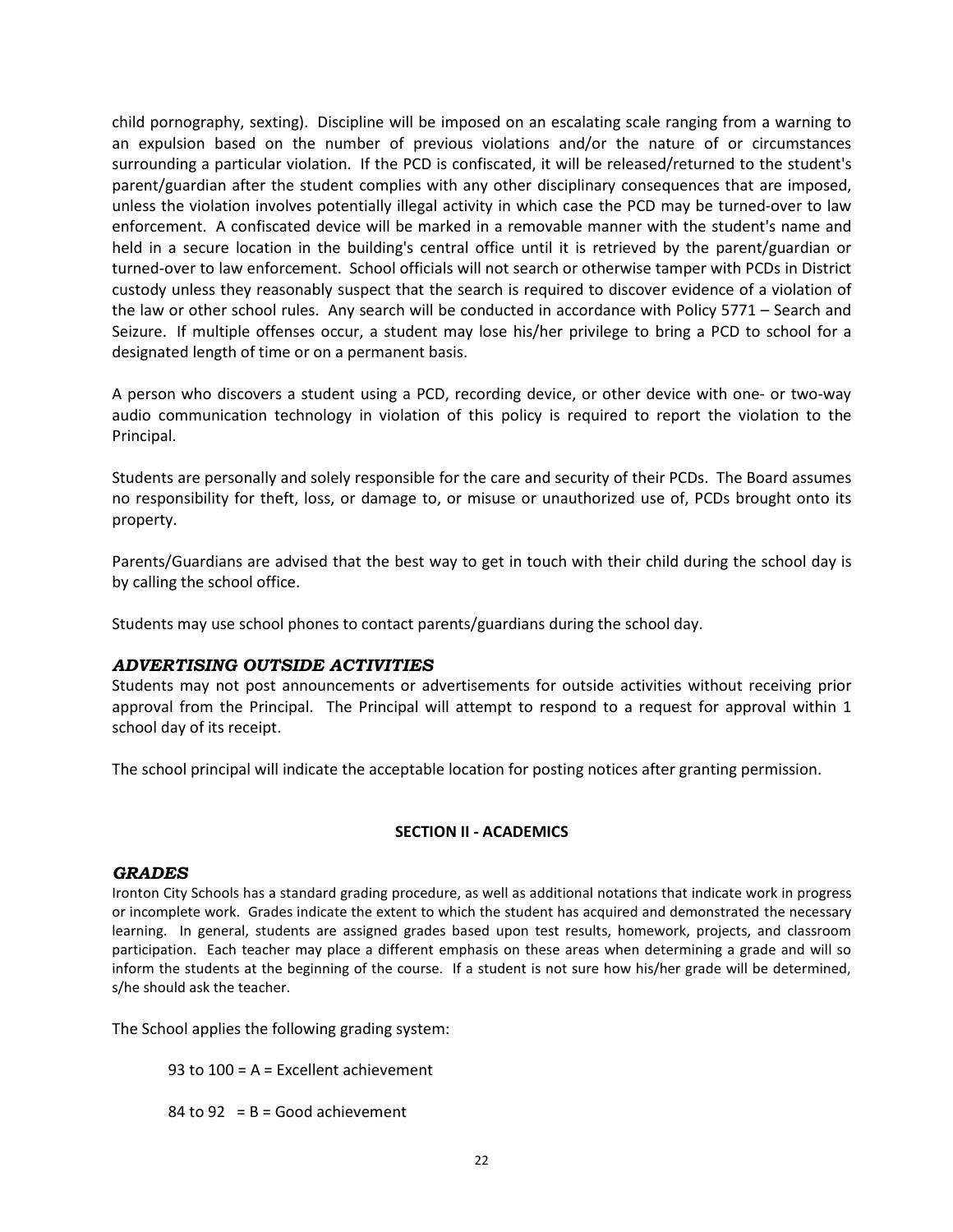74 to 83 =  $C = Satisfactory architecture$ 

65 to 73 =  $D =$  Minimum-Acceptable achievement

F = Failure I = Incomplete S = Satisfactory U = Unsatisfactory

## <span id="page-29-0"></span>*Grading Periods*

Students will receive a report card at the end of each 9 week period indicating their grades for each course of study for that portion of the academic term. Students will receive an interim report every 4 ½ weeks.

When a student appears to be at risk of failure, reasonable efforts will be made to notify the parents so they can talk with the teacher about what actions can be taken to improve poor grades.

### <span id="page-29-1"></span>*Grading Guidelines*

Teachers will have a minimum of one grade per week. Grades should be updated weekly by Monday mornings at 8:30 A.M. Grades for late work will be administered as follows: (Based on a 100 point assignment)

| 1 day late  | deduct 20 pts. |
|-------------|----------------|
| 2 days late | deduct 30 pts. |
| 3 days late | deduct 40 pts. |
| 4 days late | deduct 50 pts. |

Late work is accepted for all daily work with appropriate grade deductions based on the timeliness of the assignment.

### <span id="page-29-2"></span>*PROMOTION, ACCELERATION, AND RETENTION*

Promotion to the next grade (or level) is based on the following criteria:

- A. current level of achievement based on instructional objectives and mandated requirements for the current grade
- B. potential for success at the next level
- C. emotional, physical, and/or social maturity necessary for a successful learning experience in the next grade

A student may be accelerated (either by whole-grade or by subject area) when his/her performance and measured ability significantly exceeds that of his/her grade level peers. Students can be nominated for acceleration by teachers, administrators, parents, and the student him/herself. Decisions regarding acceleration are based on the following criteria:

- A. achievement of grade/course objective and any applicable State-mandated requirements for the grade/course in which the student is currently and any grade(s)/course(s) in the student will skip
- B. achievement of instructional objectives for the present grade/course as well as the succeeding one(s)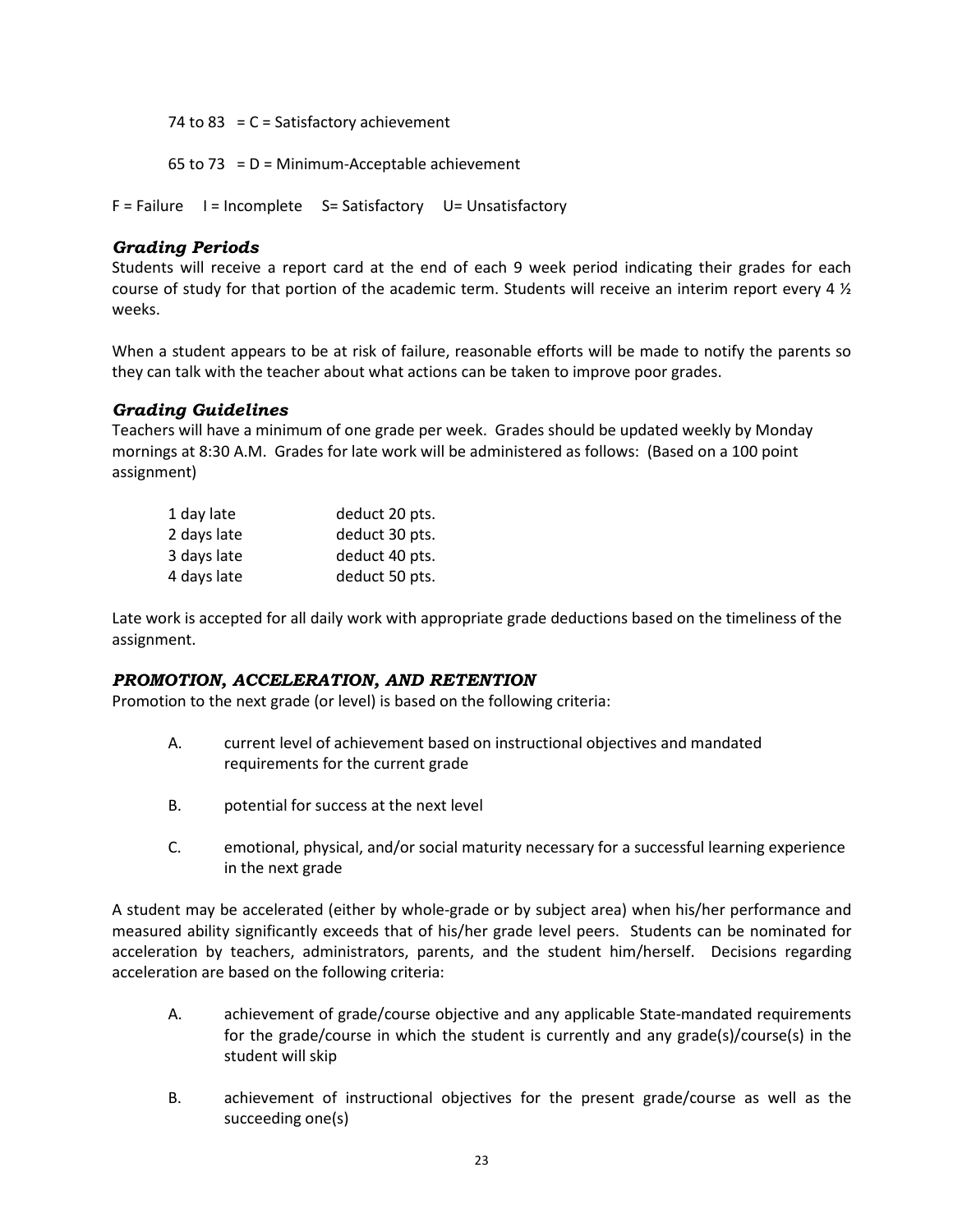- C. potential for success in the accelerated placement based on sufficient proficiency at current level
- D. social, emotional, and physical maturation necessary for success in an accelerated placement

A student may be retained at his/her current grade level based on the following criteria:

- A. failure to demonstrate proficiency in the core subjects
- B. failure to achieve the instructional objectives at the current grade level that are requisite for success at the next grade level
- C. scoring at the below basic level on any State-mandated assessment test

A student will be retained if s/he is truant (absent without excuse) for more than seven percent (7%) of the required attendance days of the current school year OR has failed two (2) or more of the required curriculum subject areas in the current grade.

Even if s/he falls in the preceding category, a student may be promoted if the Principal and the teachers of the classes that the student failed agree that the student is academically prepared to be promoted.

### <span id="page-30-0"></span>*RECOGNITION OF STUDENT ACHIEVEMENT*

Students who display significant achievements during the course of the year are recognized for their accomplishments. Areas that may merit recognition include, but are not limited to, academics, athletics, performing arts, citizenship, and volunteerism. Recognition for such activities is initiated by the staff and coordinated by the principal.

#### **Honor Roll(s)**

Honor Rolls are calculated at the end of each 9 weeks. The building principal will determine the criteria for making the honor roll.

#### **Athletic Awards**

Requirements for athletic awards are developed by each head coach with the approval of the Middle School Principal. Student athletes interested in such awards should consult with the appropriate coach.

#### <span id="page-30-1"></span>*HOMEWORK*

Homework will be assigned. Student grades will reflect the completion of all work, including outside assignments. Homework is also part of the student's preparation for the assessment tests and graduation.

#### <span id="page-30-2"></span>*FIELD TRIPS*

Field trips are academic activities that are held off school grounds. There are also other trips that are part of the School's co-curricular and extra-curricular program. No minor student may participate in any school-sponsored trip without parental consent and a current emergency medical form on file in the office. Medications normally administered at school will be administered while on field trips. The Student Code of Conduct applies to all field trips.

Attendance rules apply to all field trips.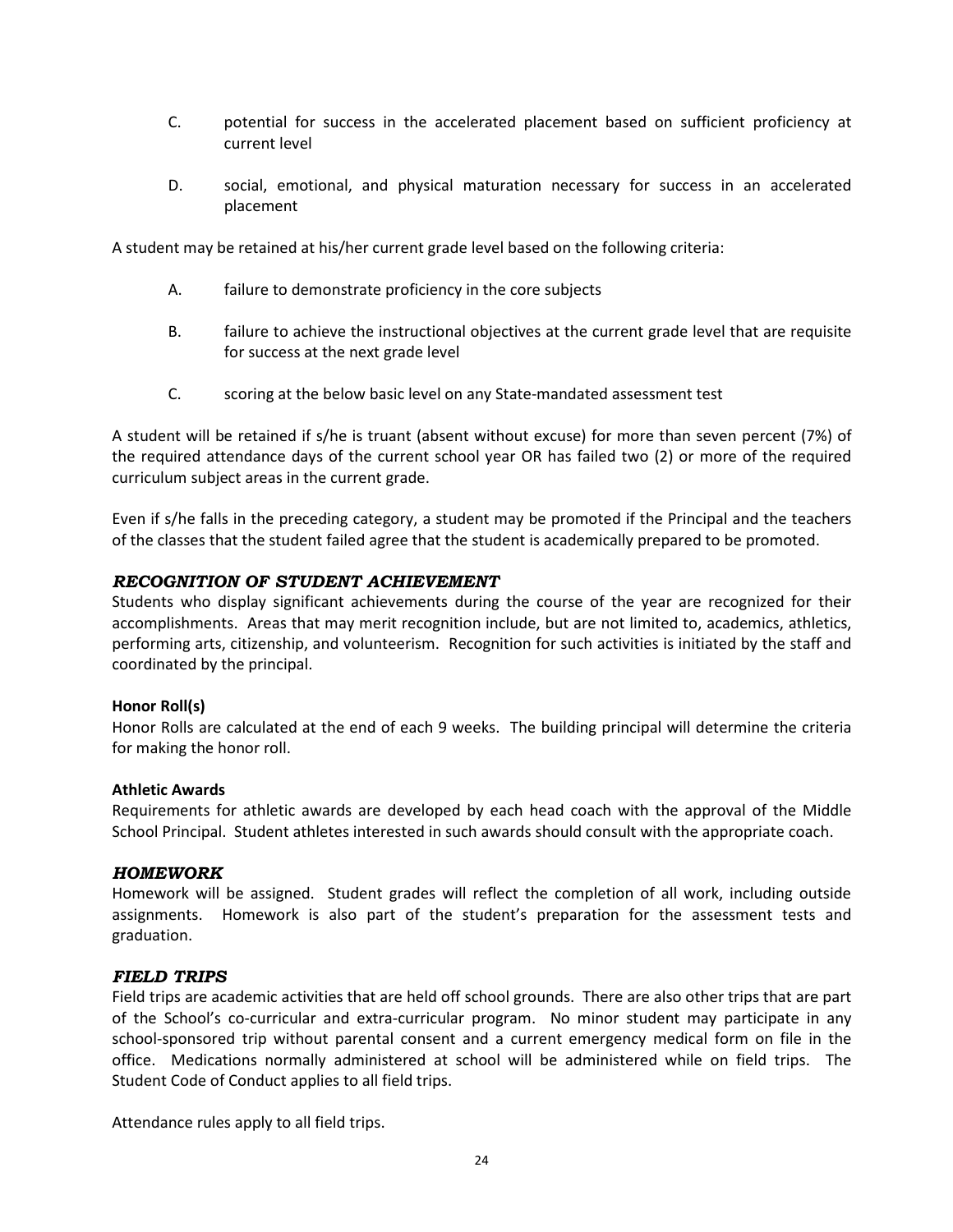Students who violate school rules may lose the privilege to go on field trips.

#### <span id="page-31-0"></span>*COMPUTER TECHNOLOGY AND NETWORKS*

The District provides Internet services to its students. The District's Internet system has a limited educational purpose, and has not been established as a public access service or a public forum. Student use of the District's computers, network and Internet services/connection ("Network") are governed by the following principles and guidelines, and the Student Code of Conduct. Users have a limited privacy expectation in the content of their personal files and records of their online activity while on the Network.

Parents and students are advised that the Board may not be able to technologically limit access through the Board's Internet connection to only those services that have been authorized for the purpose of instruction, study and research related to the curriculum. Because it serves as a gateway to any publicly available file server in the world, the Internet opens classrooms and students to electronic information resources that have not been screened by educators for use by students of various ages. The District utilizes a Technology Protection Measure, which is a specific technology that will protect against (e.g., filter or block) access to visual displays/depictions that are obscene, pornographic, and materials that are harmful to minors, as defined by the Children's Internet Protection Act. At the discretion of the Board or the Superintendent, the Technology Protection Measure may be configured to protect against access to other material considered inappropriate for students to access.

The District further utilizes software and/or hardware to monitor online activity of students to restrict access to child pornography and other material that is obscene, objectionable, inappropriate and/or harmful to minors. Nevertheless, parents/guardians are advised that a determined user may be able to gain access to services on the Internet that are not authorized for educational purposes. In fact, it is impossible to guarantee students will not gain access through the Internet to information and communications that they and/or their parents/guardians may find inappropriate, offensive, objectionable or controversial. Parents/Guardians assume risks by consenting to allow their child to participate in the use of the Internet. Parents/Guardians of minors are responsible for setting and conveying the standards that their children should follow when using the Internet. The District supports and respects each family's right to decide whether to apply for independent student access to the Internet.

Students are encouraged to use the "Network" for educational purposes. Use of the Network is a privilege, not a right. When using the Network, students must conduct themselves in a responsible, efficient, ethical, and legal manner. Students are responsible for good behavior on the District's computers/network and the Internet just as they are in classrooms, school hallways, and other school premises and school sponsored events. Communications on the Internet are often public in nature. General school rules for behavior and communication apply. Unauthorized or inappropriate use of the Network, including any violation of these rules, may result in cancellation of the privilege, disciplinary action consistent with the Student Code of Conduct, and/or civil or criminal liability. Prior to accessing the Network, students must sign the Student Network and Internet Acceptable Use and Safety Agreement. Parent permission is required for minors. Parents are encouraged to discuss their values with their children so that students can make decisions regarding their use of the Network that is in accord with their personal and family values, in addition to the Board's standards.

Students must complete a mandatory training session/program regarding the appropriate use of technology and online safety and security as specified in Policy 7540.03 – Student Network and Internet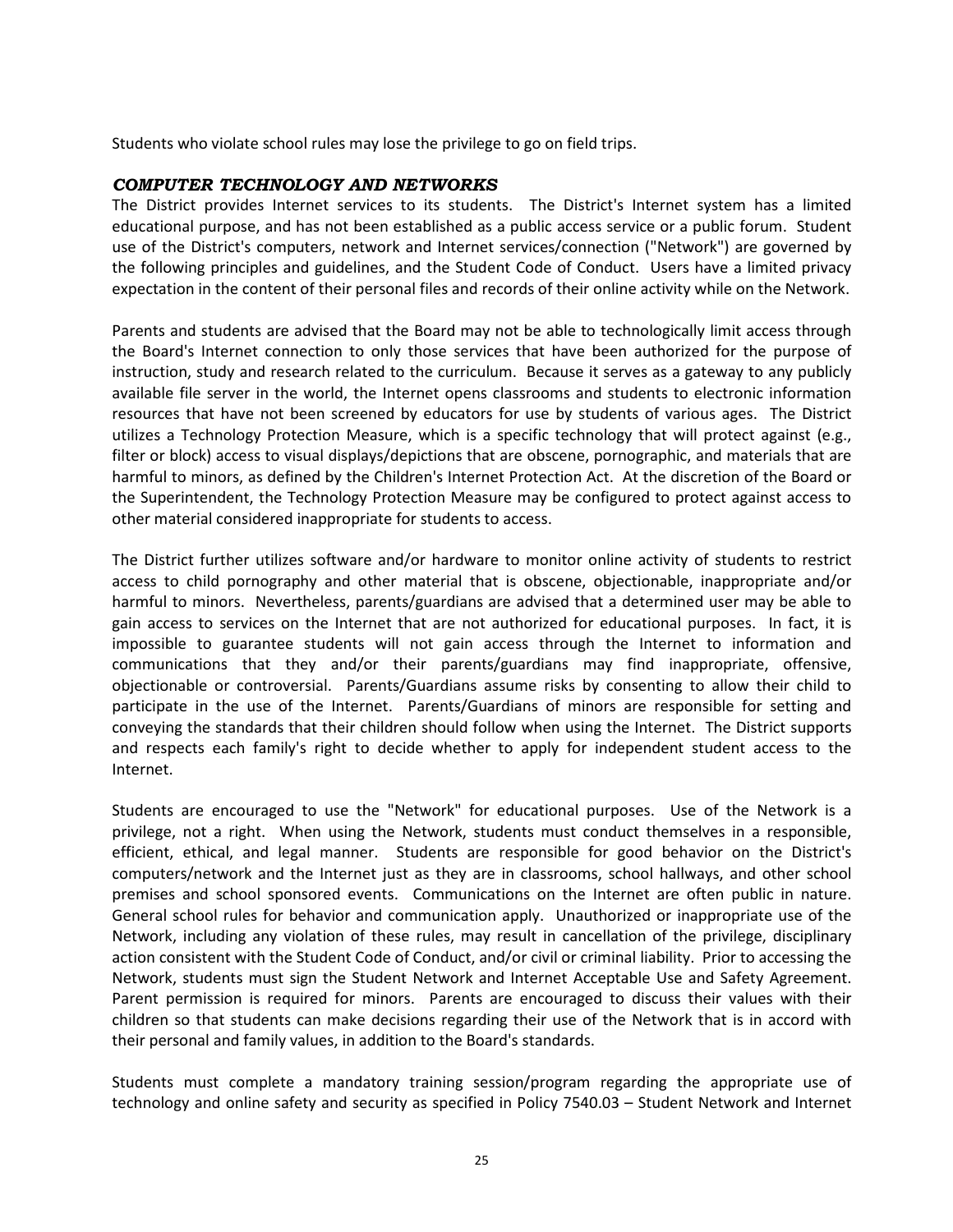Acceptable Use and Safety before being permitted to access the Network and/or being assigned an e-mail address.

Smooth operation of the Network relies upon users adhering to the following guidelines. The guidelines outlined below are not exhaustive but are provided so that users are aware of their general responsibilities.

- A. Students are responsible for their behavior and communication on the Network.
- B. Students may only access the Network by using their assigned Network account. Use of another person's account/address/password is prohibited. Students may not allow other users to utilize their account/address/password. Students may not go beyond their authorized access.
- C. Students may not intentionally seek information on, obtain copies of, or modify files, data or passwords belongings to other users, or misrepresent other users on the Network.
- D. Students may not use the Network to engage in "hacking" or other illegal activities (e.g., software pirating; intellectual property violations; engaging in slander, libel, or harassment; threatening the life or safety of another; stalking; transmission of obscene materials or child pornography; fraud; sale of illegal substances and goods).
- E. Transmission of any material in violation of any State or Federal law or regulation, or Board policy is prohibited.
- F. Any use of the Network for commercial purposes (e.g., purchasing or offering for sale personal products or services by students), advertising, or political lobbying is prohibited. This provision shall not limit the use of the Network by students for the purpose of communicating with elected representatives or expressing views on political issues.
- G. Use of the Network to engage in cyberbullying is prohibited. ""Cyberbullying" involves the use of information and communication technologies such as e-mail, cell phone and pager text messages, instant messaging (IM), defamatory personal Web sites or MySpace accounts, and defamatory online personal polling Web sites, to support deliberate, repeated, and hostile behavior by an individual or group, that is intended to harm others." For further information on cycberbullying, visit http://www.cyberbullying.ca

Cyberbullying includes, but is not limited to the following:

- 1. posting slurs or rumors or other disparaging remarks about a student or school staff member on a web site or on weblog;
- 2. sending e-mail or instant messages that are mean or threatening, or so numerous as to drive up the victim's cell phone bill;
- 3. using a camera phone to take and send embarrassing photographs/recordings of students or school staff members or post these images on video sharing sites such as You Tube;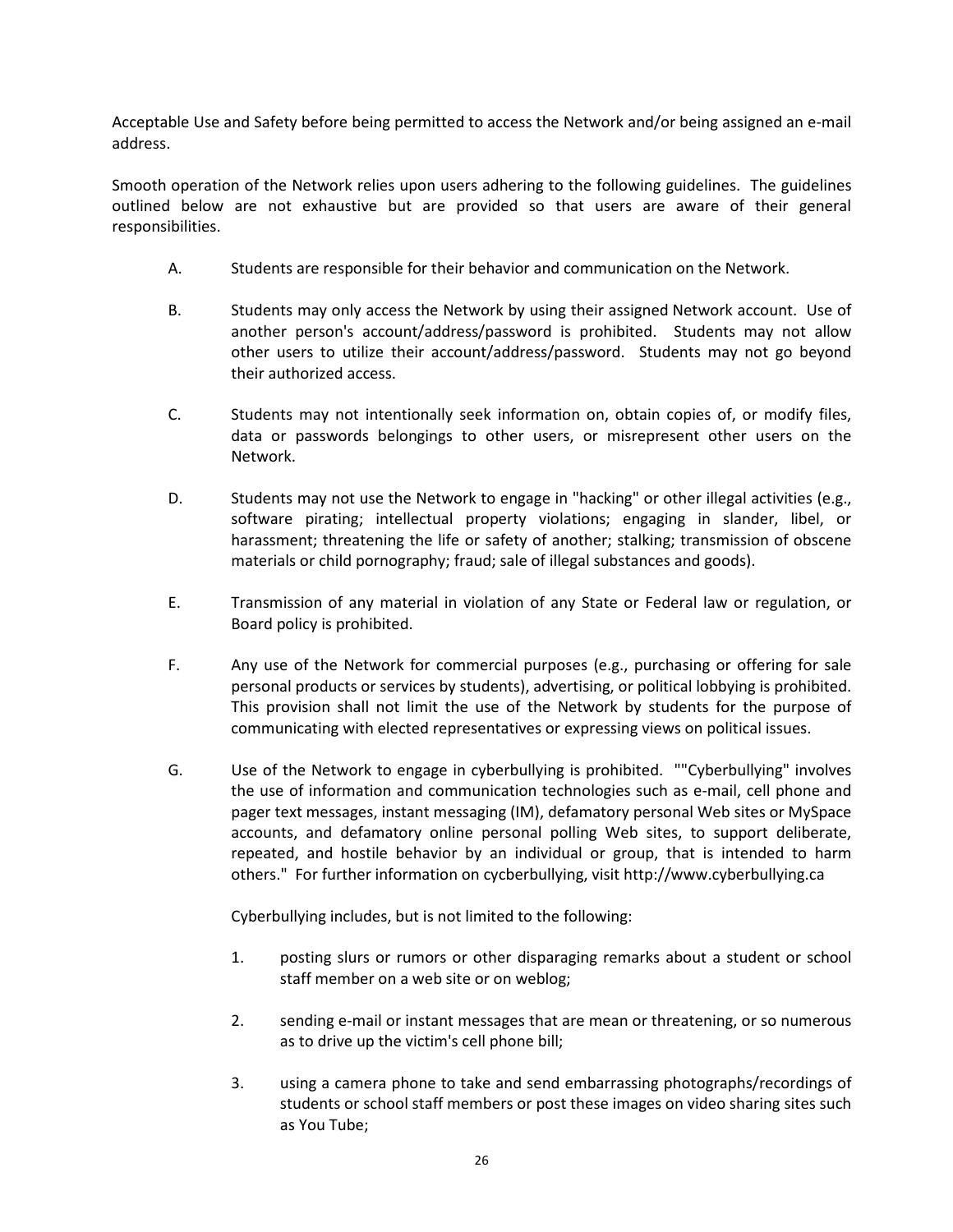4. posting misleading or fake photographs of students or school staff members on web sites.

To the extent permitted by the First Amendment, instances of cyber-bullying off school grounds that disrupt the school environment or interfere with the learning process will be considered violations of the Student Code of Conduct.

- H. Students are expected to abide by the following generally-accepted rules of network etiquette:
	- 1. Be polite, courteous, and respectful in your messages to others. Use language appropriate to school situations in any communications made through the Network. Do not use obscene, profane, lewd, vulgar, rude, inflammatory, sexually explicit, defamatory, threatening, abusive or disrespectful language in communications through the Network (including, but not limited to, public messages, private messages, and material posted on web pages).
	- 2. Do not engage in personal attacks, including prejudicial or discriminatory attacks.
	- 3. Do not harass another person. Harassment is persistently acting in a manner that distresses or annoys another person. If a student is told by a person to stop sending him/her messages, the student must stop.
	- 4. Do not post information that, if acted upon, could cause damage or a danger of disruption.
	- 5. Never reveal names, addresses, phone numbers, or passwords of yourself or other students, family members, teachers, administrators, or other staff members while communicating on the Internet. This prohibition includes, but is not limited to, disclosing personal identification information on commercial web sites.
	- 6. Do not transmit pictures or other information that could be used to establish your identity without prior approval of a teacher.
	- 7. Never agree to get together with someone you "meet" on-line without parent approval and participation.
	- 8. Check e-mail frequently and diligently delete old mail on a regular basis from the personal mail directory to avoid excessive use of the electronic mail disk space.
	- 9. Students should promptly disclose to their teacher or other school employee any message they receive that is inappropriate or makes them feel uncomfortable, especially any e-mail that contains pornography. Students should not delete such messages until instructed to do so by a staff member.
- I. Malicious use of the Network to develop programs that harass other users or infiltrate a computer or computer system and/or damage the software components of a computer or computing system is prohibited. Students may not use the Network in such a way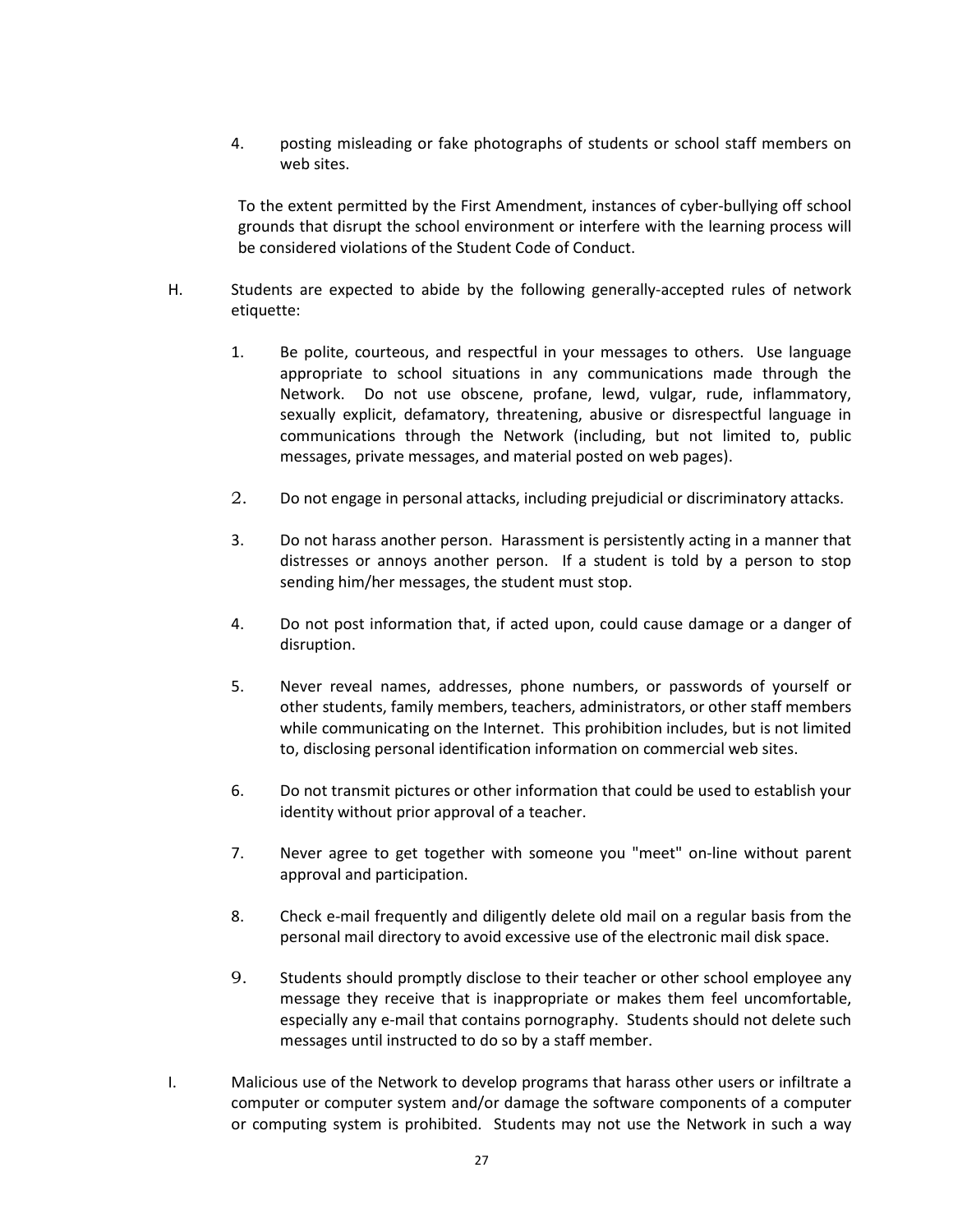that would disrupt its use by others. Students must avoid intentionally wasting limited resources. Students may not bypass or attempt to bypass the District's Technology Protection Measure. Students must immediately notify the teacher, principal, or assistant principal if they identify a possible security problem. Students should not go looking for security problems, because this may be construed as an unlawful attempt to gain access.

- J. All communications and information accessible via the Internet should be assumed to be private property (i.e. copyrighted and/or trademarked). All copyright issues regarding software, information, and attributions/acknowledgement of authorship must be respected. Rules against plagiarism will be enforced.
- K. Downloading of information onto the Board's hard drives is prohibited, without prior approval from the technology coordinator. If a student transfers files from information services and electronic bulletin board services, the student must check the file with a virus-detection program before opening the file for use. Only public domain software may be downloaded. If a student transfers a file or software program that infects the Network with a virus and causes damage, the student will be liable for any and all repair costs to make the Network once again fully operational.
- L. Students must secure prior approval from a teacher or the technology coordinator before joining a Listserv (electronic mailing lists) and should not post personal messages on bulletin boards or "Listservs."
- M. Students are prohibited from accessing or participating in online "chat rooms" or other forms of direct electronic communication (e.g., instant messaging) (other than e-mail) without prior approval from a teacher or the principal. All such authorized communications must comply with these guidelines.
- N. Privacy in communication over the Internet and the Network is not guaranteed. In order to verify compliance with these guidelines, the Board reserves the right to monitor, review, and inspect any directories, files and/or message residing on or sent using the Network. Messages relating to or in support of illegal activities will be reported to the appropriate authorities.
- O. Use of the Internet and any information procured from the Internet is at the student's own risk. The Board makes no warranties of any kind, either express or implied, that the functions or the services provided by or through the Network will be error-free or without defect. The Board is not responsible for any damage a user may suffer, including, but not limited to, loss of data, service interruptions, or exposure to inappropriate material or people. The Board is not responsible for the accuracy or quality of information obtained through the Internet. Information (including text, graphics, audio, video, etc.) from Internet sources used in student papers, reports, and projects should be cited the same as references to printed materials. The Board will not be responsible for financial obligations arising through the unauthorized use of the Network. Students or parents of students will indemnify and hold the Board harmless from any losses sustained as the result of misuse of the Network by the student. Use of the Network by students will be limited to those students whose parents have signed a release of claims for damages against the Board.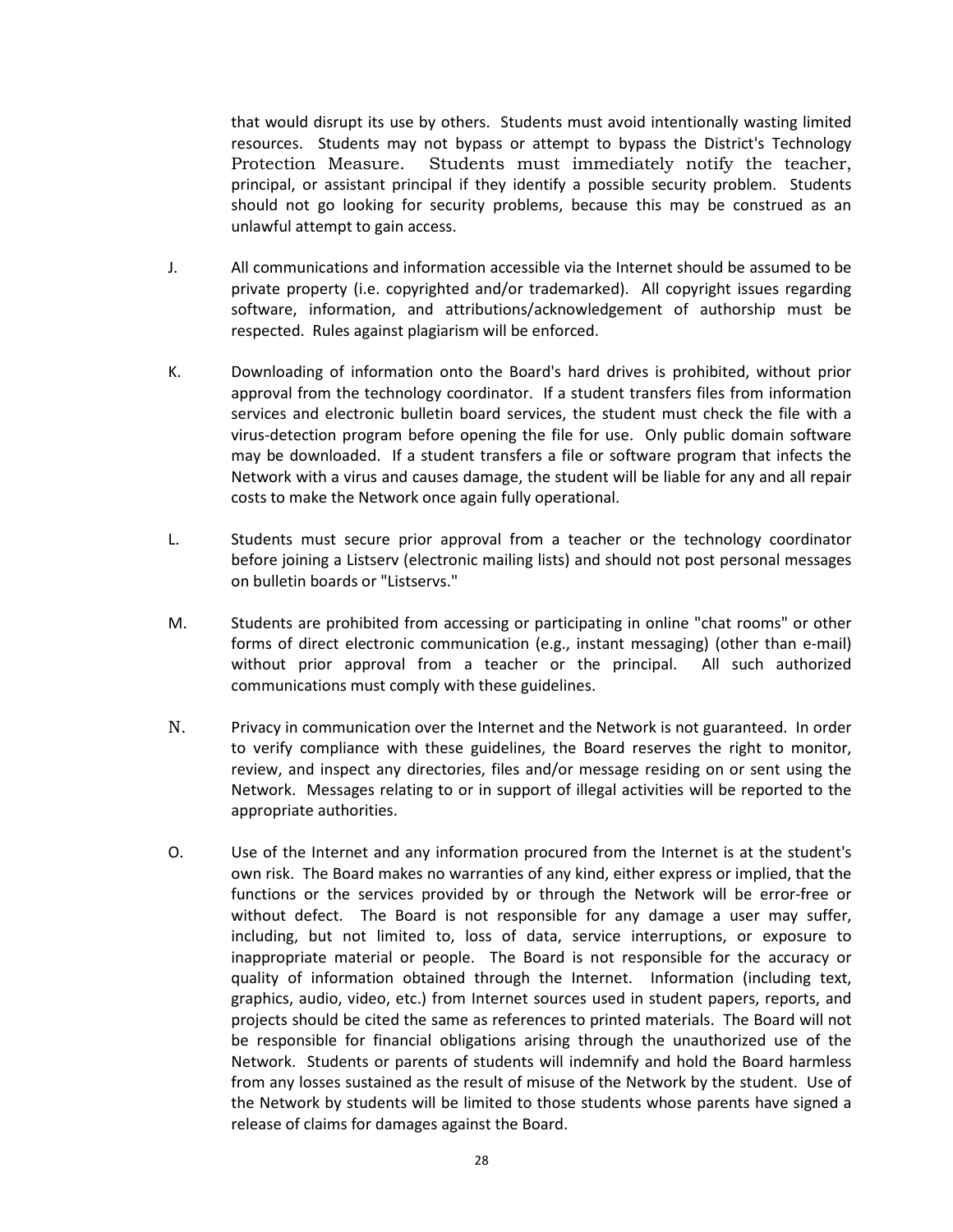- P. File-sharing is strictly prohibited. Students are prohibited from downloading and/or installing file-sharing software or programs on the Network.
- Q. Students may not establish or access web-based e-mail accounts on commercial services through the Network (e.g., Gmail), Hotmail, Yahoo mail, etc.).
- R. Since there is no central authority on the Internet, each site is responsible for its own users. Complaints received from other sites regarding any of the District's users will be fully investigated and disciplinary action will be taken as appropriate.
- S. Preservation of Resources and Priorities of Use: Computer resources are limited. Because space on disk drives and bandwidth across the lines which connect the Network (both internally and externally) are limited, neither programs nor information may be stored on the system without the permission of the technology coordinator. Each student is permitted reasonable space to store e-mail, web, and personal files. The Board reserves the right to require the purging of files in order to regain disk space. Students who require access to the Network for class-or instruction-related activities have priority over other users. Students not using the Network for class-related activities may be "bumped" by any student requiring access for class-or instruction-related purpose. The following hierarchy will prevail in governing access to the Network:
	- 1. Class work, assigned and supervised by a staff member.
	- 2. Class work, specifically assigned but independently conducted.
	- 3. Personal correspondence (checking, composing, and sending email).
	- 4. Training (use of such programs as typing tutors, etc.)
	- 5. Personal discovery ("surfing the Internet").
	- 6. Other uses access to resources for "other uses" may be further limited during the school day at the discretion of the principal or technology coordinator.
- T. Game playing is not permitted at any time.

# <span id="page-35-0"></span>*Acceptable Use Policy for District Issued Devices*

### **Cost for Repair**

The following is the monetary cost for the repair of district issued 1:1 devices. The fee(s) imposed are separate from potential disciplinary actions as outlined in the student handbook.

- For first offense: at no cost
- For second offense: \$25 fee for repair
- For third offense: \$50 fee for repair
- For fourth offense: loss of privileges for the remainder of the school year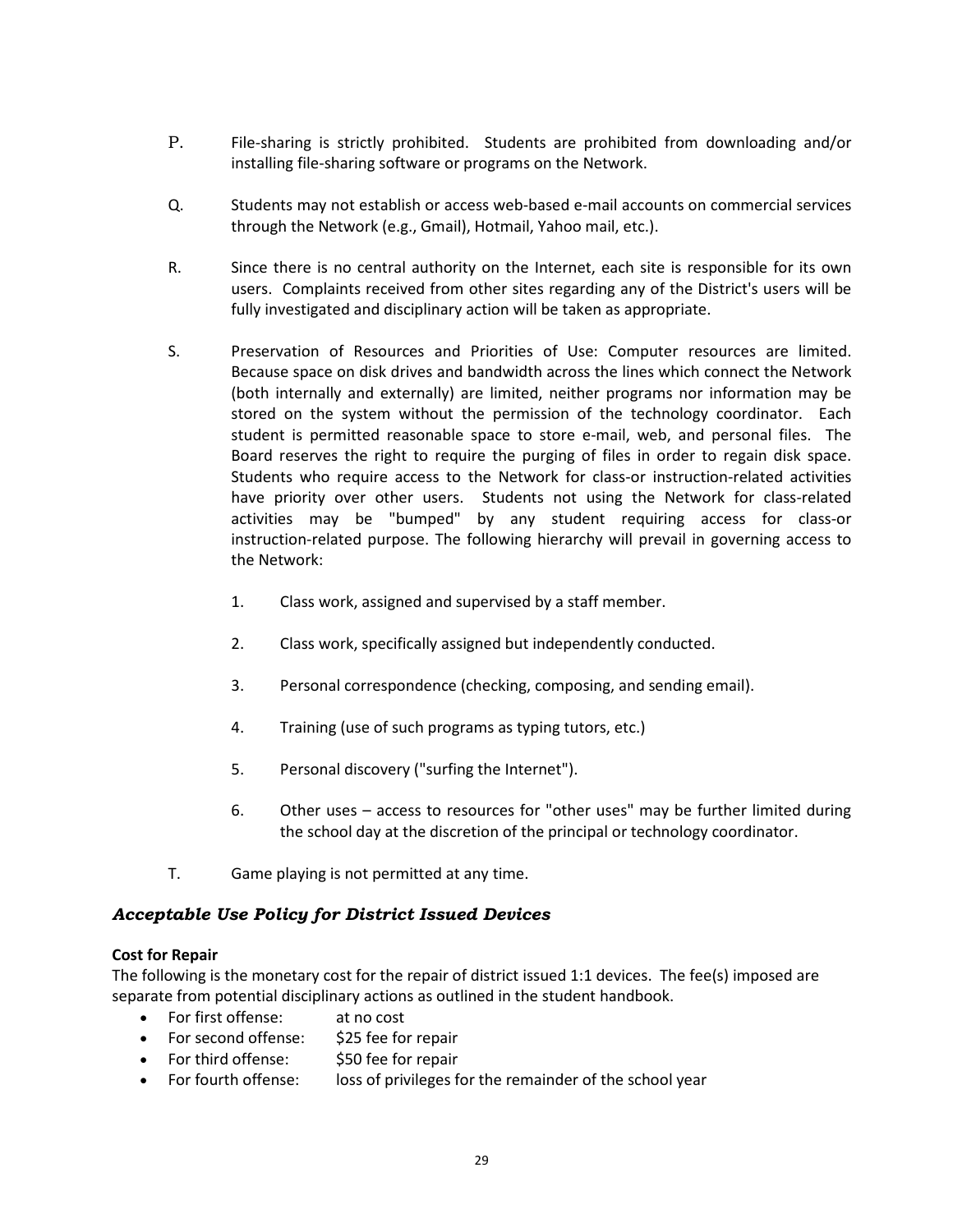# **Cost for Replacement**

The following is the monetary cost for the replacement of any portion of district issued 1:1 devices and/or accessories. The fee(s) imposed are separate from potential disciplinary actions as outlined in the student handbook.

- Carry Bag  $$22.00$
- AC/DC Charger: \$35.00
- Chromebook: \$200.00
- Total Loss (all 3 components) \$220.00

# **General Statements**

- Student issued devices are for educational purposes only. Students are subject to the same rules and regulations off-premise as well as during regular school session.
- The student is responsible for the daily care of the chromebook. Report any problems to a staff member within one school day. Do not attempt to remove, add, or change the physical structure of the laptop, including keys, memory, battery, screen, charger, ID labels, etc.
- All activity over the network or using district technologies may be monitored and retained.
- School owned equipment are not to be used to make sound recordings, take pictures, and/or video of other person(s) without the consent of all persons being recorded.
- Food and/or drinks are prohibited around district owned equipment at all times.
- District owned equipment should be handled with care. Devices should be properly shutdown and secured in the carry case prior to transiting from location to location.
- District owned equipment should never be left in a car or any unsupervised area. Students should not leave their devices in their locker overnight.
- Students are responsible for keeping their device's battery charged for school each day.
- Only the device and accessories should be placed into the carry case to prevent excessive wear and tear.
- No peripherals should be inserted into the school owned equipment. This is to include, but not limited to, removable media and cell phones.
- Students are prohibited from any attempt to download, install, and/or make any digital modifications to district owned equipment.
- Students are prohibited from applying any temporary and/or permanent markings, stickers, decals, and/or writing of any kind on school owned equipment including carry cases.
- Students may be selected at random to provide their laptop for inspection.

### **Security/Safety**

- Do not share personal details, contact details, or a schedule of activities.
- Credentials including usernames and passwords are provided for each user's personal use only and are, therefore, confidential. Never share your password, steal or use another person's password.
- Each student is ultimately responsible for school owned equipment while being used by the student.
- Students are expected to notify a staff member whenever they come across information or messages that are inappropriate, dangerous, threatening, or make them feel uncomfortable.
- Students will recognize and follow established laws regarding copyrighted materials. This includes, but is not limited to, downloading music, images, videos, and written documents that are copyrighted.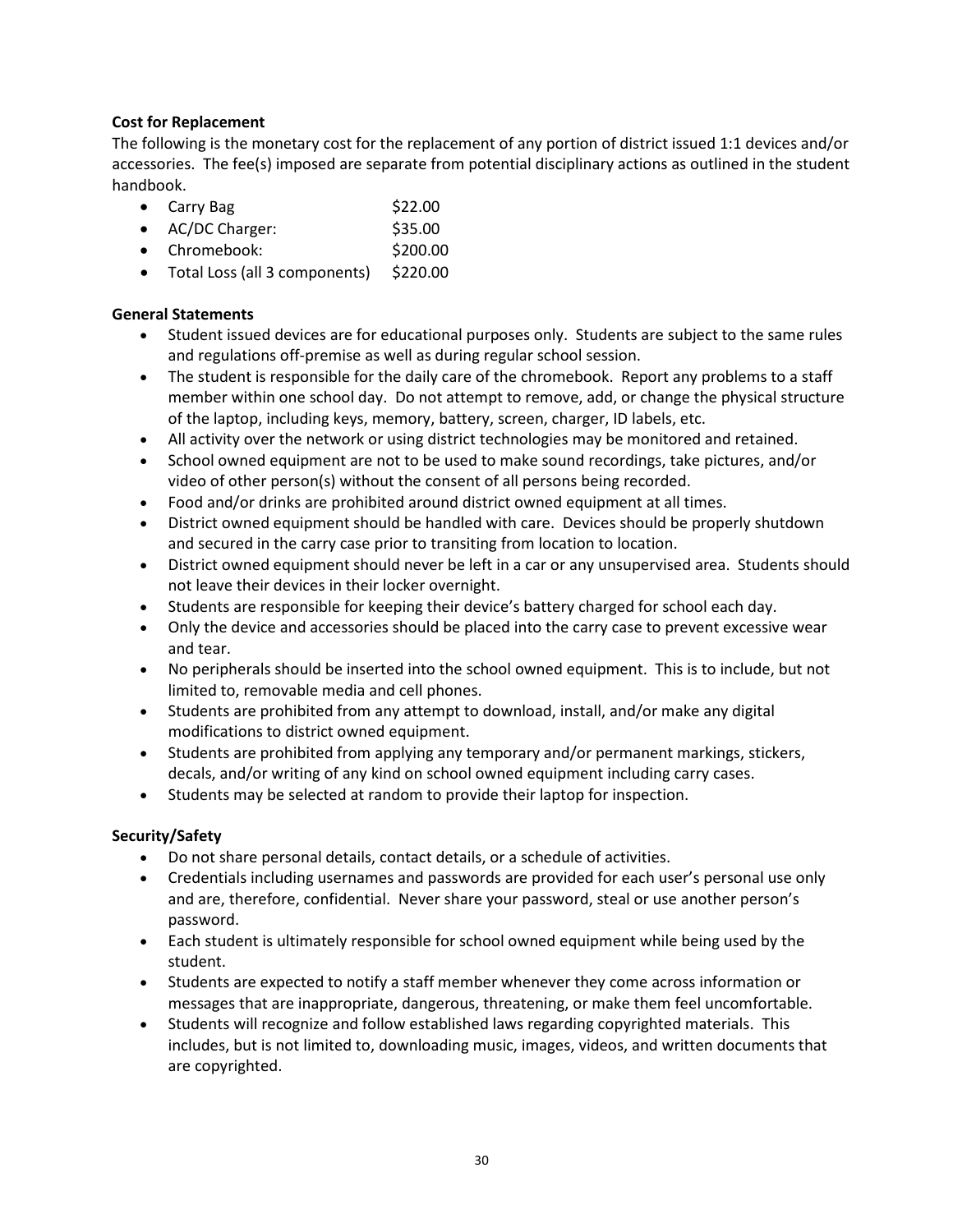### **Network Etiquette/Digital Citizenship**

- Use appropriate language and graphics. Swearing, vulgarities, suggestive, obscene, belligerent, harassing, threatening or abusive language of any kind is unacceptable. Do not use school online access to make, distribute, or redistribute jokes, stories, to bully, or pass along obscene material or material which is based on slurs or stereotypes relating to race, gender, ethnicity, nationality, religion or sexual orientation.
- Using technology of any form to degrade, embarrass, insult, bully, etc is strictly prohibited.
- Students will never communicate any personal identifiable information (PII) with any individual who is not validated as a staff member of Ironton City School District.

#### **Consequences for Inappropriate Use**

- The consequences listed below are examples of possible consequences. Teachers, administrators, and technology personnel will determine the appropriate consequence based on the severity of the infraction. Possible consequences may include, but are not limited to:
- Loss of network and computer privileges which may include
- Restriction to school day use only OR
- Restriction to use only in classroom under direct teacher supervision OR
- Complete prohibition on the use of school computers or the computer network
- Detention
- Suspension/alternative school and Expulsion

### <span id="page-37-0"></span>*TRANSMISSION OF RECORDS AND OTHER COMMUNICATIONS*

Parents/Guardians have to complete and return to the District Form 8330 F4a in order to authorize the staff to communicate with the parent/guardian via facsimile and/or electronic mail ("e-mail"). Parents who elect to communicate with a staff member via e-mail are required to keep the District informed of any changes to their e-mail address.

#### <span id="page-37-1"></span>*STUDENT ASSESSMENT*

Unless exempted, each student must pass all portions of the State-mandated assessment test as a requirement for graduation. While the School District does schedule make-up dates for testing, students should avoid unnecessary absences.

Additional group tests are given to students to monitor progress and determine educational mastery levels. These tests help the staff determine instructional needs.

Classroom tests are given to assess student progress and assign grades. These are selected or prepared by teachers to assess student achievement on specific objectives.

Career and interest surveys may be given to identify particular areas of student interests or talent. These are often given by the guidance staff. College entrance testing information can be obtained from the Guidance Office.

#### <span id="page-37-2"></span>*PUBLIC SCHOOL CHOICE OPTIONS*

If a school within the District has been designated as "persistently dangerous" as defined by State law, students have the right to transfer to another "safe" school in the District. If there is not another "safe" school in the District providing instruction at the students' grade level(s), the Superintendent shall contact neighboring districts and request that they permit students to transfer to a school in one of those districts. Further, if a student is a victim of a violent crime on school property, s/he also has the right to transfer to another school in the District. If there is not another school in the District providing instruction at the student's grade level, the Superintendent shall contact neighboring districts and request that they permit that student to transfer to a school in one of those districts providing instruction at the student's grade level.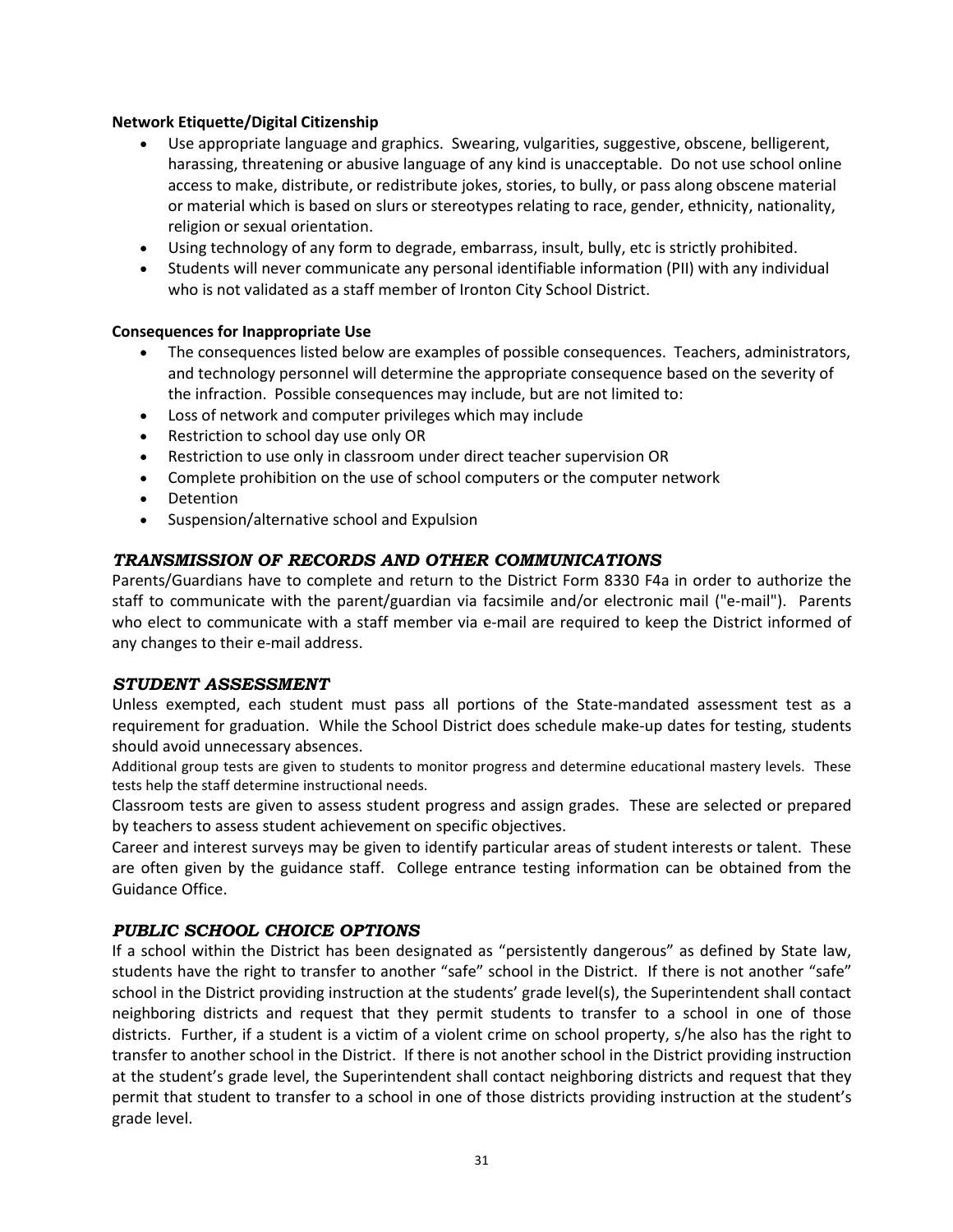# **SECTION III - STUDENT ACTIVITIES**

## <span id="page-38-0"></span>*STUDENT ATTENDANCE AT SCHOOL EVENTS*

Students are encouraged to attend as many after school events as possible, without interfering with their school work and home activities. Enthusiastic spectators help to build school spirit and encourage those students participating in the event.

It is strongly advised that students attending evening events as nonparticipants be accompanied by a parent or adult chaperone. The Board is not responsible for supervising unaccompanied students nor will it be responsible for students who arrive without an adult chaperone.

### <span id="page-38-1"></span>*ATHLETICS*

Ironton Middle School provides offers athletic activities in which students may participate provided they meet eligibility requirements established by the Board and by the Ohio High School Athletic Association (OHSAA). Officially recognized school sports are football, volleyball, cheerleading, basketball, and track. Participation in these activities is a privilege and not a right, and students may be prohibited from all or part of their participation in such activities by authorized school personnel without further notice, hearing and/or appeal rights in accordance with Board Policy 5610.05.

# <span id="page-38-2"></span>*ACADEMIC ELIGIBILITY*

The Board further adopts those eligibility standards set by the Constitution of the Ohio High School Athletic Association (OHSAA).

The Board further directs that only those students may participate in the program of interscholastic athletics who have:

- A. maintained a satisfactory academic record;
- B. attended school regularly;
- C. demonstrated good citizenship and responsibility;
- D. returned all school and athletic equipment;
- E. refrained from participation in a contest on a non-interscholastic team, or as an individual in the same sport during the school's season.

# **SECTION IV - STUDENT CONDUCT**

#### <span id="page-38-3"></span>*ATTENDANCE*

#### **School Attendance Policy**

Regular attendance is a significant student responsibility at all grade levels. Many studies correlate regular attendance with success in school. Regular attendance means that the academic learning process is not interrupted, less time is spent on make-up assignments, and students benefit from participation and interaction with others in class. Many important lessons are learned through active participation in classroom and other school activities that cannot be replaced by individual study.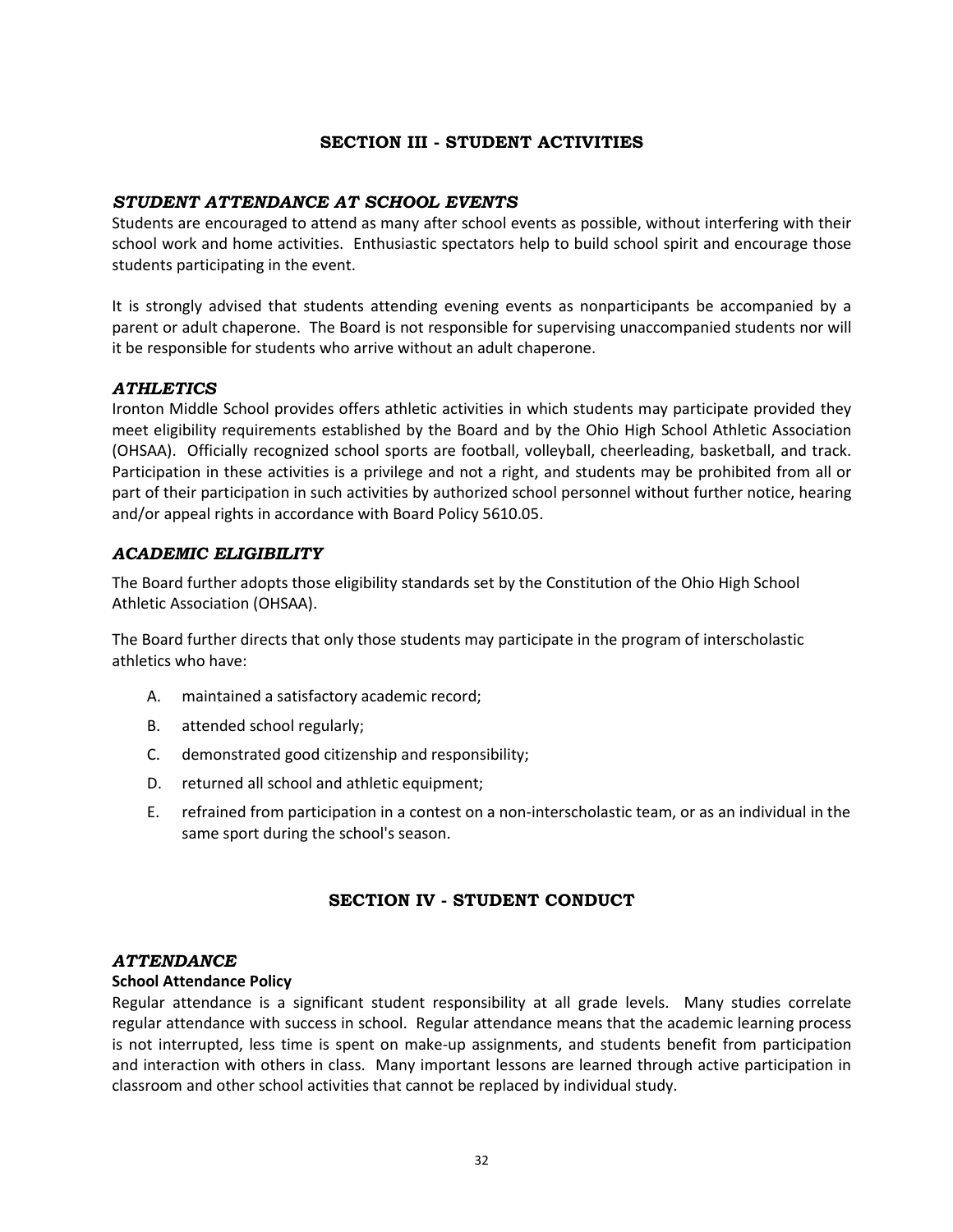Establishing a pattern of good attendance will benefit the student in school and in the workplace. Attendance is important in the development of a high quality work ethic, which will be a significant factor in a student's success with future employers. One of the most important work habits that employers look for in hiring and promoting a person is his/her dependability in coming to work every day on time. This is a habit the School wants to help students develop as early as possible.

## **Explanation of Absenteeism and Truancy**

- **Habitual Truancy** is defined by House Bill 410 as having 30 consecutive hours of unexcused absences, 42 hours of unexcused absences in a calendar month, or 72 hours of absences in a school year.
- **Excessive Absenteeism** is defined by House Bill 410 as being absent 38 hours per calendar month or 65 hours in a school year. These include both excused and unexcused absences.
- **Chronic Absenteeism** is defined by the Every Students Succeeds Act as missing 10% or more of the school year, whether or not the student is excused. These include both excused and unexcused absences.

|                            | <b>Consecutive Hours</b>        | Hours per School<br>Month               | Hours per School Year                    |
|----------------------------|---------------------------------|-----------------------------------------|------------------------------------------|
| <b>Habitual Truancy</b>    | 30 without legitimate<br>excuse |                                         | 72 without legitimate<br>excuse          |
| <b>Excessive Absences</b>  | --                              | 38 with or without<br>legitimate excuse | 65 with or without<br>legitimate excuse  |
| Chronic Absenteeism<br>$-$ |                                 | $- -$                                   | 10% with or without<br>legitimate excuse |

# **Chronic or Terminal Illness**

The school district should work to develop or modify a student's IEP or 504 Plan to accommodate for a chronic or terminal illness.

### **The District's Responsibilities for Excessive Absences**

- The school will notify the parents in writing 7 days after the triggering absence.
- The student will follow the district's truancy plan.
- The student and family may be referred to community resources.

# **The District's Responsibilities for Habitual Truancy**

- Within 7 days of the triggering absence:
	- **EXECT** Select members of the absence intervention team; and
	- Make 3 meaningful attempts to secure the student's parent or guardian participation in the absence intervention meeting.
- Within 10 days of the triggering absence the student will be assigned to the absence intervention team.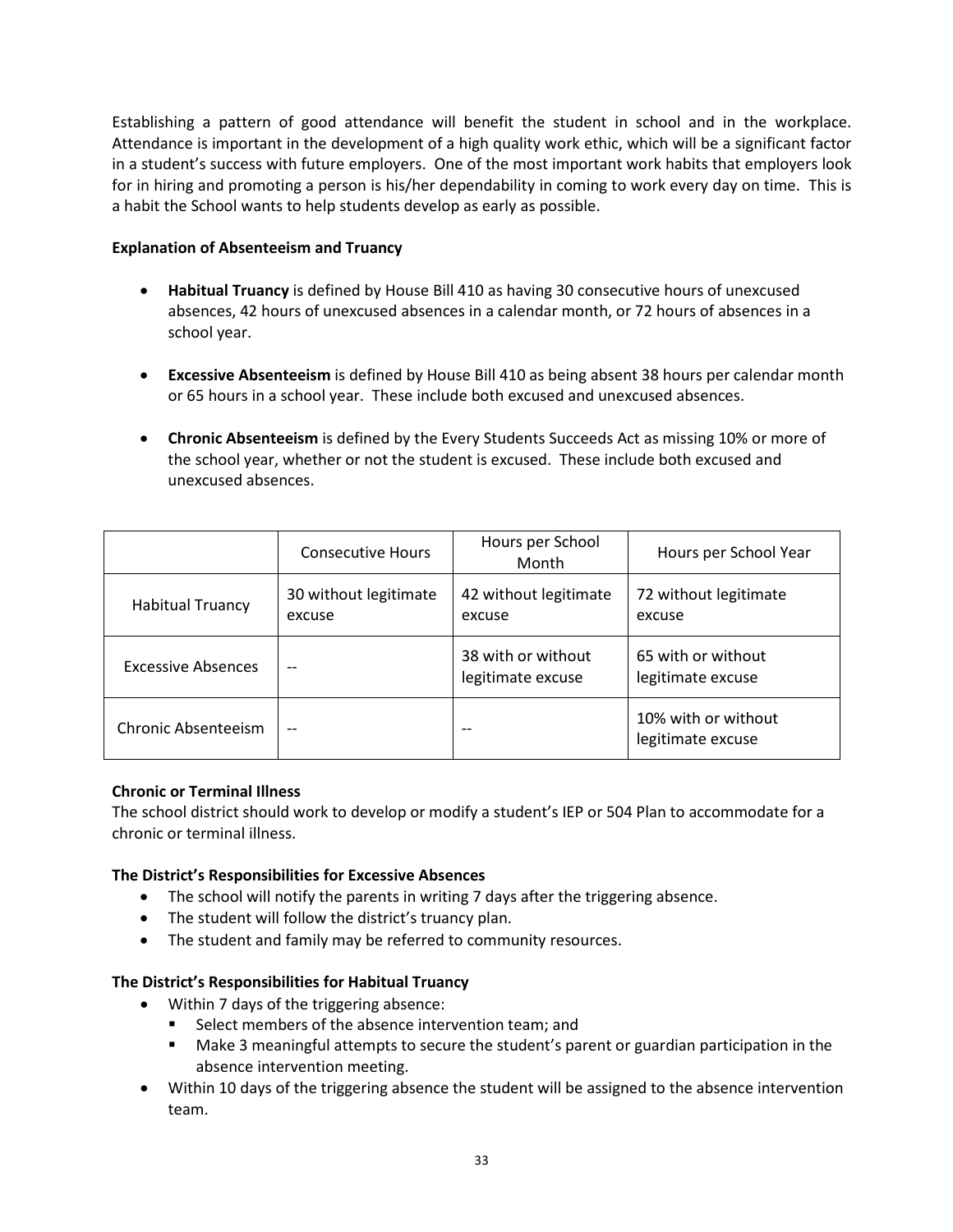- Within 14 days after assignment to the intervention team, an absence intervention plan will be developed.
- Within 7 days after the intervention plan is developed, the district shall make reasonable effort to provide written notification to the student's parents or guardian; and
- The student has 60 days to successfully implement the plan. If not successful, the school will file a complaint with the Juvenile Court.

#### **Truancy**

Unexcused absence from school (truancy) is not acceptable. Students who are truant will receive no credit for school work that is missed. If a student is habitually or chronically truant, they, along with a parent or guardian will meet with an attendance committee for corrective action and intervention. Failure of a student or parent to attend the attendance intervention meeting or failure of the intervention strategies will lead to a complaint filed with the Judge of the Juvenile Court in compliance with State Law and Board Policy 5200. Habitual or chronic truancy can also result in:

- A. provide counseling to the student
- B. notify the Registrar of Motor Vehicles of the student's absences
- C. take appropriate legal action
- D. assignment to an alternative school (Note: If the District has established an alternative school, it must appear as an alternative intervention strategy.)

#### **Excused Absences**

The word "excused" means that the student is excused to do the assignments they have missed during absence, but it still counts toward total absences.

Parent notes are accepted until the student reaches 65 hours of absence from school. Any student who is absent more than 65 hours from school will be required to bring a Doctor's note/Court excuse/Funeral note or be considered unexcused.

Students may be excused from school for one or more of the following reasons and will be provided an opportunity to make-up missed school work and/or tests:

- A. personal illness (a written physician's statement verifying the illness may be required)
- B. illness in the family necessitating the presence of the child
- C. quarantine of the home
- D. death in the family
- E. necessary work at home due to absence or incapacity of parent(s)/guardian(s)
- F. observation or celebration of a bona fide religious holiday
- G. out-of-state travel (up to a maximum of four (4) days per school year) to participate in a Districtapproved enrichment or extracurricular activity

Any classroom assignment missed due to the absence shall be completed by the student.

- H. such good cause as may be acceptable to the Superintendent
- I. medically necessary leave for a pregnant student in accordance with Polic[y 5751](http://www.neola.com/ironton-oh/search/policies/po5751.htm)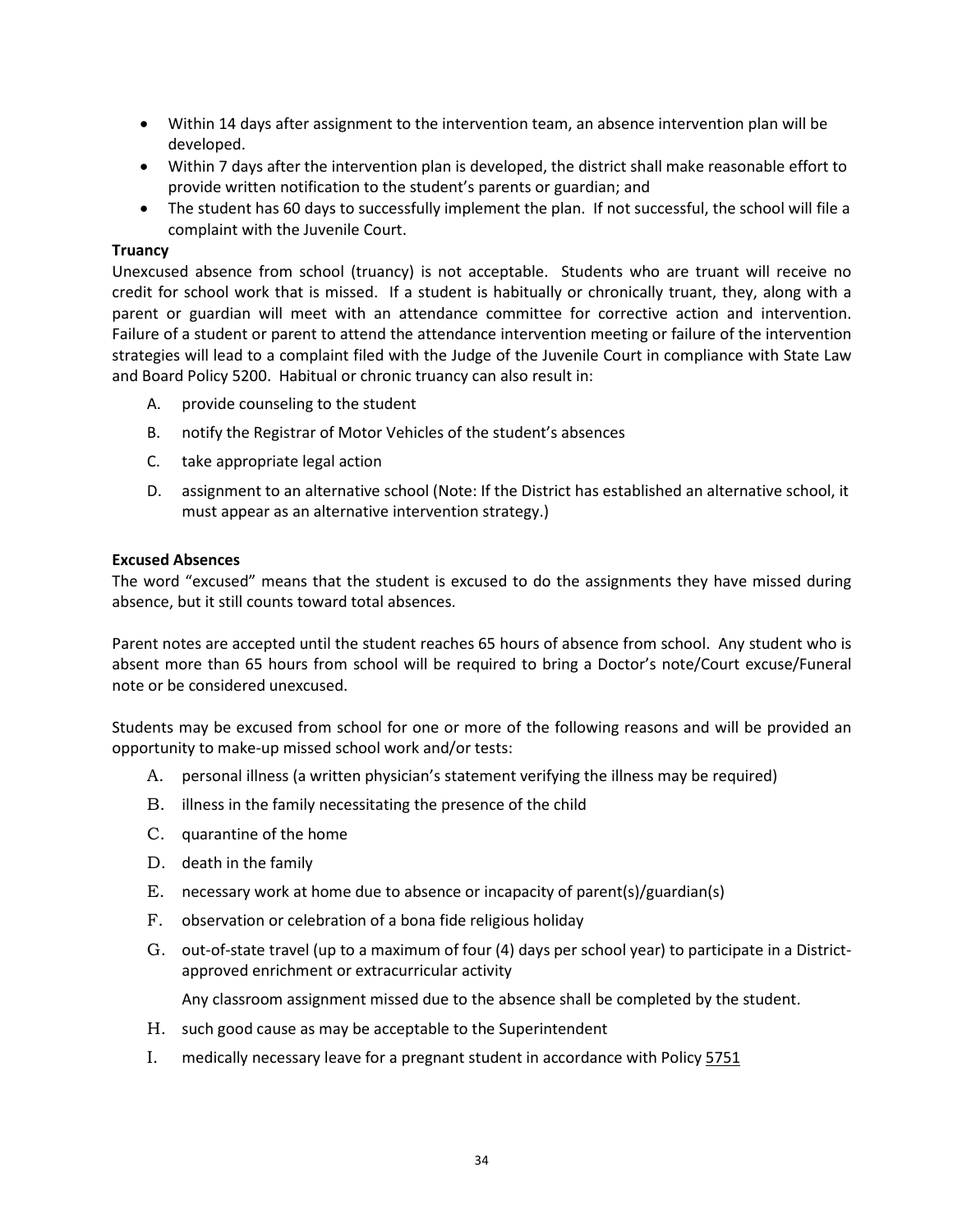### <span id="page-41-0"></span>*Medically Excused Absence*

Medically excused absence is any absence in which a medical note is provided to cover such absence. Two provisions apply:

- Medically Excused Absence awarded based on dates in which a student was excluded from school by a medical professional.
- Partial Medically Excused Absence awarded for routine medical appointments (dental, physical therapy, vision, wellness, etc.) in which the student was in attendance at school at least 50% of the school day.

Partial Medically Excused Absence notes must include the date and time of the medical appointment. All notes must be provided within 3 school days of the student's return to school. Only notes signed by a medical professional and on official stationary will be accepted. Failure to provide an acceptable medical note within the timeline, will result in the absence being processed in accordance with district attendance procedures including HB 410 calculations.

# <span id="page-41-1"></span>*STUDENT DISMISSAL PROCEDURES*

It is necessary that a student be in attendance throughout the school day in order to benefit fully from the educational program of the District.

The Board of Education recognizes, however, that from time-to-time compelling circumstances require that a student be late to school or dismissed before the end of the school day.

As agent responsible for the education of the children of this District, the Board shall require that the school be notified in advance of such absences by request of the student's parent, which shall state the reason for the tardiness or early dismissal. Justifiable reasons shall be determined by the building administrator.

If one (1) parent has been awarded custody of the student by the courts, the parent of custody shall provide the school with a copy of the custody order and inform the school in writing of any limitations in the rights of the noncustodial parent. Absent such notice, the school will presume that the student may be released into the care of either parent.

No student who has a medical disability which may be incapacitating may be released without a person to accompany him/her.

No student shall be released to anyone who is not authorized such custody by the parents.

### **Notification of Absence**

If a student will be absent, the parents must notify the School at 532-3347 by 9:30 A.M. and provide an explanation. Calling the school is a state requirement and does not excuse your student from school. The parents should provide a written excuse as soon as possible after the student's absence. When no excuse is provided, the absence will be unexcused and the student will be identified as truant for that school day. If the offered excuse for a student's absence is questionable or if the number of student absences is excessive, the school staff will notify the parents of the need for improvement in the student's attendance.

A skipped class or part of the school day will be identified as an unexcused absence and students will not be permitted to make-up missed class work. The student will also be subject to disciplinary action.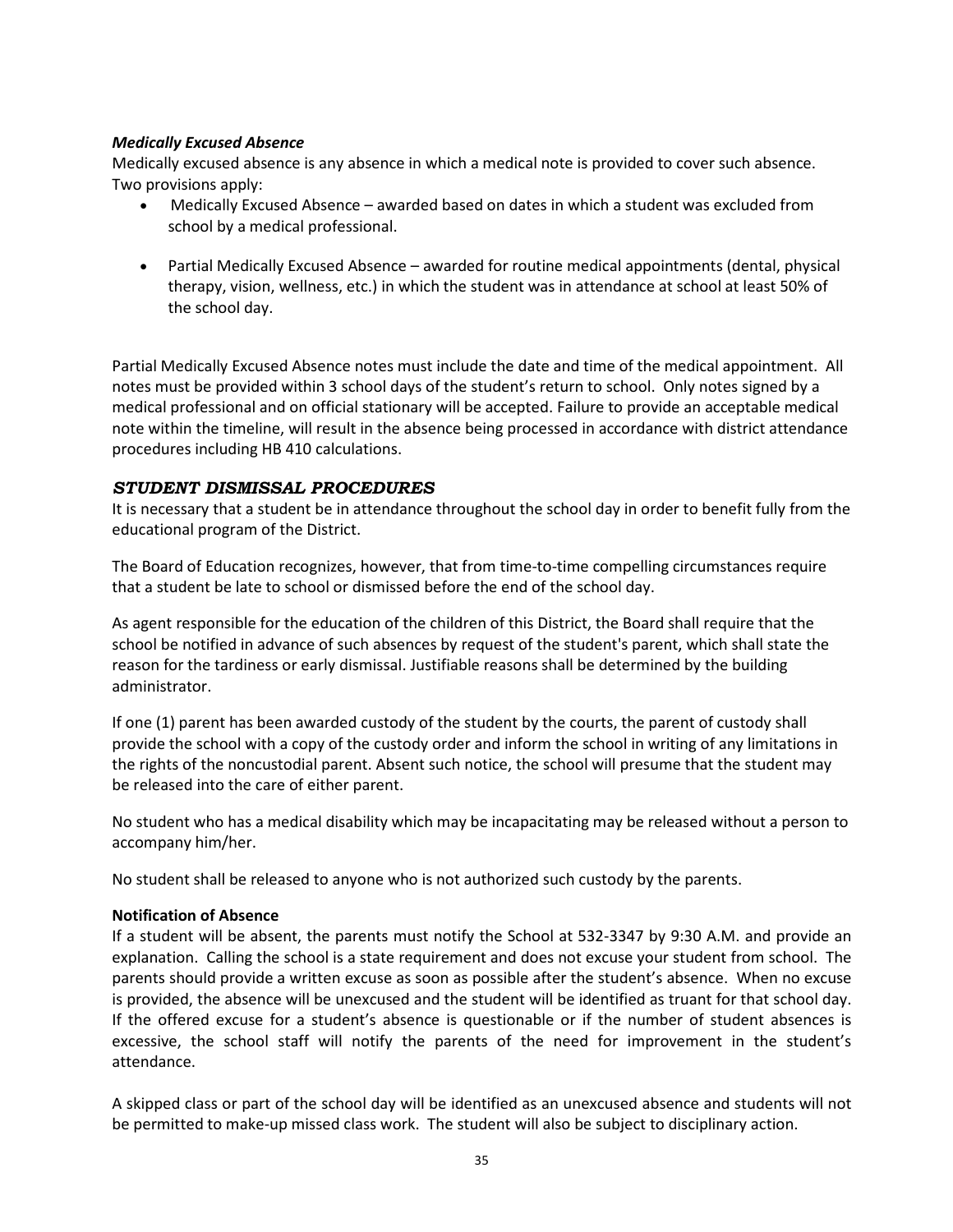Students with a health condition that causes repeated absences must provide the administration with an explanation of the condition from a registered physician.

#### **Homebound Instruction**

The School may arrange for individual instruction at home for students who are unable to attend school because of an accident, illness, or disability. Such instruction may be arranged upon receipt of documentation of the student's condition from a physician. For more information, contact the guidance department.

### **Make-up of Tests and Other School Work**

Students who are absent from school with an excuse shall be given the opportunity to make-up missed work. The student should contact the teacher as soon as possible to obtain assignments.

The number of days for completion of make up work will be equivalent to the number of excused days of absence.

If a student misses a teacher's test due to an excused absence, s/he should make arrangements with the teacher to take the test at another time. If s/he misses a State-mandated assessment test or other standardized test, the student should consult with the School Principal to arrange for administration of the test at another time.

### **Suspension from School**

Absence from school due to suspension shall be considered an authorized absence.

A suspended student will be allowed to make-up school work missed due to suspension and will receive credit for work assigned on days missed. It is the student's responsibility to obtain missed assignments and tests. It is also the student's responsibility to return completed assignments within three days after returning to school.

### **Tardiness and Early Dismissal**

Each student is expected to be in his/her assigned location throughout the school day. If a student is late arriving at school, s/he must report to the School office before going to his/her first assigned location. Students will be considered tardy until 8:45 A.M.

### **Vacations During the School Year**

It is recommended that parents not take their child out of school for vacations. When a family vacation must be scheduled during the school year, the parents should discuss the matter with the Principal to make necessary arrangements. It may be possible for the student to receive certain assignments that may be completed during the trip.

### <span id="page-42-0"></span>*CODE OF CONDUCT*

A major component of the educational program (at the school) is to prepare students to become responsible citizens by learning how to conduct themselves properly and in accordance with established standards. Students are expected to behave in accordance with Federal, State and local laws and rules and Board policies and Administrative Guidelines, and in a way that respects the rights and safety of others. Staff will take corrective action to discipline a student and/or to modify the student's behavior when a student's behavior does not fall within these parameters.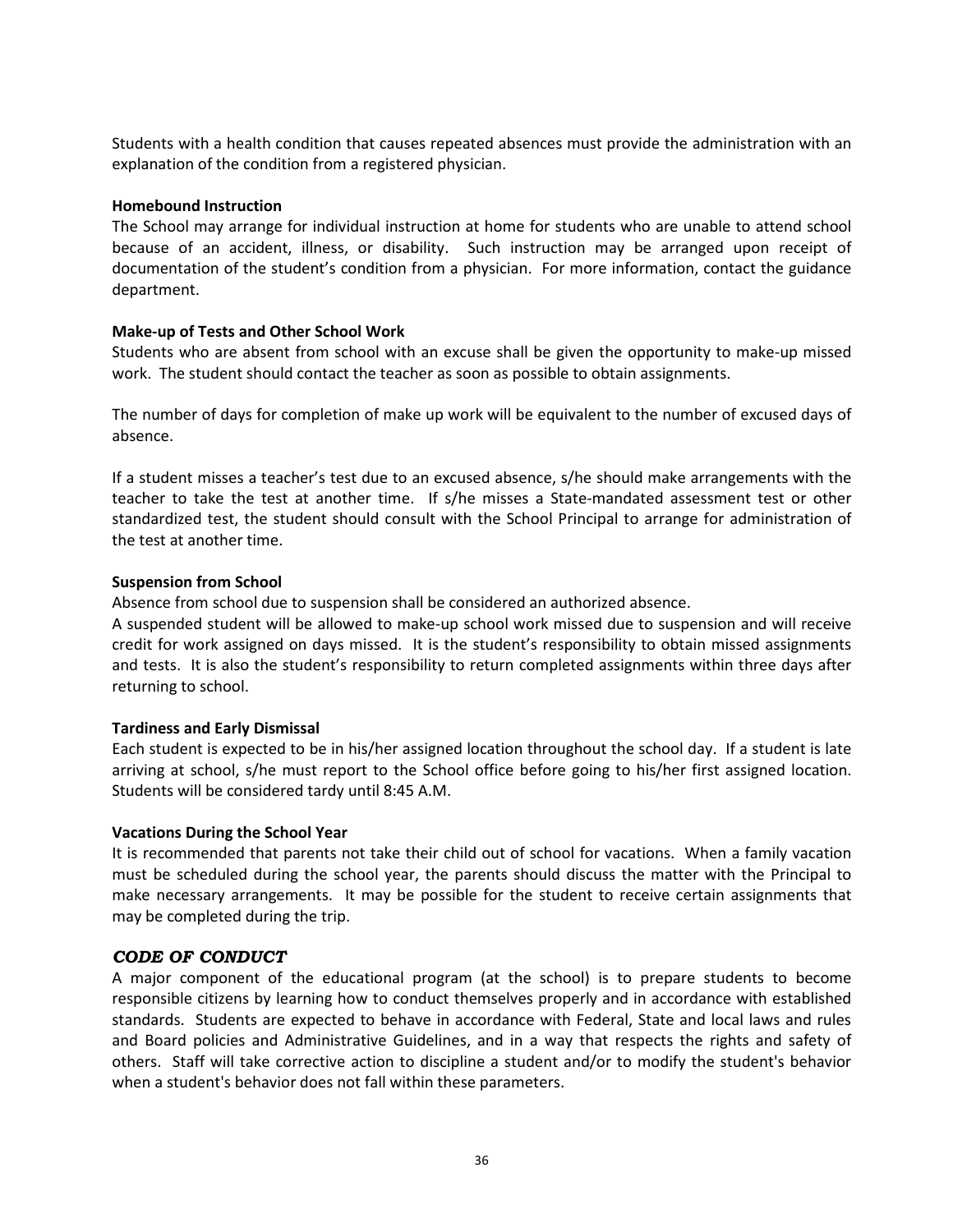School staff may report suspected criminal misconduct by a student to law enforcement. Law enforcement officers will be permitted to carry out necessary law enforcement functions in the schools, including the removal of a student from school grounds in appropriate circumstances.

### **Expected Behaviors**

Students are expected to:

- act courteously to adults and fellow students;
- be prompt to school and attentive in class
- work cooperatively with other when involved in accomplishing a common goal regardless of the other's ability, gender, race, or ethnic background;
- complete assigned tasks on time and as directed;
- help maintain a school environment that is safe, friendly, and productive;
- act at all times in a manner that reflects pride in self, family, and in the school.

### **Classroom Environment**

It is the responsibility of students, teachers, and administrators to maintain a classroom environment that allows:

- A. a teacher to communicate effectively with all student in the class; and
- B. all students in the class the opportunity to learn.

### **Dress and Grooming**

Students are expected to dress appropriately at all times. Any fashion (dress, accessory, or hairstyle) that disrupts the educational process or presents a safety risk will not be permitted.

Students should consider the following questions when dressing for school:

Does my clothing expose too much? (No) Does my clothing advertise something that is prohibited to minors? (No) Are there obscene, profane, drug-related, gang-related, or inflammatory messages on my clothing? (No) Am I dressed appropriately for the weather? (Yes) Do I feel comfortable with my appearance? (Yes)

#### **Dress Code**

All students enrolled in the Ironton City School District are expected to dress in an acceptable fashion. Extremes of any nature that detract from the educational process will not be permitted. Extremes are those forms of dress that cause a disturbing affect on the student body, hinder the normal pattern of the educational atmosphere, or are injurious to the child's safety. If a student's health habits indicate a hazard to other students, remedial action will be taken.

- 1. Students may wear slacks, jeans, skirts, skorts (split skirts) or dresses.
- 2. Sunsuits and swimsuits are not permitted.
- 3. Tops with halters, spaghetti straps, open backs, bare midriffs and exposed cleavage are not permitted.
- 4. Extremely tight or baggy pants or shorts will not be permitted.
- 5. Sleeveless shirts should be tight under the arm, and must conceal underclothing.
- 6. Length of shorts should be to the tips of the fingers when student's arms are resting at sides.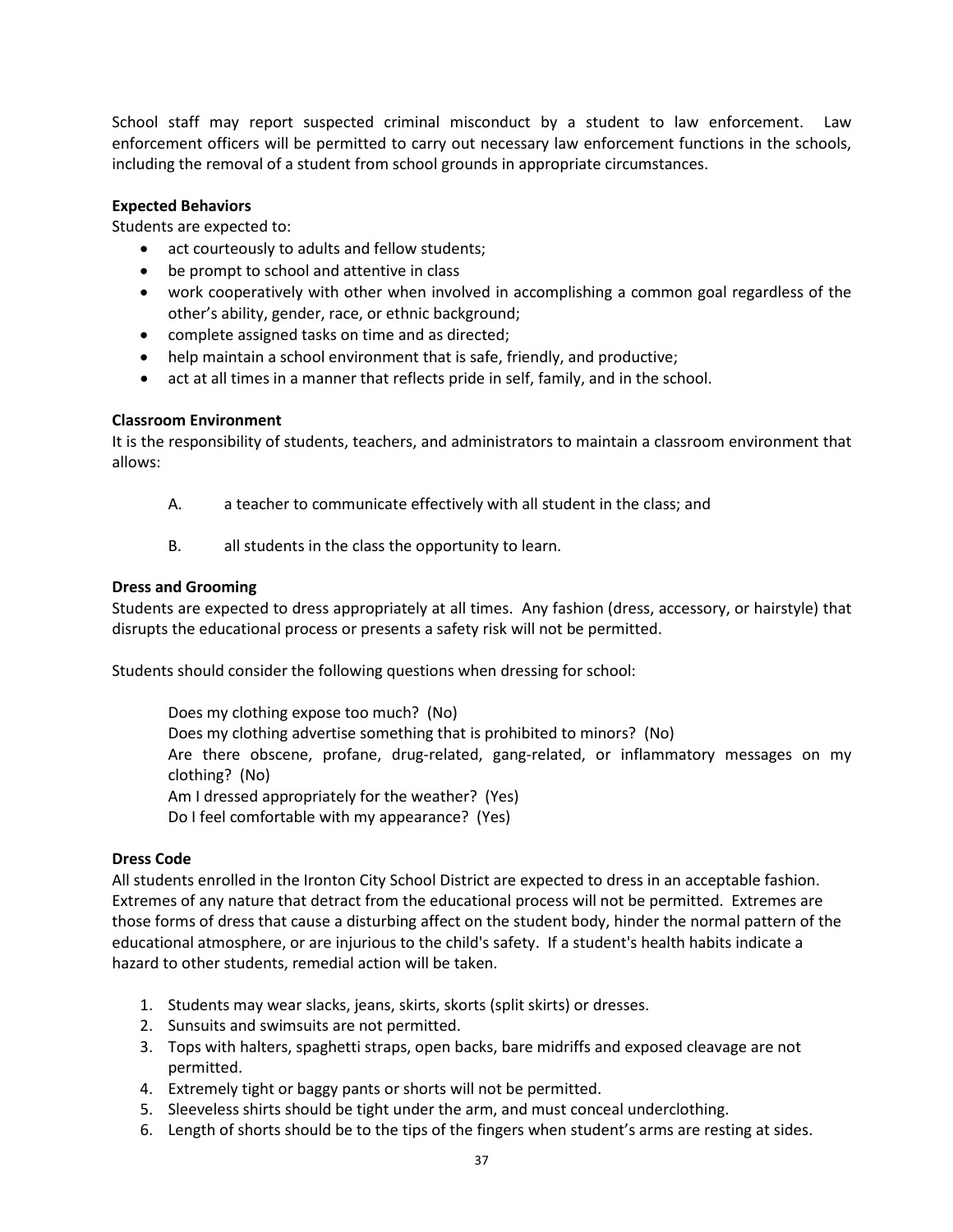- 7. Hair will be neat, clean, well groomed. Hair color should be of a natural color.
- 8. Mustaches and beards are acceptable if neatly trimmed.
- 9. All clothing must be free of all sexually suggestive. obscene, profane, or vulgar, slogans, pictures, or words.
- 10. Headbands, chained billfolds, bandannas, heel or toe taps, and knife holders are not to be worn.
- 11. Hoop piercings may not be worn in any part of the body except ears. Spikes are not permitted as jewelry/piercings. Any piercings shall not, in the opinion of the administration, cause a health or safety hazard or cause a disruption of the educational process. Sunglasses, caps, scarfs and hats are not to be worn inside the building.
- 12. See-through clothing is not acceptable.
- 13. Underclothing worn as outer garments is not acceptable.
- 14. Shoes will be worn. For safety reasons, high-heel shoes, high-heel boots and wooden shoes may not be worn by elementary students.
- 15. Foundation garments will be worn.
- 16. Students may carry cell phones provided they are registered with the principal's office and a Cell Phone Acceptable Use Agreement is on file. Phones must be turned off during school hours unless permitted by classroom teacher.
- 17. Leotards are not to be worn alone as a substitute for jeans or slacks.
- 18. Drug, alcohol, or tobacco related logos, insignias, slogans, or pictures on clothing, buttons, patches, or signs are not permitted.
- 19. Jeans or pants must fit properly around the waist. Any jeans or pants that cannot stay up without a belt or suspenders are prohibited. In addition, no undergarments can be showing at the waist.
- 20. Athletic bags carried to school must be stored in appropriate locker room areas or other designated areas. Athletic bags cannot be carried from class to class.
- 21. Trench coats, over coats, and/or out-of-door coats are not allowed to be worn during class unless otherwise specified by the principal.

The Dress Code applies not only to school, but also extends to school activities. If there is a violation of the Dress Code, the student will not be permitted in class until the infraction is corrected (removal from the classroom). Repeated violations of any dress code guideline will be considered insubordination and may result in suspension. Class time lost due to infractions must be made up by the student. Corrections to the dress code violation can be accomplished in one of the following ways:

- \* Replacing the item (example: changing a T-shirt)
- \* The student removes the item, which violates the dress code (example: sunglasses, caps, etc.)
- \* Students may call home to have replacement clothing brought
- \* Student may be sent home to change

Clothing and grooming may be more strictly regulated when students are working with machinery, working in a laboratory, preparing food in class, working in the cafeteria, or participating in sports or physical education classes.

The principal and/or assistant principal shall have the final authority to determine violations of this policy

Students who are representing Ironton City Schools at an official function or public event may be required to follow specific dress requirements. Usually, this applies to athletic teams, cheerleaders, bands, and other such groups.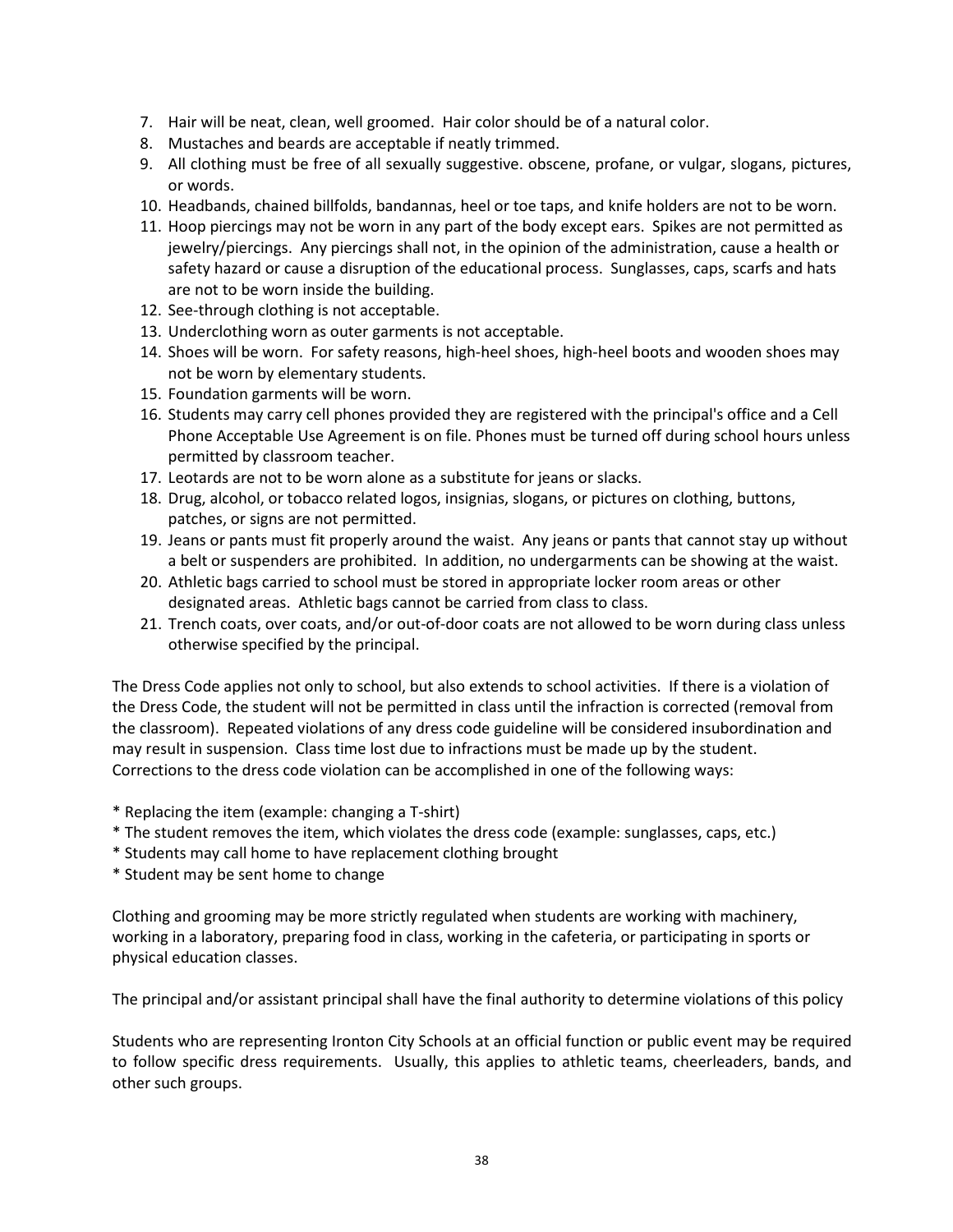## **Gangs**

Gangs that initiate, advocate or promote activities that threaten the safety or well-being of persons or that are disruptive to the school environment will not be tolerated.

Incidents involving initiations, hazing, intimidations or related activities that are likely to cause harm or personal degradation are prohibited.

Students wearing, carrying or displaying gang paraphernalia or exhibiting behaviors or gestures that symbolize gang membership or causing and/or participating in activities that are designed to intimidate another student will be disciplined. Prohibited gang paraphernalia will be specifically identified and posted by the principal.

### **Care of Property**

Students are responsible for the care of their own personal property. The School is not responsible for personal property. Valuables such as jewelry or irreplaceable items should not be brought to school.

Damage to or loss of school equipment and facilities wastes taxpayers' money and undermines the school program. Therefore, if a student damages or loses school property, the student and/or his/her parents will be required to pay for the replacement or repair. If the damage or loss was intentional, the student will be subject to discipline according to the Student Discipline Code.

# <span id="page-45-0"></span>*BULLYING, HARASSMENT, AND INTIMIDATION*

The Board of Education is committed to providing a safe, positive, productive, and nurturing educational environment for all of its students. The Board encourages the promotion of positive interpersonal relations between members of the school community.

Harassment, intimidation, or bullying toward a student, whether by other students, staff, or third parties is strictly prohibited and will not be tolerated. This prohibition includes aggressive behavior, physical, verbal, and psychological abuse, and violence within a dating relationship. The Board will not tolerate any gestures, comments, threats, or actions which cause or threaten to cause bodily harm or personal degradation. This policy applies to all activities in the District, including activities on school property or while enroute to or from school, and those occurring off school property if the student or employee is at any school-sponsored, school-approved or school-related activity or function, such as field trips or athletic events where students are under the school's control, in a school vehicle, or where an employee is engaged in school business.

This policy has been developed in consultation with parents, District employees, volunteers, students, and community members as prescribed in R.C. 3313.666 and the State Board of Education's Model Policy.

Harassment, intimidation, or bullying means:

- A. any intentional written, verbal, graphic, or physical act that a student or group of students exhibits toward another particular student(s) more than once and the behavior both causes mental or physical harm to the other student(s) and is sufficiently severe, persistent, or pervasive that it creates an intimidating, threatening, or abusive educational environment for the other student(s); or
- B. violence within a dating relationship.

Aggressive behavior is defined as inappropriate conduct that is repeated enough, or serious enough, to negatively impact a student's educational, physical, or emotional well being. This type of behavior is a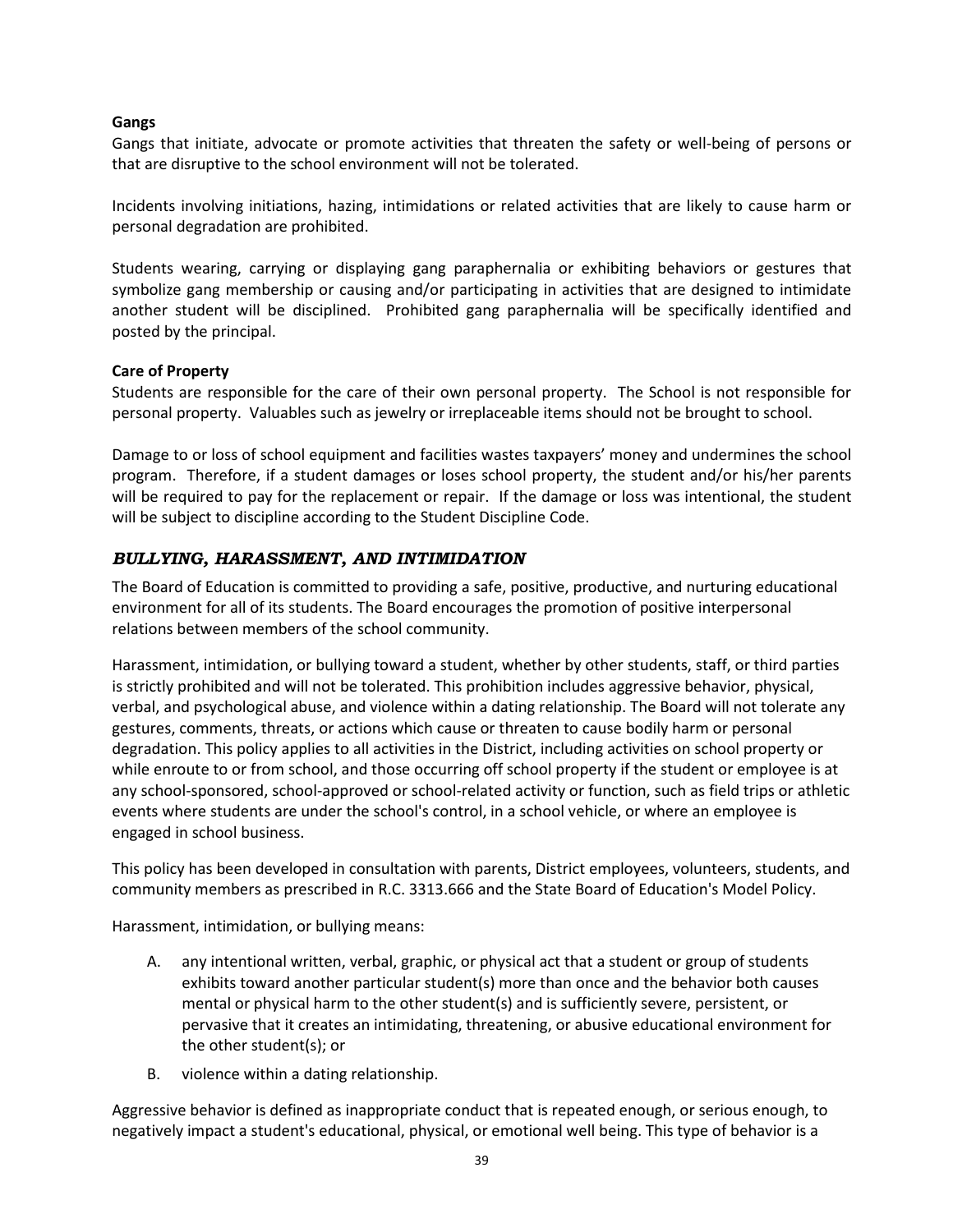form of intimidation and harassment, although it need not be based on any of the legally protected characteristics, such as sex, race, color, national origin, marital status, or disability. It would include, but not be limited to, such behaviors as stalking, bullying/cyberbullying, intimidating, menacing, coercion, name calling, taunting, making threats, and hazing.

Harassment, intimidation, or bullying also means electronically transmitted acts (i.e., internet, e-mail, cellular telephone, personal digital assistance (PDA), or wireless hand-held device) that a student(s) or a group of students exhibits toward another particular student(s) more than once and the behavior both causes mental and physical harm to the other student and is sufficiently severe, persistent, or pervasive that it creates an intimidating, threatening, or abusive educational environment for the other student(s).

Any student or student's parent/guardian who believes s/he has been or is the victim of aggressive behavior should immediately report the situation to the building principal or assistant principal, or the Superintendent. The student may also report concerns to teachers and other school staff who will be responsible for notifying the appropriate administrator or Board official. Complaints against the building principal should be filed with the Superintendent. Complaints against the Superintendent should be filed with the Board President.

Every student is encouraged, and every staff member is required, to report any situation that they believe to be aggressive behavior directed toward a student. Reports may be made to those identified above.

All complaints about aggressive behavior that may violate this policy shall be promptly investigated. The building principal or appropriate administrator shall prepare a written report of the investigation upon completion. Such report shall include findings of fact, a determination of whether acts of harassment, intimidation, and/or bullying were verified, and, when prohibited acts are verified, a recommendation for intervention, including disciplinary action shall be included in the report. Where appropriate, written witness statements shall be attached to the report.

If the investigation finds an instance of harassment, intimidation, and/or bullying has occurred, it will result in prompt and appropriate remedial and/or disciplinary action. This may include up to expulsion for students, up to discharge for employees, exclusion for parents, guests, volunteers, and contractors, and removal from any official position and/or a request to resign for Board members. Individuals may also be referred to law enforcement officials.

Retaliation against any person who reports, is thought to have reported, files a complaint, or otherwise participates in an investigation or inquiry concerning allegations of aggressive behavior is prohibited and will not be tolerated. Such retaliation shall be considered a serious violation of Board policy and independent of whether a complaint is substantiated. Suspected retaliation should be reported in the same manner as aggressive behavior. Making intentionally false reports about aggressive behavior for the purpose of getting someone in trouble is similarly prohibited and will not be tolerated. Retaliation and intentionally false reports may result in disciplinary action as indicated above.

If a student or other individual believes there has been aggressive behavior, regardless of whether it fits a particular definition, s/he should report it and allow the administration to determine the appropriate course of action.

This policy shall not be interpreted to infringe upon the First Amendment rights of students (i.e., to prohibit a reasoned and civil exchange of opinions, or debate, that is conducted at appropriate times and places during the school day and is protected by State or Federal law).

The complainant shall be notified of the findings of the investigation, and as appropriate, that remedial action has been taken. If after investigation, acts of bullying against a specific student are verified, the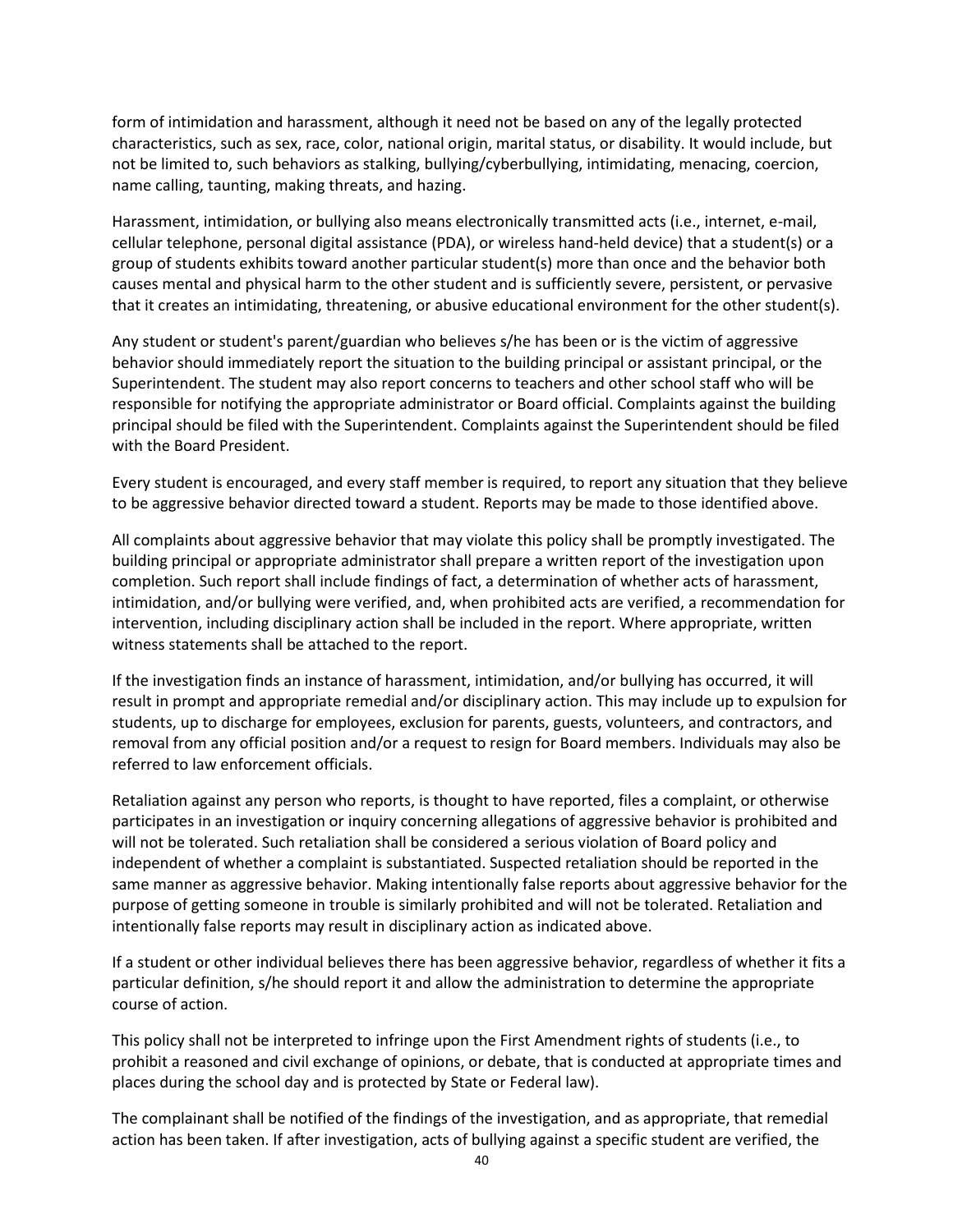building principal or appropriate administrator shall notify the parent/guardian of the victim of such finding. In providing such notification care shall be taken to respect the statutory privacy rights of the perpetrator of such harassment, intimidation, and/or bullying.

If after investigation, acts of harassment, intimidation, and/or bullying by a specific student are verified, the building principal or appropriate administrator shall notify in writing the parent/guardian of the perpetrator of that finding. If disciplinary consequences are imposed against such student, a description of such discipline shall be included in the notification.

# **Complaints**

Students and/or their parents/guardians may file reports regarding suspected harassment, intimidation, or bullying. Such reports shall be reasonably specific including person(s) involved, number of times and places of the alleged conduct, the target of suspected harassment, intimidation, and/or bullying, and the names of any potential student or staff witnesses. Such reports may be filed with any school staff member or administrator, and they shall be promptly forwarded to the building principal for review, investigation, and action.

Students, parents/guardians, and school personnel may make informal complaints of conduct that they consider to be harassment, intimidation, and/or bullying by verbal report to a teacher, school administrator, or other school personnel. Such informal complaints shall be reasonably specific including person(s) involved, number of times and places of the alleged conduct, the target of suspected harassment, intimidation, and/or bullying, and the names of any potential student or staff witnesses. A school staff member or administrator who receives an informal complaint shall promptly document the complaint in writing, including the information provided. This written report shall be promptly forwarded by the school staff member and/or administrator to the building principal for review, investigation, and appropriate action.

Students who make informal complaints as provided above may request that their name be maintained in confidence by the school staff member(s) and administrator(s) who receive the complaint. Anonymous complaints shall be reviewed and reasonable action shall be taken to address the situation, to the extent such action may be taken that (1) does not disclose the source of the complaint, and (2) is consistent with the due process rights of the student(s) alleged to have committed acts of harassment, intimidation, and/or bullying.

When a student making an informal complaint has requested anonymity, the investigation of such complaint shall be limited as is appropriate in view of the anonymity of the complaint. Such limitation of investigation may include restricting action to a simple review of the complaint subject to receipt of further information and/or the withdrawal by the complaining student of the condition that his/her report be anonymous.

### **Privacy/Confidentiality**

The School District will respect the privacy of the complainant, the individual(s) against whom the complaint is filed, and the witnesses as much as possible, consistent with the Board's legal obligations to investigate, to take appropriate action, and to conform with any discovery or disclosure obligations. All records generated under this policy and its related administrative guidelines shall be maintained as confidential to the extent permitted by law.

### **Reporting Requirement**

At least semi-annually, the Superintendent shall provide to the President of the Board a written summary of all reported incidents and post the summary on the District web site (if one exists). The list shall be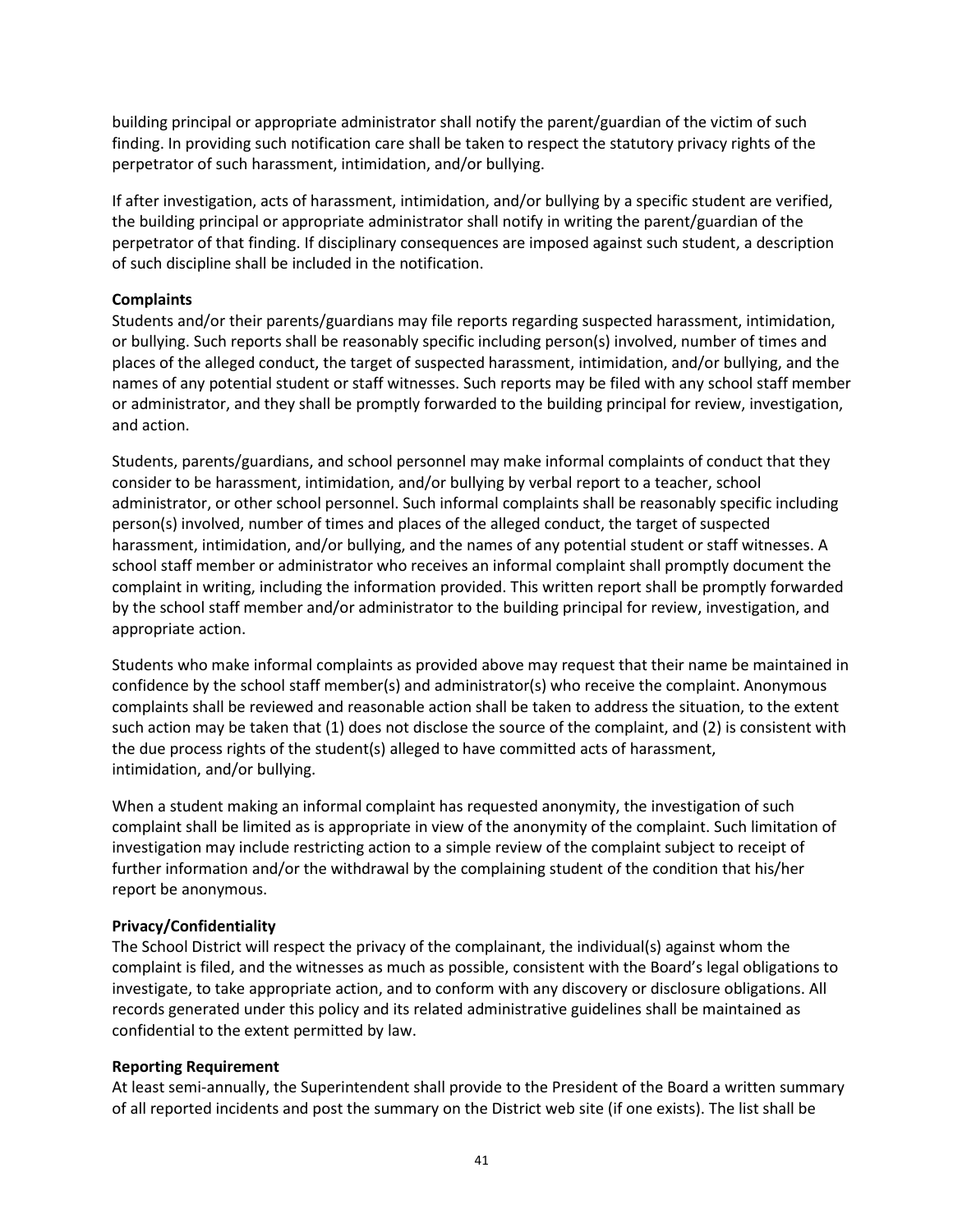limited to the number of verified acts of harassment, intimidation, and/or bullying, whether in the classroom, on school property, to and from school, or at school-sponsored events.

Allegations of criminal misconduct and suspected child abuse will be reported to the appropriate law enforcement agency and/or to Child Protective Services in accordance with statute. District personnel shall cooperate with investigations by such agencies.

#### **Immunity**

A School District employee, student, or volunteer shall be individually immune from liability in a civil action for damages arising from reporting an incident in accordance with this policy and R.C. 3313.666 if that person reports an incident of harassment, intimidation, and/or bullying promptly, in good faith, and in compliance with the procedures specified in this policy. Such immunity from liability shall not apply to an employee, student, or volunteer determined to have made an intentionally false report about harassment, intimidation, and/or bullying.

#### **Notification**

Notice of this policy will be annually circulated to and posted in conspicuous locations in all school buildings and departments within the District and discussed with students, as well as incorporated into the teacher, student, and parent/guardian handbooks. State and Federal rights posters on discrimination and harassment shall also be posted at each building. All new hires will be required to review and sign off on this policy and the related complaint procedure.

#### **Education and Training**

In support of this policy, the Board promotes preventative educational measures to create greater awareness of aggressive behavior, including bullying and violence within a dating relationship. The Superintendent or designee shall provide appropriate training to all members of the School District community related to the implementation of this policy and its accompanying administrative guidelines. All training regarding the Board's policy and administrative guidelines and aggressive behavior and bullying in general, will be age and content appropriate.

Students in grades seven (7) through twelve (12) shall receive age-appropriate instruction in dating violence prevention education, including instruction in recognizing dating violence warning signs and characteristics of healthy relationships. Parents, who submit a written request to the building principal to examine the dating violence prevention instruction materials used in the school, will be afforded an opportunity to review the materials within a reasonable period of time.

The Superintendent shall develop administrative guidelines to implement this policy. Guidelines shall include reporting and investigative procedures, as needed. The complaint procedure established by the Superintendent shall be followed.

### <span id="page-48-0"></span>*ZERO TOLERANCE*

No form of violent, disruptive, or inappropriate behavior, including excessive truancy, will be tolerated.

### <span id="page-48-1"></span>*STUDENT DISCIPLINE CODE*

Each of the behaviors and/or types of misconduct described below are prohibited and may subject the student to disciplinary action including, but not limited to, student conference, parent/guardian notification, parent/guardian conference, detention, in-school discipline, suspension and/or expulsion from school. Furthermore, any criminal acts committed at or related to the School will be reported to law enforcement officials as well as disciplined at school. Certain criminal acts may result in permanent exclusion from school.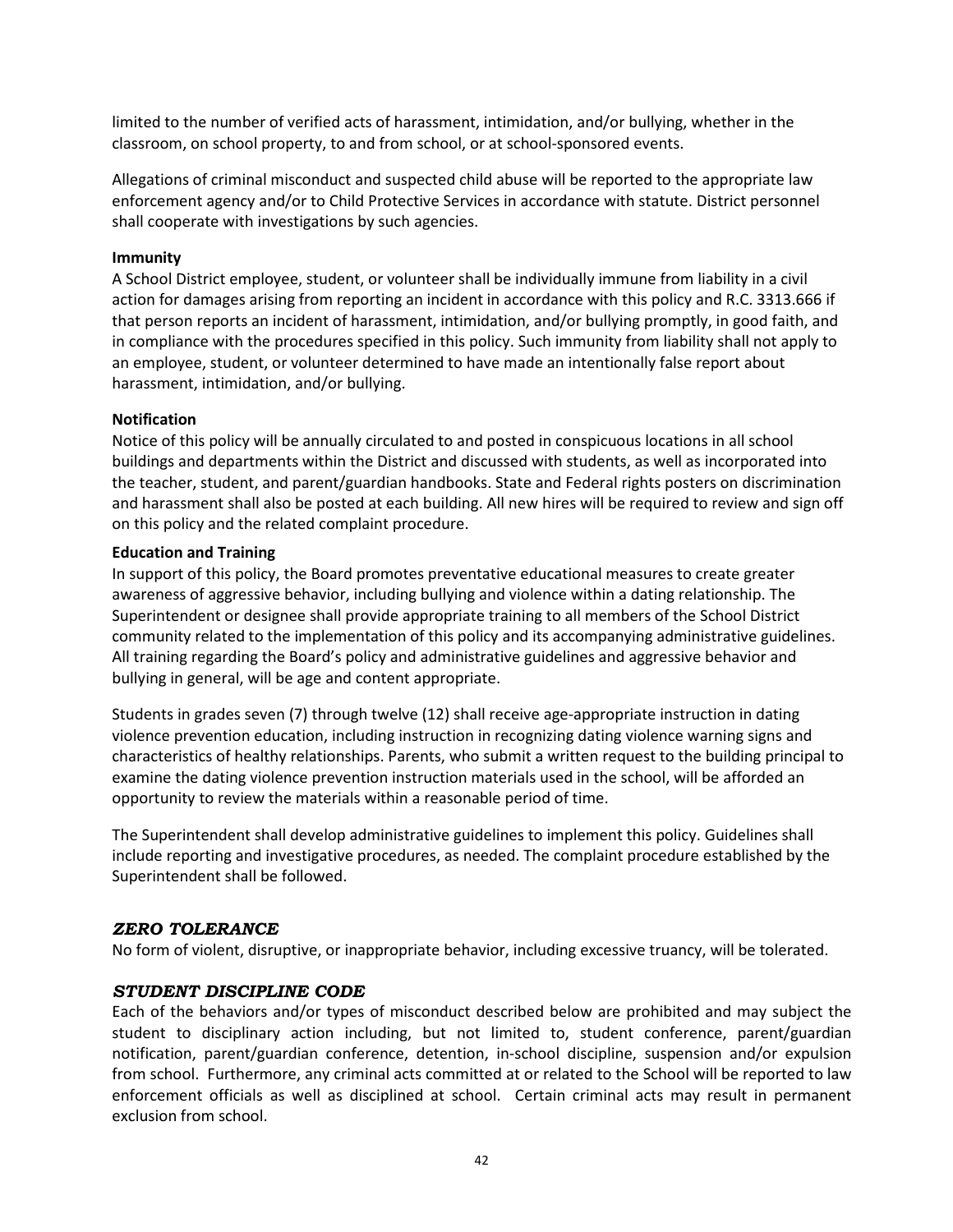#### **1. Possession/use of drugs and/or alcohol**

Possessing, using, transmitting or concealing, or being under the influence of any alcoholic beverage, controlled substance including, but not limited to, narcotics, mood altering drugs, counterfeit controlled substances, look-alikes, over the counter stimulants or depressants, anabolic steroids, or drug-related paraphernalia.

If a building principal has a reasonable individualized suspicion of drug or alcohol use, s/he may request the student in question to submit to any appropriate testing, including but not limited to, a breathalyzer test or urinalysis. In such circumstances, the student will be taken to a private administrative or instructional area on school property for such testing with at least one other member of the teaching or administrative staff present as a witness to the test. If a student refuses to take the test, s/he will be advised that such denial leaves the observed evidence of alcohol or drug use unrefuted thus leading to possible disciplinary action. The student will then be given a second opportunity to take the test.

#### **2. Possession/use of tobacco**

Possession, consumption, distribution, purchase or attempt to purchase, and/or use of tobacco products or electronic cigarettes or similar devices in school, on school grounds, on school buses, in Board-owned vehicles, within any indoor facility owned or leased or contracted for by the Board, and at any interscholastic competition, extra-curricular event, or other school-sponsored event. Tobacco products include, but are not limited to cigarettes, cigars, pipe tobacco, chewing tobacco, snuff or any other matter or substance that contains tobacco. The term "tobacco" includes any product that contains tobacco, is derived from tobacco, contains nicotine, or ecigarettes and other electronic smoking devices (including but not limited to "JUULs"), but does not include any cessation product approved by the United States Food and Drug Administration for use as a medical treatment to reduce or eliminate nicotine or tobacco dependence. Smoking of electronic, "vapor", other substitute forms of cigarettes, or clove cigarettes is also prohibited.

### **3. Use and/or possession of a firearm**

Bringing a firearm (as defined in the Federal Gun-Free Schools Act of 1994) onto school property or to any school-sponsored activity, competition, program, or event, regardless of where it occurs, will result in a mandatory one (1) year expulsion under Ohio law. This expulsion may be reduced on a case-by-case basis by the Superintendent using the guideline(s) set forth in Board Policy 5610.

Firearm is defined as any weapon (including a starter gun) that will or is designed to or may readily be converted to expel a projectile by the action of an explosive; the frame or receiver of any such weapon; any firearm muffler or firearm silencer; or any destructive device (as defined in the Federal Gun-Free Schools Act of 1994). Firearms include any unloaded firearm and any firearm that is inoperable but that can be readily operated.

Students are prohibited from knowingly possessing an object on school premises, in a school or a school building, at a school activity or on a school bus that is indistinguishable from a firearm, whether or not the object is capable of being fired, and indicating they are in possession of such an object and that it is a firearm or knowingly displaying or brandishing the object and indicating it is a firearm.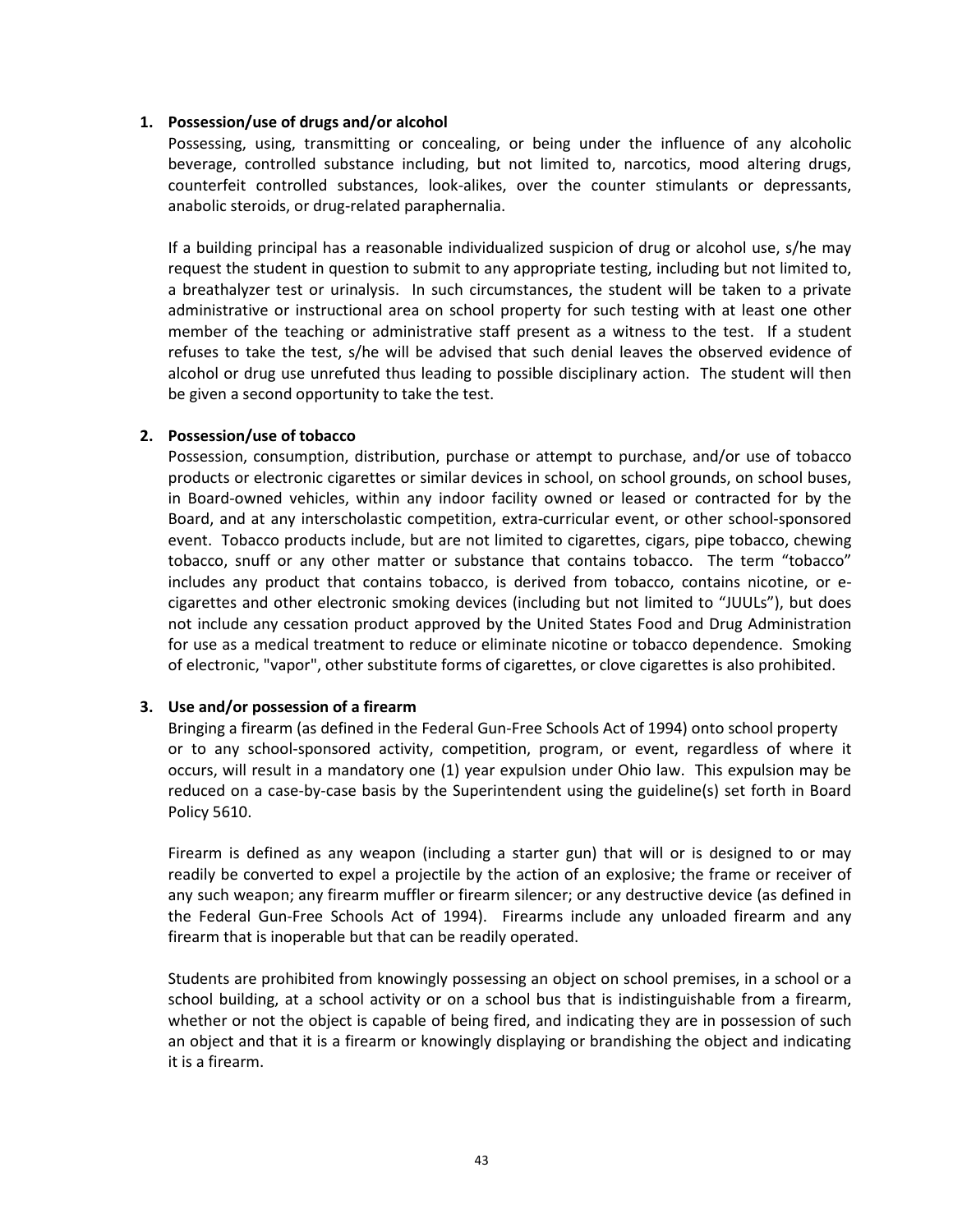#### **4. Use and/or possession of a weapon**

A weapon is any device that may be used for offensive or defensive purpose, including but not limited to conventional objects such as guns, pellet guns, knives, or club type implements. It may also include any toy that is presented as a real weapon or reacted to as a real weapon. Possession and/or use of a weapon may subject a student to expulsion and possible permanent exclusion.

A knife is defined as any cutting instrument consisting of a sharp blade fastened to a handle, a razor blade or any similar device that is used for, or is readily capable of causing death or serious bodily injury.

#### **5. Use of an object as a weapon**

Any object that is used to threaten, harm, or harass another may be considered a weapon. This includes but is not limited to padlocks, pens, pencils, laser pointers, and jewelry.

#### **6. Knowledge of dangerous weapons or threats of violence**

Because the Board believes that students, staff members, and visitors are entitled to function in a safe school environment, students are required to report knowledge of dangerous weapons or threats of violence to the Principal. Failure to report such knowledge may subject the student to discipline.

### **7. Arson**

Intentional or purposeful destruction or damage to school or district buildings or property by means of fire. Anything, such as fire, that endangers school property and its occupants will not be tolerated. Arson is a felony.

### **8. Physically assaulting a staff member/student/person associated with the District.**

Acting with intent to cause fear in another person of immediate bodily harm or death, or intentionally bullying, inflicting or attempting to inflict bodily harm upon another person. Physical assault of a staff member, student, or other person associated with the District, regardless of whether it causes injury, will not be tolerated. Any intentional, harmful or potentially harmful physical contact or bullying initiated by a student against a staff member will be considered to be assault. Assault may result in criminal charges and may subject the student to expulsion.

# **9. Verbally threatening (either orally, in writing or otherwise expressed) a staff member/student/person associated with the District.**

Any oral or written statement or otherwise expressed action that a staff member, student, or other person associated with the District reasonably feels to be a threat will be considered a verbal assault. Profanity directed toward a staff member in a threatening tone may also be considered a verbal assault. Confrontation with a student or staff member that bullies, intimidates, or causes fear of bodily harm or death is also prohibited.

**10. Misconduct against a school official or employee**, **or the property of such a person, regardless of where it occurs.**

The Board prohibits misconduct committed by a student against a school official or employee, including*,* but not limited to*,* harassment (of any type), vandalization, assault (verbal and/or physical), and destruction of property.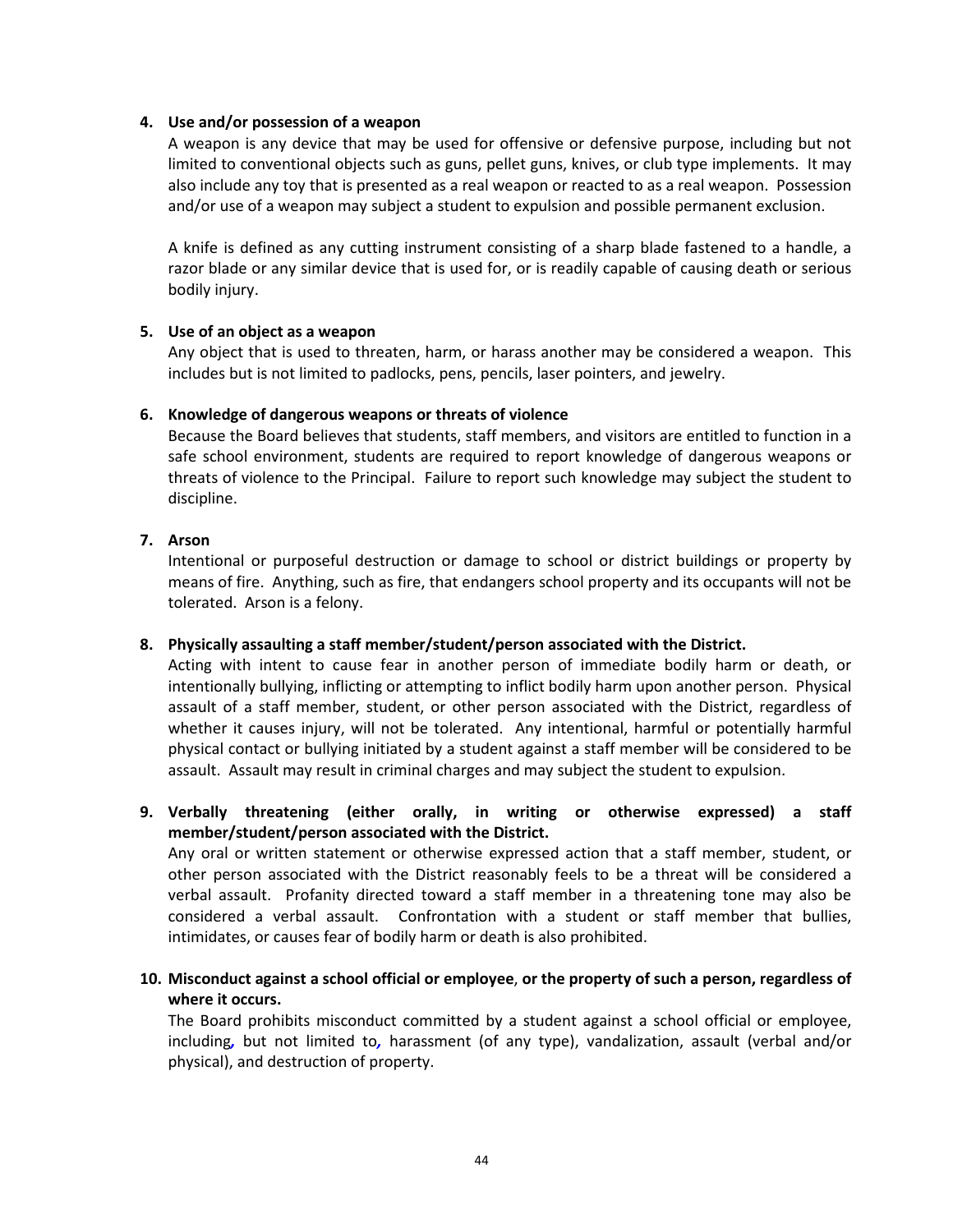#### **11. Misconduct off school grounds**

Students may be subject to discipline for their misconduct even when it occurs off school property when the misconduct is connected to activities or incidents that occurred on property owned or controlled by the District. Misconduct is defined as any violation of the Student Discipline Code.

#### **12. Extortion**

Extortion is the use of threat, intimidation, force, or deception to take, or receive something from someone else. Extortion is against the law.

#### **13. Gambling**

Gambling (i.e., playing a game of chance for stakes) includes casual betting, betting pools, organized-sports betting, and any other form of wagering. Students who bet on any school activity in which they are involved may also be banned from that school activity.

#### **14. Falsification of school work, identification, forgery**

Falsifying signatures or data, or refusing to give proper identification or giving false information to a staff member. This prohibition includes, but is not limited to, forgery of hall/bus passes and excuses, as well as use of false I.D.'s.

Plagiarism and cheating are also forms of falsification and will subject the student to academic penalties as well as disciplinary action.

#### **15. Bomb Threats, and other false alarms and reports**

Making a bomb threat (i.e., intentionally giving a false alarm of a bomb) against a school building or any premises at which a school activity is being held at the time the threat is made may result in expulsion for a period of up to one (1) school year. Additionally, intentionally giving a false alarm of a fire, or tampering or interfering with any fire alarm is prohibited. It should be remembered that false emergency alarms or reports endanger the safety forces that are responding to the alarm/report, the citizens of the community, and the persons in the building. What may seem like a prank, is a dangerous stunt that is against the law and will subject the student to disciplinary action.

#### **16. Terroristic Threat**

Threatening, directly or indirectly, to commit a crime of violence with the purpose to terrorize another or with reckless disregard of the risk of causing terror in another.

#### **17. Possession and/or use of explosives and/or fireworks**

Possessing or using any compound or mixture, the primary or common purpose of which is to function by explosion, with substantially instantaneous release of gas and heat (including, but not limited to explosives and chemical-reaction objects such as smoke bombs and poppers). Additionally, possessing or offering for sale any substance, combination of substances or article prepared to produce a visible and/or audible effect by combustion, explosion, deflagration or detonation.

#### **18. Trespassing**

Although schools are public facilities, the law allows the Board to restrict access to school property. Being present in any Board-owned facility or portion of a Board-owned facility when it is closed to the public or when the student does not have the authorization to be there, or unauthorized presence in a Board-owned vehicle; or unauthorized access or activity in a Boardowned computer, into district, school or staff computer files, into a school or district file server, or into the Network. When a student has been removed, suspended, expelled, or permanently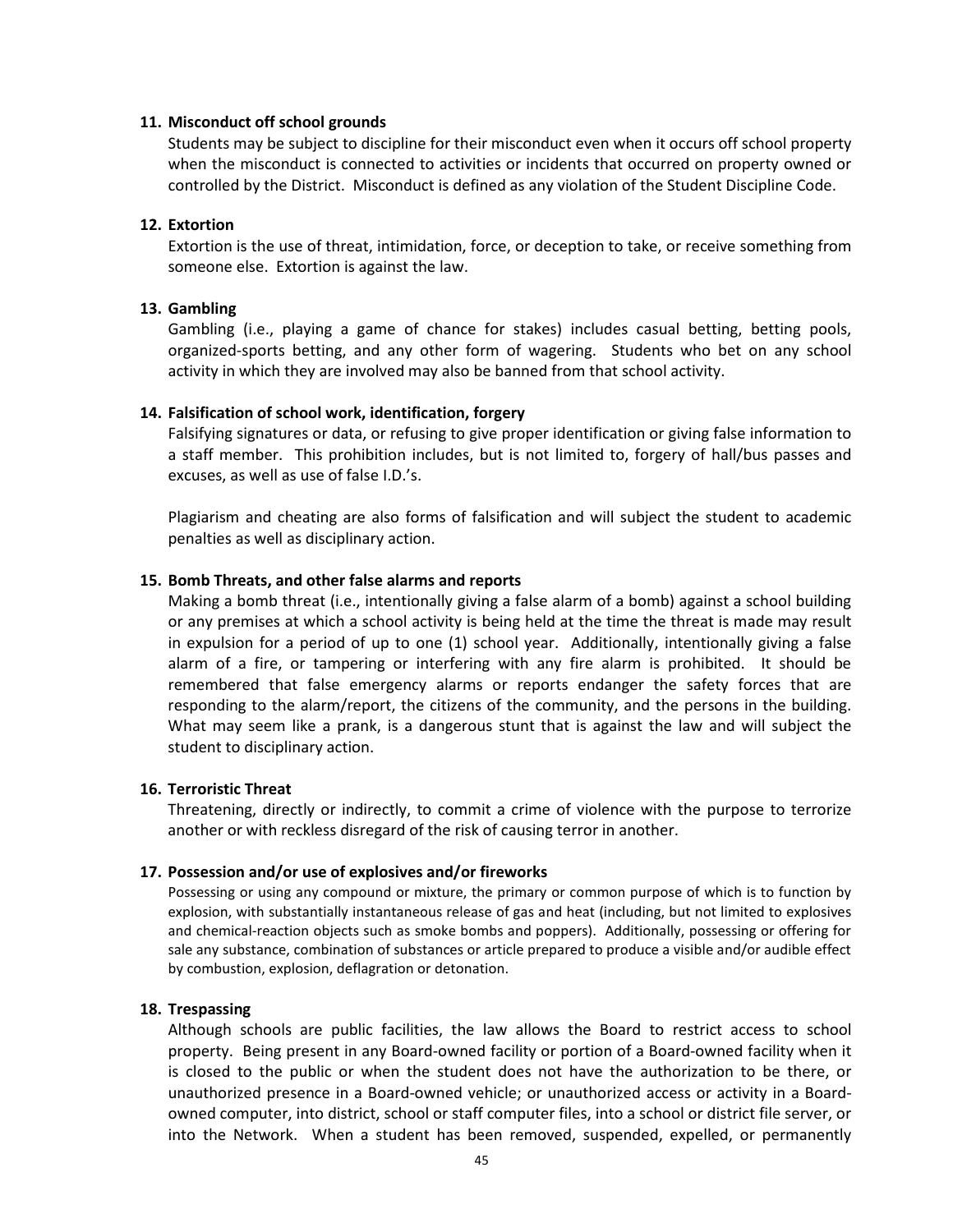excluded from school, the student is prohibited from being present on school property without authorization of the principal.

#### **19. Theft, or knowingly receiving or possessing stolen property**

Unauthorized taking of property of another person or receiving or possessing such property. Students caught stealing will be disciplined and may be reported to law enforcement officials. Students should not bring anything of value to school without prior authorization from the building principal. The School is not responsible for personal property.

#### **20. Insubordination**

Students are expected to comply with the reasonable directions of staff. Willful refusal or failure to follow or comply with an appropriate direction given by a staff member, or acting in defiance of staff members.

#### **21. Damaging property (Vandalism)**

Defacing, cutting, or otherwise damaging property that belongs to the school, district, other students, employees or others and disregard for school property.

#### **22. Persistent absence or tardiness**

Attendance laws require students to be in school all day or to have a legitimate excuse for their absence. Penalties for unexcused absences can range from detention to a referral to court and/or revocation of the student's driver's license.

#### **23. Unauthorized use of school or private property**

Students must obtain permission to use any school property or any private property located on school premises. Any unauthorized use of school property, or private property located on school premises, shall be subject to disciplinary action.

#### **24. Refusing to accept discipline**

Students failing to comply with disciplinary penalties may face enhanced penalties for such action.

### **25. Aiding or abetting violation of school rules**

Assisting other students in the violation of any school rule. Students are expected to resist peer pressure and exercise sound decision-making regarding their behavior.

#### **26. Displays of affection/sexual activities**

Affection between students is personal and not meant for public display. This includes touching, petting, or any other contact that may be considered sexual in nature. Sexual activity of any nature is prohibited and will result in disciplinary action.

#### **27. Possession of electronic equipment**

The School will supply any electronic equipment or devices necessary for participation in the educational program. Students shall not use or possess any electronic equipment on school property or at any school sponsored activity without the permission of building principal. Examples of prohibited devices include but are not limited to radios, "boom-boxes", headphones, CD/MP3 players, portable TV's, electronic games/toys, pagers, cellular telephones, beepers, other paging devices and other electronic communication devices, and the like.Unauthorized electronic equipment will be confiscated from the student by school personnel and disciplinary action will be taken.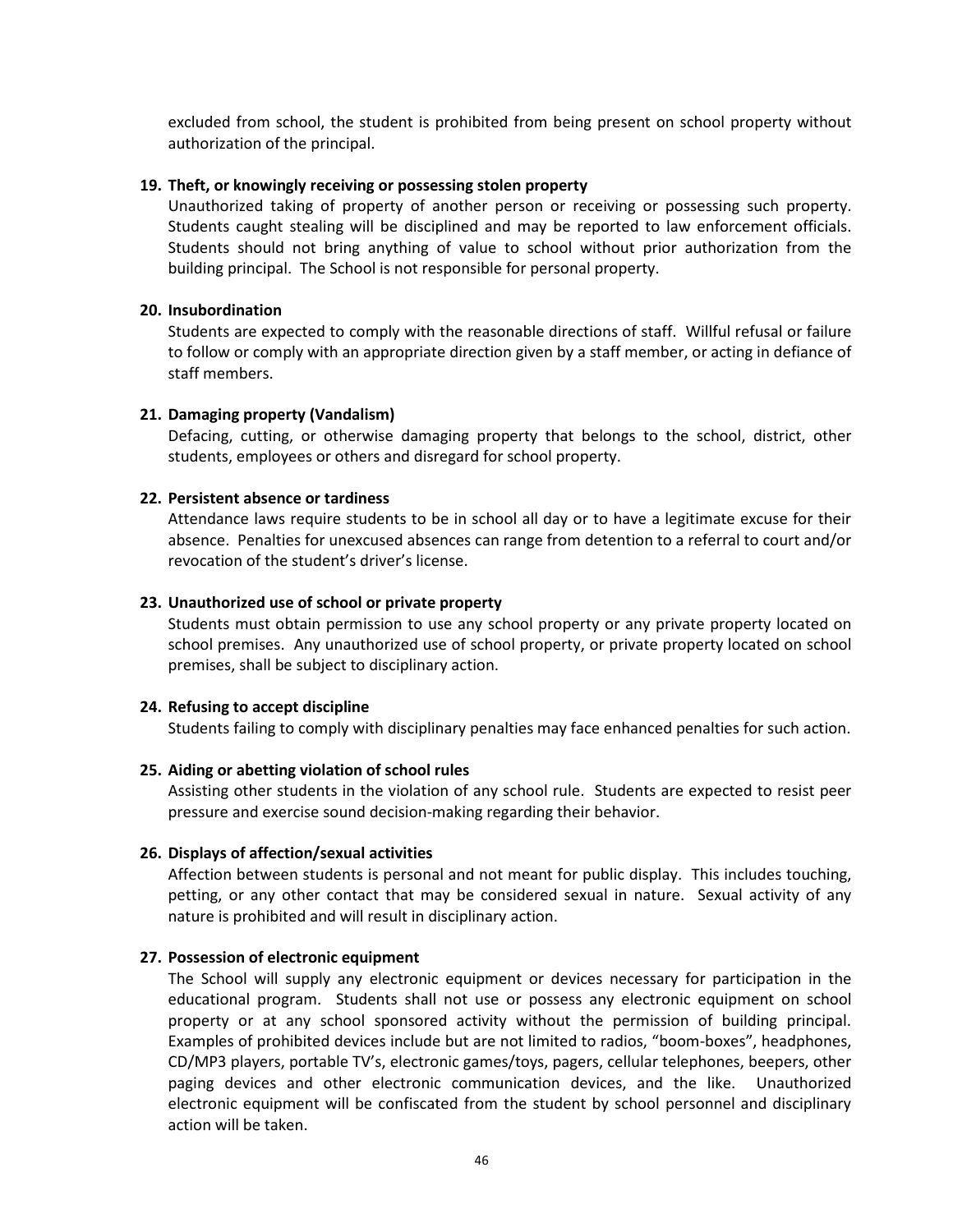#### **28. Violation of individual school/classroom rules**

Each learning environment has different rules for students. These rules are for the safe and orderly operation of that environment. Students will be oriented to specific rules within each learning environment, all of which will be consistent with this Code.

### **29. Violation of bus rules** (see Section V – Transportation)

#### **30. Interference, disruption or obstruction of the educational process**

Any actions or manner of dress that materially and substantially disrupts or interferes with school activities or the educational process, or which threaten to do so are unacceptable. Such disruptions include, but are not limited to, delay or prevention of lessons, assemblies, field trips, athletic and performing arts events.

#### **31. Harassment and/or Aggressive Behavior (including Bullying/Cyberbullying)**

The Board encourages the promotion of positive interpersonal relations between members of the school community. Harassment and/or aggressive behavior (including bullying/cyberbullying) toward a student, whether by other students, staff, or third parties is strictly prohibited and will not be tolerated. This prohibition includes physical, verbal, and psychological abuse, and any speech or action that creates a hostile, intimidating, or offensive learning environment. The Board will not tolerate any gestures, comments, threats, or actions which cause or threaten to cause bodily harm or personal degradation. Individuals engaging in such conduct will be subject to disciplinary action.

Conduct constituting sexual harassment, may include, but is not limited to:

- A. verbal harassment or abuse;
- B. pressure for sexual activity;
- C. repeated remarks with sexual or demeaning implications;
- D. unwelcome touching;
- E. sexual jokes, posters, cartoons, etc.;
- F. suggesting or demanding sexual involvement, accompanied by implied or explicit threats concerning one's grades or safety;
- G. a pattern of conduct, which can be subtle in nature, that has sexual overtones and is intended to create or has the effect of creating discomfort and/or humiliation to another;
- H. remarks speculating about a person's sexual activities or sexual history, or remarks about one's own sexual activities or sexual history.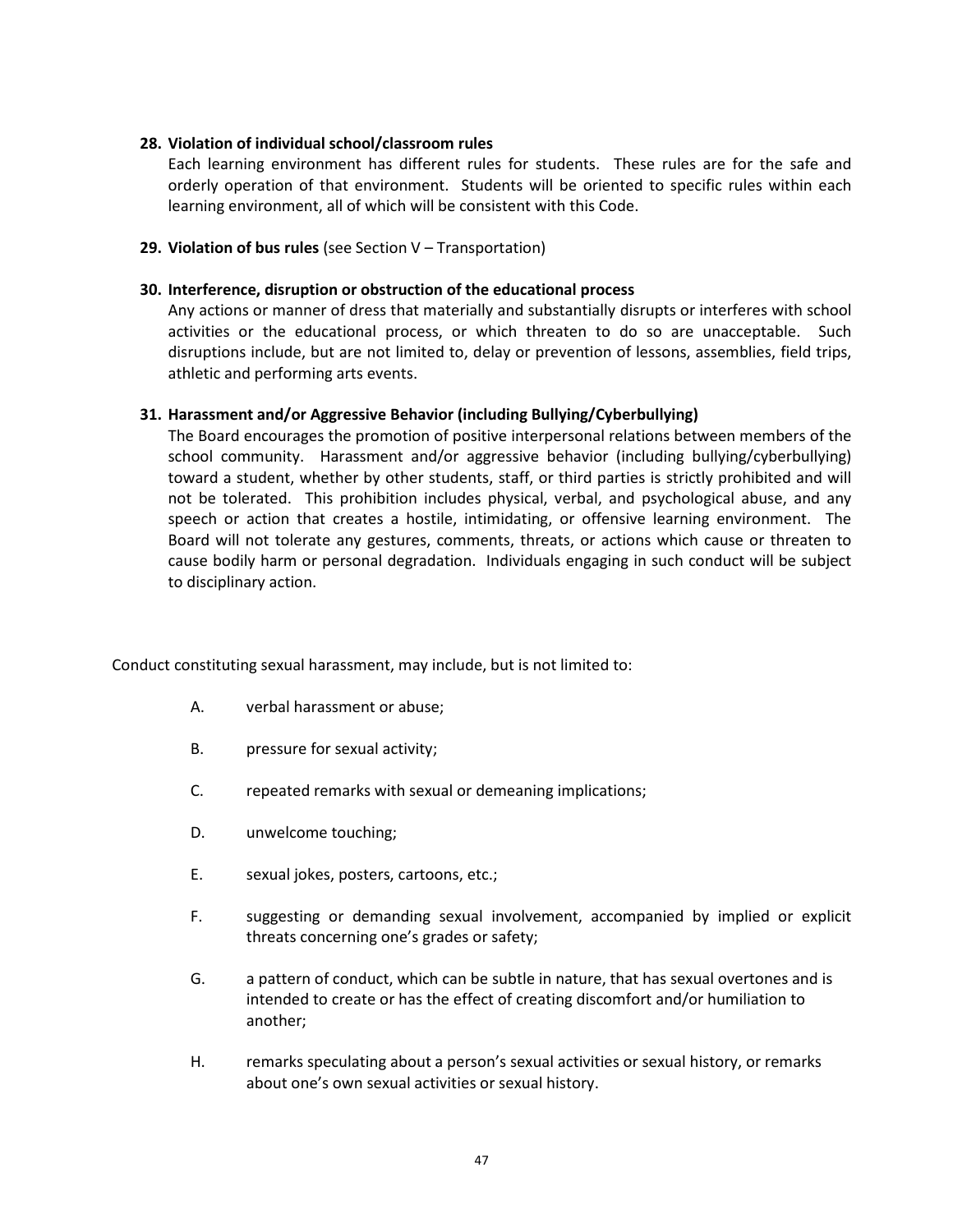Note: An inappropriate boundary invasion by a District employee or other adult member of the School District community into a student's personal space and personal life is sexual harassment. Further, any administrator, teacher, coach, other school authority who engages in sexual or other inappropriate physical contact with a student may be guilty of criminal "child abuse" as defined in State law.

Conduct constituting harassment on the basis or race, color, national origin, religion, or disability may take different forms, including, but not limited to, the following:

# A. **Verbal**:

The making of offensive written or oral innuendoes, comments, jokes, insults, threats, or disparaging remarks concerning a person's race, color, national origin, religious beliefs, or disability.

# B. **Nonverbal**:

Placing offensive objects, pictures, or graphic commentaries in the school environment or making insulting or threatening gestures based upon a person's race, color, national origin, religious beliefs, or disability.

# C. **Physical**:

Any intimidating or disparaging action such as hitting, pushing, shoving, hissing, or spitting, on or by a fellow staff member, students, or other person associated with the District, or third parties, based upon the person's race, color, national origin, religious beliefs, or disability.

Aggressive behavior is defined as inappropriate conduct that is repeated enough, or serious enough, to negatively impact a student's educational, physical, or emotional well being. This type of behavior is a form of intimidation and harassment, although it need not be based on any of the legally protected characteristics, such as sex, race, color, marital status, or disability. It would include, but not be limited to, such behaviors as stalking, bullying/cyberbullying, intimidating, menacing, coercion, name-calling, taunting, making threats, and hazing.

Any student who believes that s/he is the victim of any of the above actions or has observed such actions by another student, staff member, or other person associated with the District, or by third parties should contact the District's Anti-Harassment Complaint Coordinator.

The Complaint Coordinator is available during regular school hours to discuss a student's concerns related to harassment and/or bullying/cyberbullying, to assist a student who seeks support or advice when informing another individual about "unwelcome" conduct, or to intercede informally on behalf of the student.

The student may report his/her concerns to the Anti-Harassment Complaint Coordinator either by a written report, telephone, or personal visit. In reporting his/her concerns, the student should provide the name of the person(s) whom s/he believes to be responsible for the harassment and or bullying/cyberbullying and the nature of the harassing and/or bullying/cyberbullying incident(s). The Anti-Harassment Complaint Coordinator will promptly compile a written summary of each such report that will be forwarded to the Principal.

Each report will be investigated in a timely manner and as confidentially as possible. The District will respect the privacy of the complainant, the individual(s) against whom the complaint is filed, and the witnesses as much as possible, consistent with the Board's legal obligations to investigate, to take appropriate action, and to conform with any discovery or disclosure obligations. While a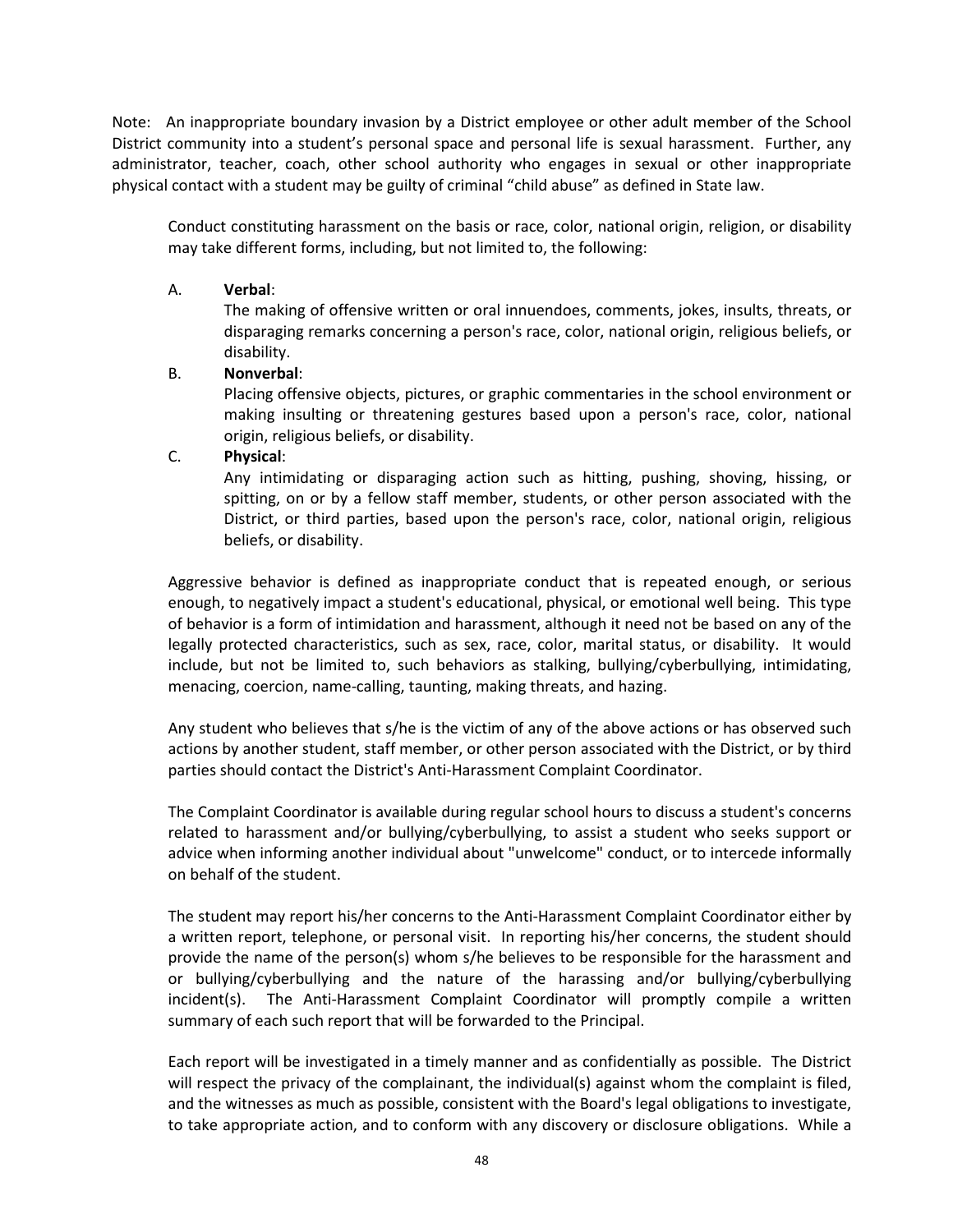charge is under investigation, no information will be released to anyone who is not involved with the investigation, except as may be required by law or in the context of a legal or administrative proceeding. All records generated under the terms of this policy shall be maintained as confidential to the extent permitted by law. All individuals involved in an investigation as either a witness, victim or alleged harasser and/or bully/cyberbully will be instructed not to discuss the subject outside of the investigation.

If an investigation reveals that a harassment and/or bullying/cyberbullying complaint is valid, appropriate remedial and or disciplinary action will be taken promptly to prevent the continuance of the harassment and/or bullying/cyberbullying or its recurrence.

Given the nature of harassing and/or bullying/cyberbullying behavior, the School recognizes that false accusations can have serious effects on innocent individuals. Therefore, all students are expected to act responsibly, honestly, and with the utmost candor whenever they present harassment and/or bullying/cyberbullying allegations or charges.

Some forms of sexual harassment of a student may reasonably be considered child abuse that must be reported to the proper authorities.

These guidelines shall not be interpreted to infringe upon the First Amendment rights of students (i.e., to prohibit a reasoned and civil exchange of opinions, or debate, that is conducted at appropriate times and places during the school day and is protected by State or Federal law).

Retaliation against any person who reports, is thought to have reported, files a complaint, or otherwise participates in an investigation or inquiry concerning allegations of harassment and/or aggressive behavior is prohibited and will not be tolerated. Such retaliation shall be considered a serious violation and independent of whether a complaint is substantiated. Suspected retaliation should be reported in the same manner as harassment and aggressive behavior. Making intentionally false reports about harassment or aggressive behavior for the purpose of getting someone in trouble is similarly prohibited and will not be tolerated. Retaliation and intentionally false reports may result in disciplinary action as indicated above.

Any one having further questions concerning prohibited behaviors and/or the complaint process should request a copy of Board policies 5517 and 5517.01.

#### **32. Hazing**

Performing any act, or coercing another, including the victim, to perform any act of initiation into any class, team, or organization, that causes or creates a substantial risk of causing mental or physical harm. Permission, consent, or assumption or risk by an individual subjected to hazing shall not lessen the prohibitions contained in this rule.

Hazing by any individual, school group, club, or team is not permitted. This includes any form of initiation that causes or creates a risk of causing mental or physical harm, no matter how willing the participant may be. Hazing activities are prohibited at any time in school facilities, on school property, and/or off school property but connected to activities or incidents that have occurred on school property.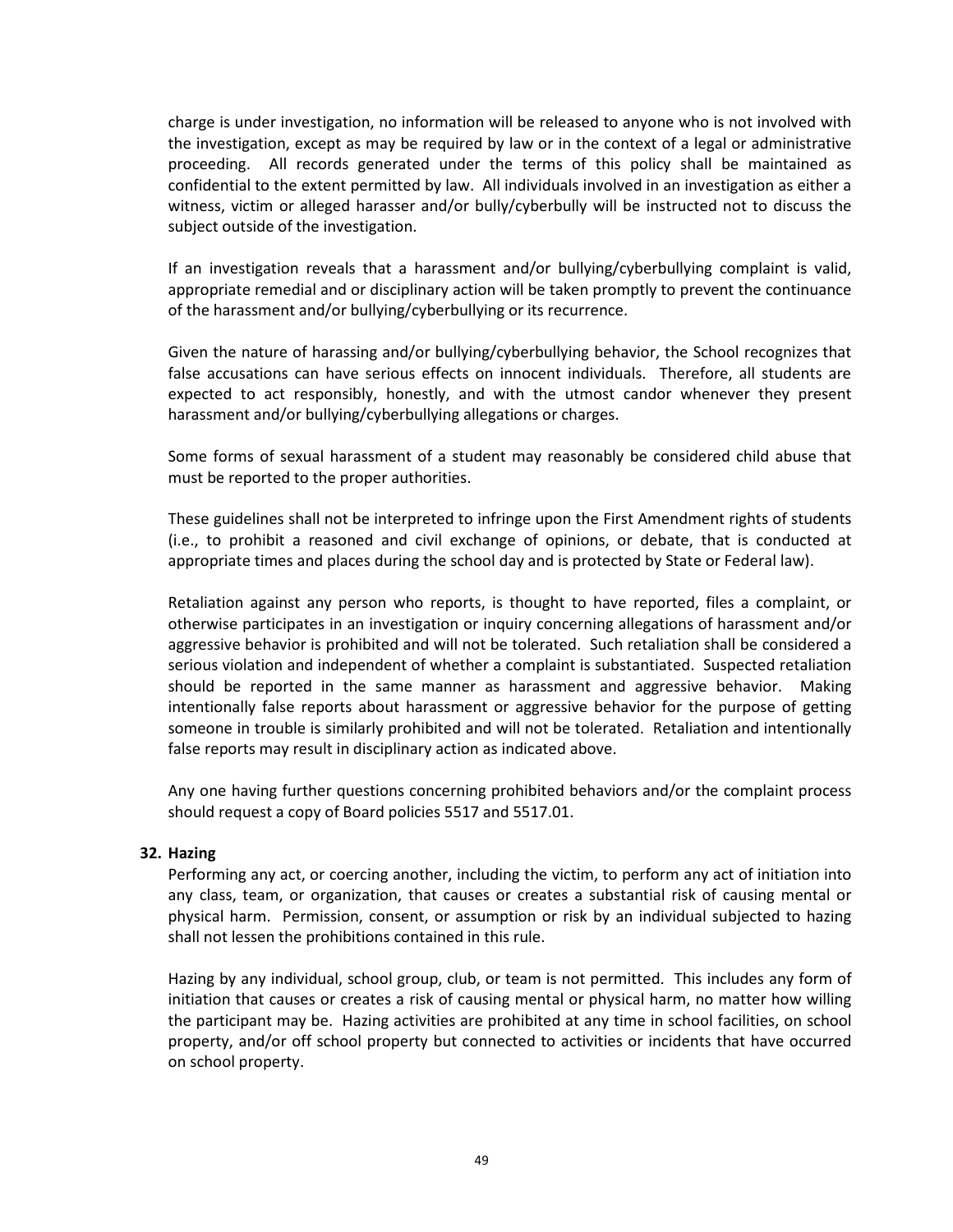All incidents of hazing must be reported immediately to any of the following individuals: the building principal or other administrator; teacher; coach; student club advisor/supervisor, and/or Superintendent. Students who engage in hazing may also be liable for civil and criminal penalties.

### **33. Violent Conduct**

Students may be expelled for up to one school year for committing an act at school, on other school property, at an interscholastic competition, extracurricular event, or any other school program, or directing an act at a Board official or employee, regardless of where or when that act may occur, or their property that would be a criminal offense if committed by an adult and results in serious physical harm to person(s) or property.

#### **34. Improper Dress**

Clothing may not include words or visuals that are lewd, obscene, disruptive, abusive, or discriminatory, or that advertise drugs, alcohol or tobacco. Dress or grooming that is disruptive of the classroom or school atmosphere is not allowed. Shoes must be worn at all times for health and safety reasons.

#### **35. Careless or Reckless Driving**

Driving on school property in such a manner as to endanger persons or property.

### **36. Burglary**

Entering a building or a specific area of a building without consent and with intent to commit a crime, or entering a building without consent and committing a crime.

#### **37. Fighting**

Engaging in adversarial physical contact (differentiated from poking, pushing, shoving or scuffling) in which one or the other party(ies) or both contributed to the situation by verbally instigating a fight and/or physical action. Promoting or instigating a fight (i.e., contributing to a fight verbally or through behavior).

#### **38. Lighting Incendiary Devices**

Unauthorized igniting of matches, lighters and other devices that produce flames.

### **39. Possession of Pornography**

Possessing sexually explicit material.

#### **40. Unauthorized use of vehicles**

Occupying or using vehicles during school hours without parental permission and/or school authorization.

### <span id="page-56-0"></span>*DISCIPLINE*

It is important to remember that the School's rules apply going to and from school, at school, on school property, at school-sponsored events, on school transportation, and on property not owned or controlled by the Board but that is connected to activities or incidents that have occurred on property owned or controlled by the Board. Furthermore, students may be disciplined for conduct that, regardless of where or when it occurs, is directed at a Board official or employee, or the property of such official or employee. In some cases, a student can be suspended from school transportation for infractions of school bus rules.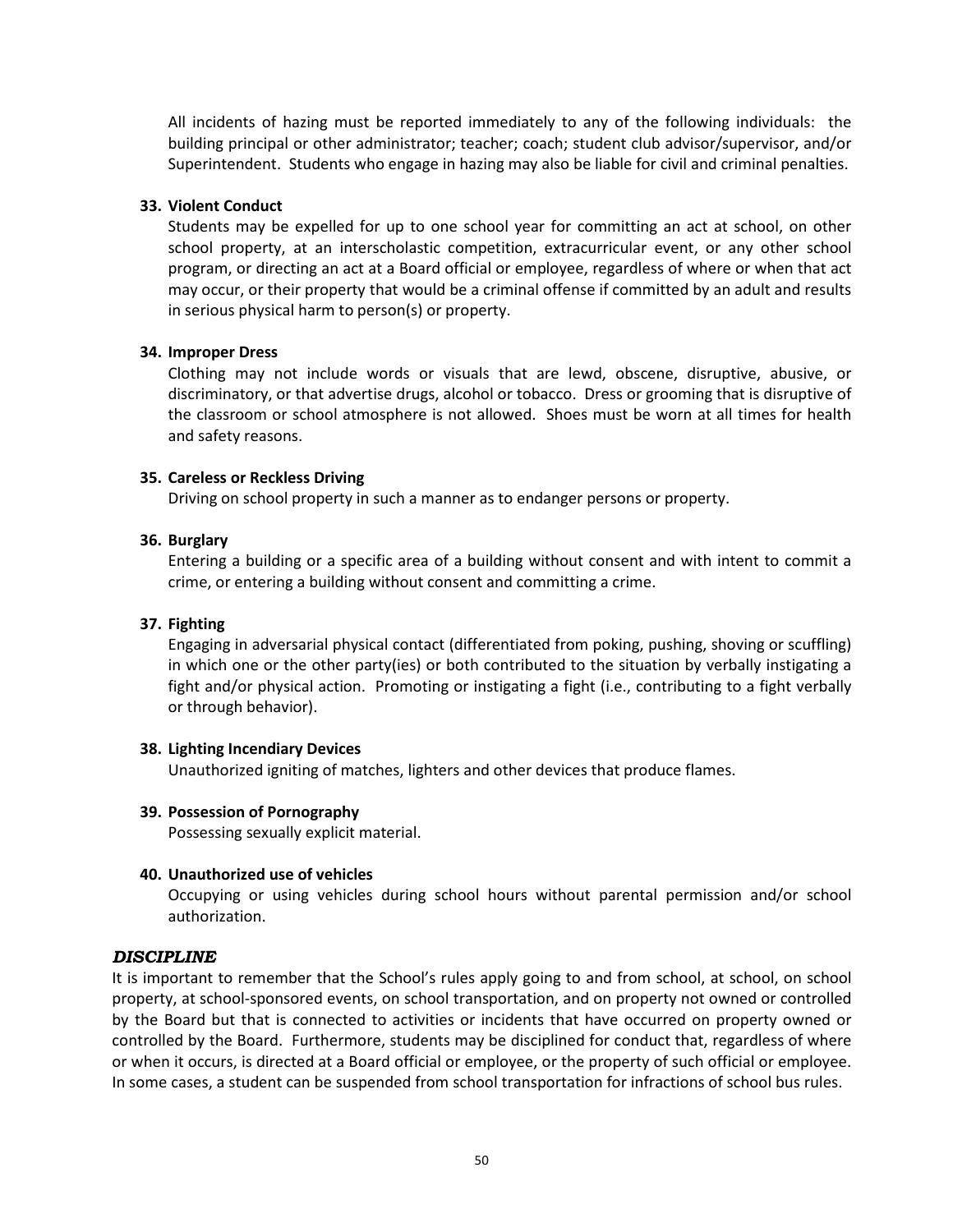The School is committed to providing prompt, reasonable discipline consistent with the severity of the incident. The consequences for misbehavior are designed to be fair, firm and consistent for all students in the School.

Because it is not possible to list every misbehavior that occurs, misbehaviors not listed above will be responded to as necessary by staff.

Two (2) types of discipline are possible, informal and formal.

#### **Informal Discipline**

Informal discipline takes place within the School. It could include:

writing assignments; change of seating or location; pre-school, lunch-time, or after-school detention; inschool discipline; Saturday school; or Alternative school;

# **Detentions**

A student may be detained after school or asked to come to school early by a teacher, after giving the student and his/her parents one day's notice. The student or his/her parents are responsible for transportation.

### **In-School Discipline**

Saturday school will be in session from 8:30 A.M. to 11:30 A.M.

Assigned students will attend a continuous 3 hour period. Each student shall arrive with sufficient educational materials to be busy during this 3 hour study period.

A student missing any portion of his/her assigned time in Detention, In-School Discipline, or Saturday School may be given an additional time. Failure to timely serve Detention, In-School Discipline or Saturday School assignment(s) may lead to suspension from school for a period not to exceed 3 days. Any such suspension shall be in accordance with District guidelines on suspension and expulsion.

The following rules apply to Detention**,** In-School Discipline and Saturday School:

Students are required to have class assignments with them.

Students are not to communicate with each other unless given permission to do so.

Students are to remain in their designated seats at all times unless permission is granted to do otherwise.

Students shall not be allowed to put their heads down or sleep.

No electronic communication devices, radios, CD/MP3 players, cards, magazines, or other entertainment/recreational articles or devices shall be allowed in the room.

No food or beverages shall be consumed.

Transportation to and from Saturday school is the student/parent's responsibility.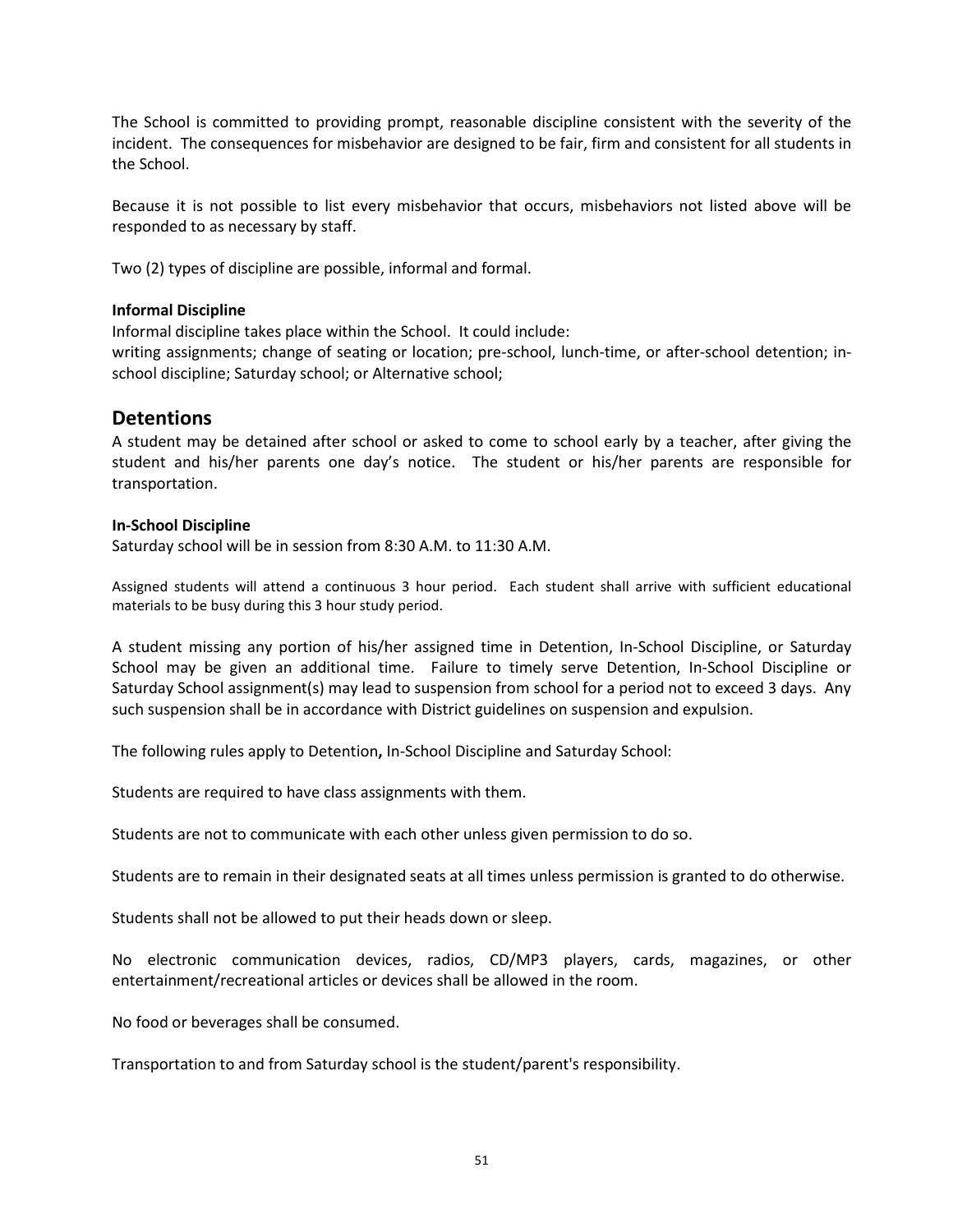#### **Formal Discipline**

Formal discipline involves removal of the student from school. It includes emergency removal for up to three (3) school days, suspension for up to ten (10) school days, expulsion for up to eighty (80) school days or the number of days remaining in a semester, whichever is greater, and permanent exclusion. Expulsions may carry over into the next school year. Any student who is expelled from school for more than twenty (20) days or for any period of time if the expulsion will extend into the following semester or school year will be provided with information about services or programs offered by public and private agencies that work toward improving those aspects of the student's attitude and behavior that contributed to the incident that gave rise to the student's expulsion. The Superintendent at his/her discretion may require/allow a student to perform community service in conjunction with or in place of an expulsion. The Superintendent may impose a community service requirement beyond the end of the school year in lieu of applying the expulsion to the following school year. Removal for less than one (1) school day without the possibility of suspension or expulsion may not be appealed. Suspension, expulsion, and permanent exclusion may be appealed.

Students being considered for suspension are entitled to an informal meeting with the building administrator prior to removal*.* Also, students being considered for expulsion are entitled to an informal meeting with the Superintendent or designee prior to removal. During the informal meeting, the student will be notified of the charges and given the opportunity to respond.

Students involved in co-curricular and extra-curricular activities such as band and athletics can lose their eligibility for violation of the School rules.

If a student commits a crime while under the School's jurisdiction, s/he may be subject to school disciplinary action as well as action through local law enforcement.

### <span id="page-58-0"></span>*DUE PROCESS RIGHTS*

Before a student is suspended, expelled, or permanently excluded from school, there are specific procedures that must be followed.

As long as the in-school discipline is served entirely in the school setting, it will not require any notice or meeting, or be subject to appeal.

### **Suspension from School**

When a student is being considered for a suspension, the administrator in charge will notify the student of the basis for the proposed suspension. The student will be given an opportunity to explain his/her view of the underlying facts. After that informal hearing, the Principal [or assistant principal or other administrator] will determine whether or not to suspend the student. If the decision is made to suspend the student, s/he and his/her parents will be given written notification of the suspension within one (1) day setting forth the reason for the suspension, the length of the suspension, and the process for appeal. The suspension may be appealed, within 14 days after receipt of the suspension notice, to the Superintendent's office. The request for an appeal must be in writing.

During the appeal process, the student shall not be allowed to remain in school.

If the appeal is heard by the Board's designee, the appeal shall be conducted in a private hearing. If the appeal is heard by the Board of Education, the appeal shall be conducted in executive session unless the student or his/her representative requests otherwise. A verbatim transcript will be made and witnesses will be sworn in prior to giving testimony. If the appeal decision is to uphold the suspension, the next step in the appeal process is to the Court of Common Pleas.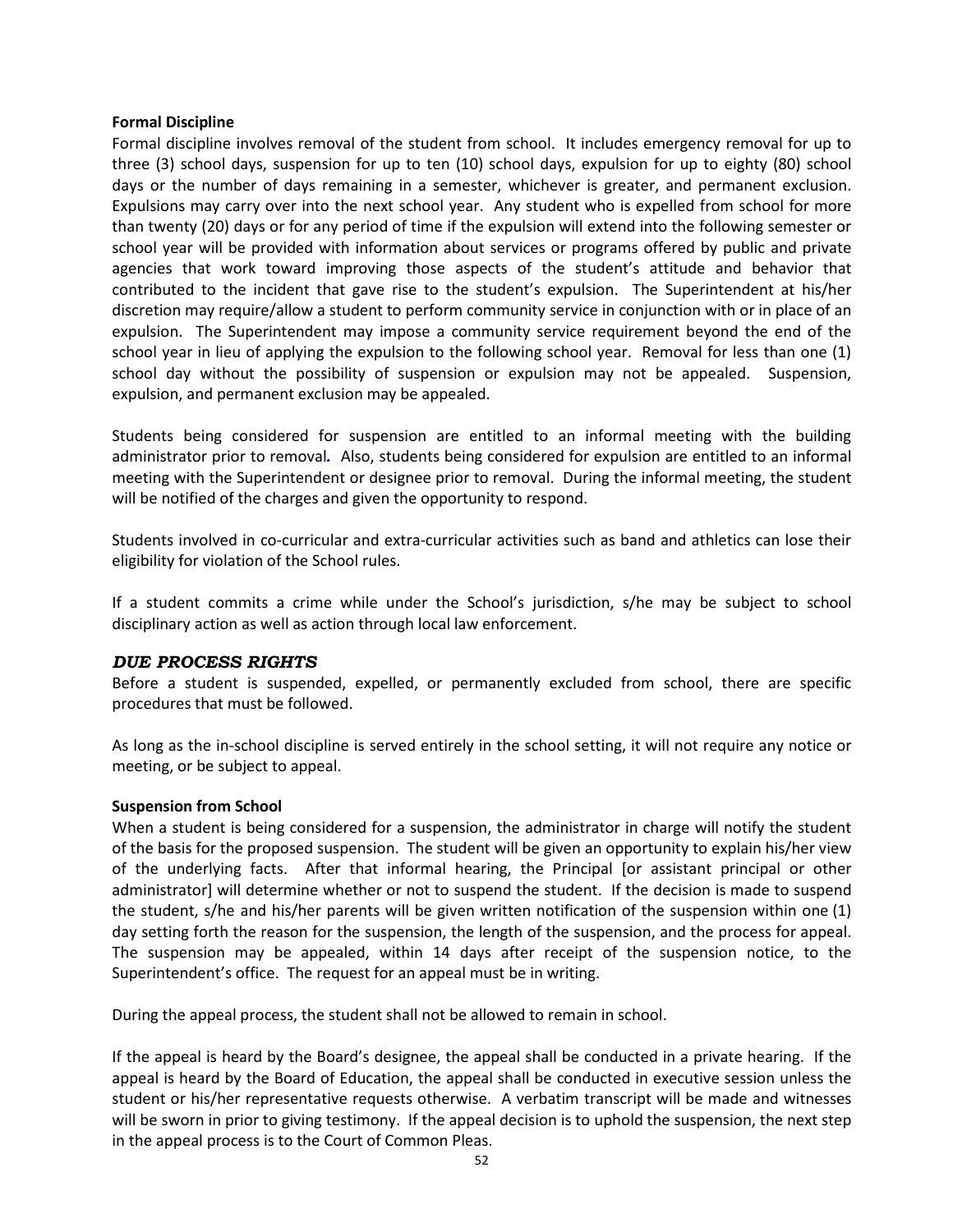#### **Emergency Removal**

If a student's presence poses a continuing danger to persons or property, or an ongoing threat of disrupting the academic process taking place either in a classroom or elsewhere on the school premises, the Superintendent, principal or assistant principal may remove the student from any curricular or extracurricular activity or from the school premises. A teacher may remove the student from any curricular or extracurricular activity under the teacher's supervision, but not from the premises.

If a teacher makes an emergency removal, the teacher will notify a building administrator of the circumstances surrounding the removal in writing immediately. No prior notice or hearing is required for any removal under this procedure. In all cases of normal disciplinary procedures where a student is removed from curricular or extracurricular activity for less than one school day, and is not subject to further suspension for expulsion, the following due process requirements do not apply.

If the emergency removal exceeds one (1) school day, then a hearing will be held on the next school day after the removal is ordered. Written notice of the hearing and the reasons for removal and any intended disciplinary action will be provided to the student, as soon as practical prior to the hearing. If the student is subject to an out of school suspension, the student will have the opportunity to appear at an informal hearing before the principal, assistant principal, Superintendent or a designee, and may challenge the reasons for the removal or otherwise explain his/her actions.

Within one (1) school day of the decision to suspend, written notification will be given to the parent(s)/guardian(s) or custodian(s) of the student. This notice will include the reasons for the suspension, the right of the student or his/her parent(s)/guardian(s) or custodian(s) to appeal to the Board or its designee, and the student's right to be represented in all appeal proceedings. If it is likely that the student may be subject to expulsion, the hearing will take place within three (3) school days and will be held in accordance with the procedures outlined in the Student Expulsion Policy. The person who ordered or requested the removal will be present at the hearing. In an emergency removal, a student may be kept from class until the matter of the alleged misconduct is resolved either by reinstatement, suspension or expulsion.

### **Expulsion from School**

When a student is being considered for expulsion, the student and parent will be provided with a formal notice of the proposed expulsion. This written notice will include the reasons for the intended expulsion, notification of the opportunity to appear in person before the Superintendent or the Superintendent's designee to challenge the reasons for the expulsion and/or explain the student's action, and notification of the time and place to appear. Students being considered for expulsion may be removed immediately. A hearing will be scheduled no earlier than three (3), nor no later than five (5) school days after the notice is given. Parents may request an extension of time for the hearing. The student may be represented by his/her parents, legal counsel, and/or by a person of his/her choice at the hearing.

In accordance with Board Policy 5610, the Superintendent shall initiate expulsion proceedings against a student who has committed an act that warrants expulsion under Board policy even if the student withdraws from school prior to the hearing or decision to impose the expulsion. The expulsion will be imposed for the same duration that it would have been had the student remained enrolled.

If a student is expelled, the student and the student's parents will be provided with written notice within one (1) school day of the imposed expulsion. The notice will include the reasons for the expulsion, the right of the student, or the student's parent(s)/guardian(s) or custodian(s) to appeal the expulsion to the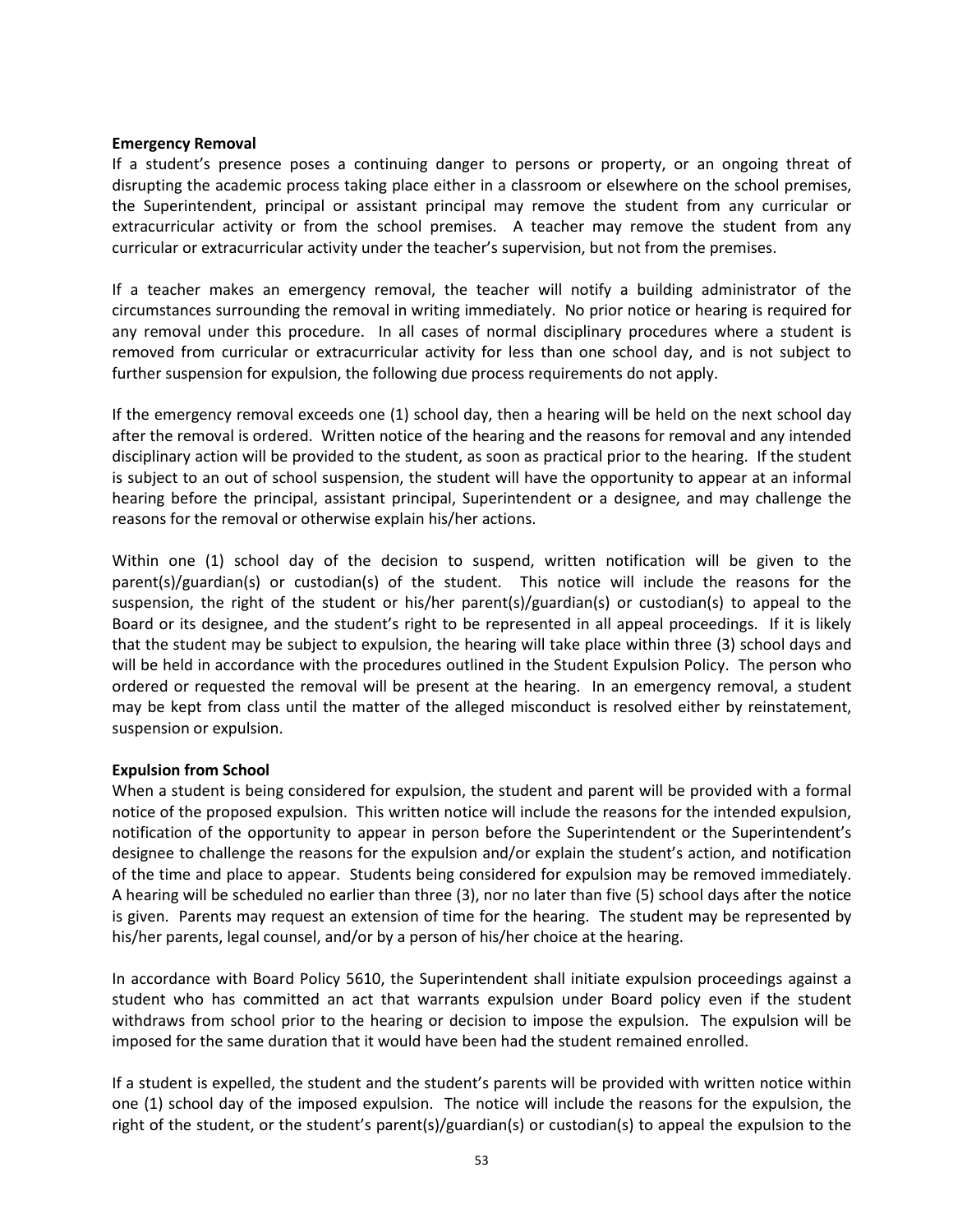Board or its designee, the right to be represented in all appeal proceedings, the right to be granted a hearing before the Board or its designee, and the right to request that the hearing be held in executive session.

Within 14 days after the Superintendent notifies the parents of the expulsion, the expulsion may be appealed, in writing, to the Board of Education or its designee. A hearing on the requested appeal will be formal with an opportunity for sworn testimony. If the expulsion is upheld on appeal, a student's parents may pursue further appeal to the Court of Common Pleas.

Students serving expulsions will not be awarded grades or credit during the period of expulsion. Expulsion for certain violations including use or possession of alcohol or drugs, may result in revocation of student's driver's license.

#### **Permanent Exclusion**

State law provides for the permanent exclusion of a student, 16 years of age or older who engages in certain criminal activity. Permanently excluded students may never be permitted to return to school anywhere in the State of Ohio. A permanent exclusion may be considered if the student is convicted or adjudicated delinquent for committing one or more of the following crimes while on the property of any Ohio school:

- A. conveying deadly weapons onto school property or to a school function;
- B. possessing deadly weapons onto school property or at a school function;
- C. carrying a concealed weapon onto school property or at a school function;
- D. trafficking in drugs onto school property or at a school function;
- E. murder, aggravated murder on school property or at a school function;
- F. voluntary or involuntary manslaughter on school grounds or at a school function;
- G. assault or aggravated assault on school property or at a school function;
- H. rape, gross sexual imposition or felonious sexual penetration on school grounds, or at a school function, when the victim is a school employee;
- I. complicity in any of the above offenses, regardless of the location.

This process is formal and may follow an expulsion with the proper notification to the parents.

#### **Discipline of Students with Disabilities**

Students with disabilities are entitled to the rights and procedures afforded by the Individuals with Disabilities Education Improvement Act (I.D.E.I.A.), and, where applicable, the Americans with Disabilities Act (A.D.A.), and/or Section 504 of the Rehabilitation Act of 1973.

#### **Suspension of Bus Riding/Transportation Privileges**

When a student is being considered for suspension of bus riding/transportation privileges, the administrator in charge will notify the student of the reason. The student will be given an opportunity to address the basis for the proposed suspension at an informal hearing. After that informal hearing, the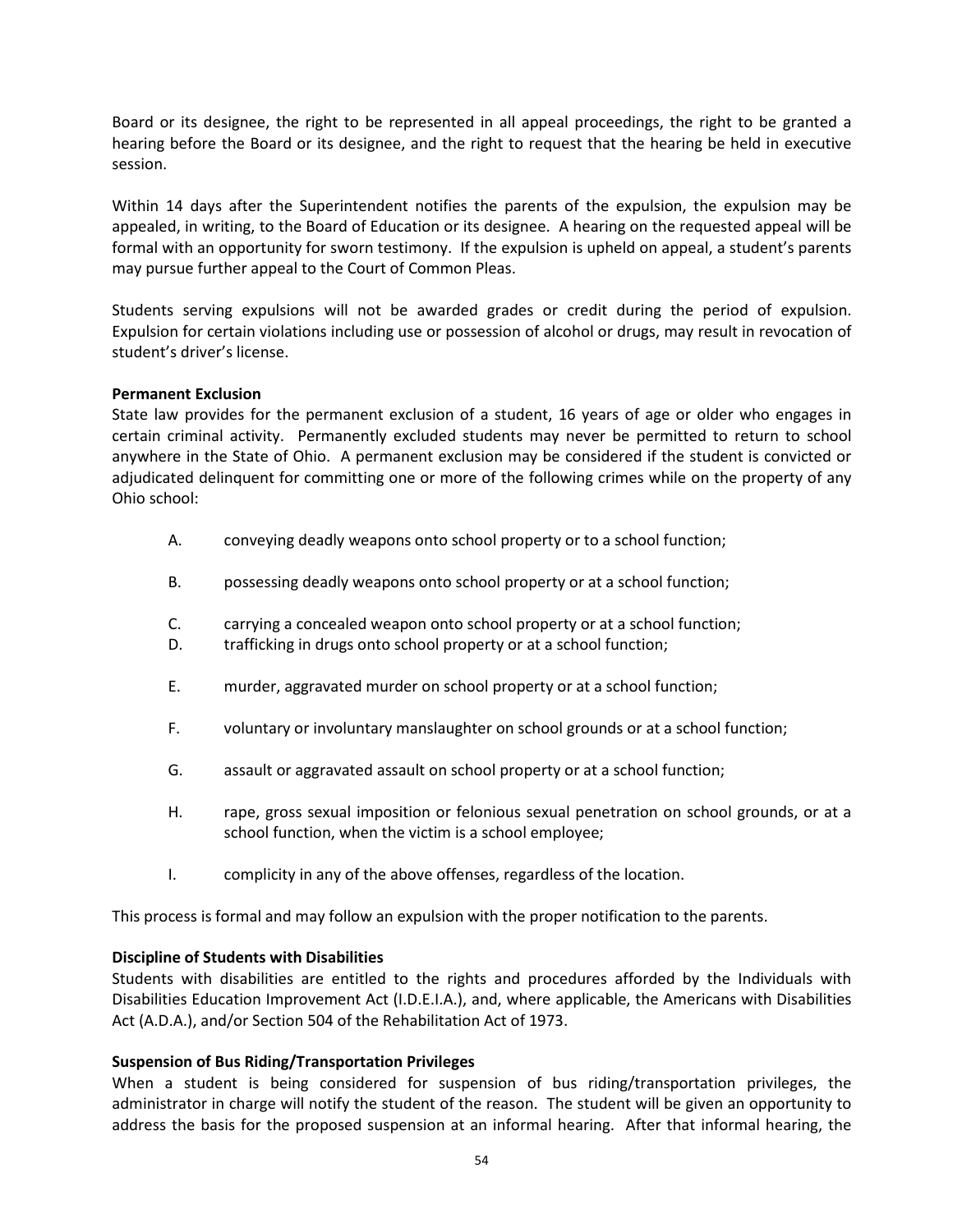principal [or assistant principal or other administrator] will decide whether or not to suspend his/her bus riding/transportation privileges for all or part of the school year.

If a student's bus riding/transportation privileges are suspended, s/he and his/her parents will be notified, in writing within one day, of the reason for and the length of the suspension.

# **Ironton City Schools Disciplinary Guidelines**

# **Step 1:**

Verbal warning and/or written notice Review of offense Conference with Principal/Counselor/Parent Loss of privilege(s) Make-up Time Lunch Detention

# **Step 2:**

Verbal warning and/or written notice Review of offense Conference with Principal/Counselor/Parent Loss of privilege(s) Minimum After School Detention or In School Suspension

### **Step 3:**

Verbal warning and/or written notice Review of offense Conference with Principal/Counselor/Parent Loss of privilege(s) Minimum Alternative School or Out of School Suspension Possible Expulsion

# *SEVERITY OF ACTION, OR PERSISTENT MISBEHAVIOR MAY RESULT IN STEPS 2 or 3 WITHOUT PRIOR STEPS BEING TAKEN.*

# *ANY PROHIBITED ITEMS WILL BE CONFISCATED.*

# *STUDENTS WITH DISABILITIES ARE SUBJECT TO APPLICABLE STATE AND FEDERAL LAW IN ADDITION TO THE STUDENT CODE OF CONDUCT. TO THE EXTENT ANY CONFLICT EXISTS, STATE AND/OR FEDERAL LAW WILL PREVAIL.*

# *DISCIPLINARY DECISION WILL BE DETERMINED BY CAMPUS ADMINISTRATORS, OR DESIGNEE.*

# *ANY VIOLATION OF THE STUDENT CODE OF CONDUCT NOT ADDRESSED IN THESE GUIDELINES WILL BE DETERMINED BY THE CAMPUS ADMINISTRATOR(S)*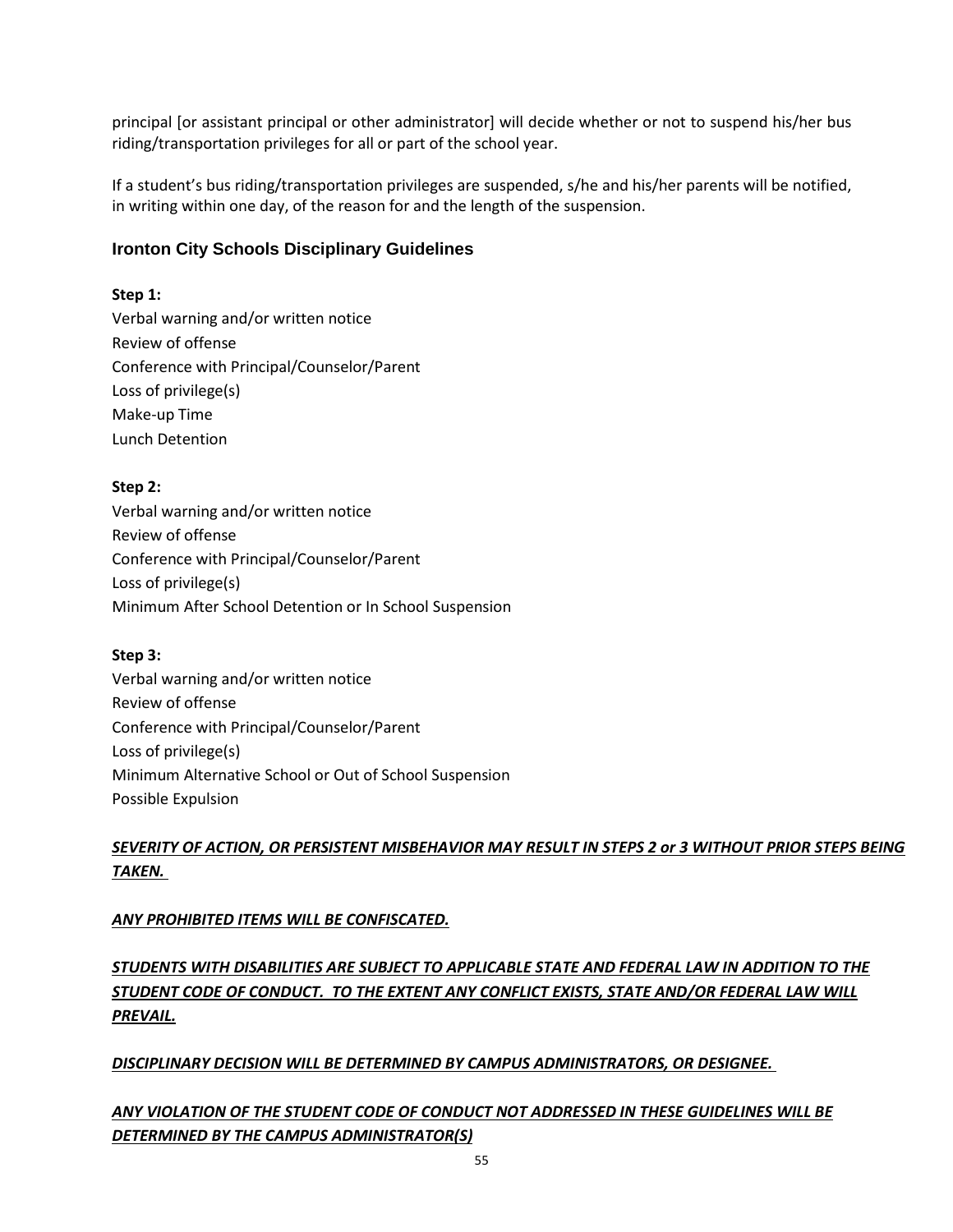# *Students will be expected to follow all specified instructions regarding safety and spacing regarding COVID-19. Any intentional violation of procedures will escalate disciplinary actions, falling in the category of disorderly conduct.*

| <b>Categories</b>                                                                     | <b>Offense</b> | Grades K-5                  | Grades 6-8                  | Grades 9-12                   | <b>EXTENSION</b>                                                  |
|---------------------------------------------------------------------------------------|----------------|-----------------------------|-----------------------------|-------------------------------|-------------------------------------------------------------------|
| Disorderly Conduct /<br>Insubordination                                               | 1st Offense    | Step 1                      | Step <sub>2</sub><br>1 Day  | Step 2<br>1 Day               |                                                                   |
|                                                                                       | 2nd Offense    | Step 1                      | Step <sub>2</sub><br>2 Days | Step <sub>2</sub><br>2 Days   |                                                                   |
|                                                                                       | 3rd Offense    | Step <sub>2</sub><br>3 Days | Step 3<br>3 Days            | Step 3<br>3 Days              |                                                                   |
| Student to student verbal<br>abuse, profanity, vulgar or<br>inappropriate language or | 1st Offense    | Step 1                      | Step 2<br>1 Day             | Step <sub>2</sub><br>1 Day    |                                                                   |
| behavior, obscene gesture.<br>Racial slur                                             | 2nd Offense    | Step 2<br>1 Day             | Step 3<br>3 Days            | Step 3<br>3 Days              |                                                                   |
|                                                                                       | 3rd Offense    | Step 3<br>3 days            | Step 3<br>5 days            | Step 3<br>5 days              |                                                                   |
| Cheating / Copying / Plagiarism                                                       | 1st Offense    | Step 1                      | Step 1                      | Step 1                        | May result in grade reductions                                    |
|                                                                                       | 2nd Offense    | Step 1                      | Step 3<br>3 days            | Step 3<br>3 days              | May result in grade reductions                                    |
|                                                                                       | 3rd Offense    | Step 2<br>3 days            | Step 3<br>5 days            | Step 3<br>5 days              | May result in grade reductions                                    |
| Sexual Harassment                                                                     | 1st Offense    | Step <sub>2</sub><br>3 days | Step 3<br>3 days            | Step 3<br>3 days              | Report to law enforcement. Possible<br>referral to CPS            |
|                                                                                       | 2nd Offense    | Step 3<br>3 days            | Step 3<br>5 days            | Step 3<br>5 days              | Report to law enforcement. Possible<br>referral to CPS            |
|                                                                                       | 3rd Offense    | Step 3<br>5 days            | Step 3<br>10 days           | Step 3<br>10 days             | Report to law enforcement. Possible<br>referral to CPS            |
| Possessed, purchased, used,<br>or accepted a tobacco product.                         | 1st Offense    | Step <sub>2</sub><br>2 days | Step 2<br>2 days            | Step <sub>2</sub><br>2 days   |                                                                   |
|                                                                                       | 2nd Offense    | Step 3<br>3 days            | Step 3<br>3 days            | Step 3<br>3 days              |                                                                   |
|                                                                                       | 3rd Offense    | Step 3<br>5 days            | Step 3<br>5 days            | Step 3<br>5 days              |                                                                   |
| Vaping / e-Cigarettes                                                                 | 1st Offense    | Step <sub>2</sub><br>3 days | Step 3<br>3 days            | Step 3<br>$3 \overline{days}$ | Possible referral to counseling<br>services/law enforcement/court |
|                                                                                       | 2nd Offense    | Step 3<br>3 days            | Step 3<br>5 days            | Step 3<br>$\overline{5}$ days | Possible referral to counseling<br>services/law enforcement/court |
|                                                                                       | 3rd Offense    | Step 3<br>5 days            | Step 3<br>$10 \text{ days}$ | Step 3<br>$10 \text{ days}$   | Possible referral to counseling<br>services/law enforcement/court |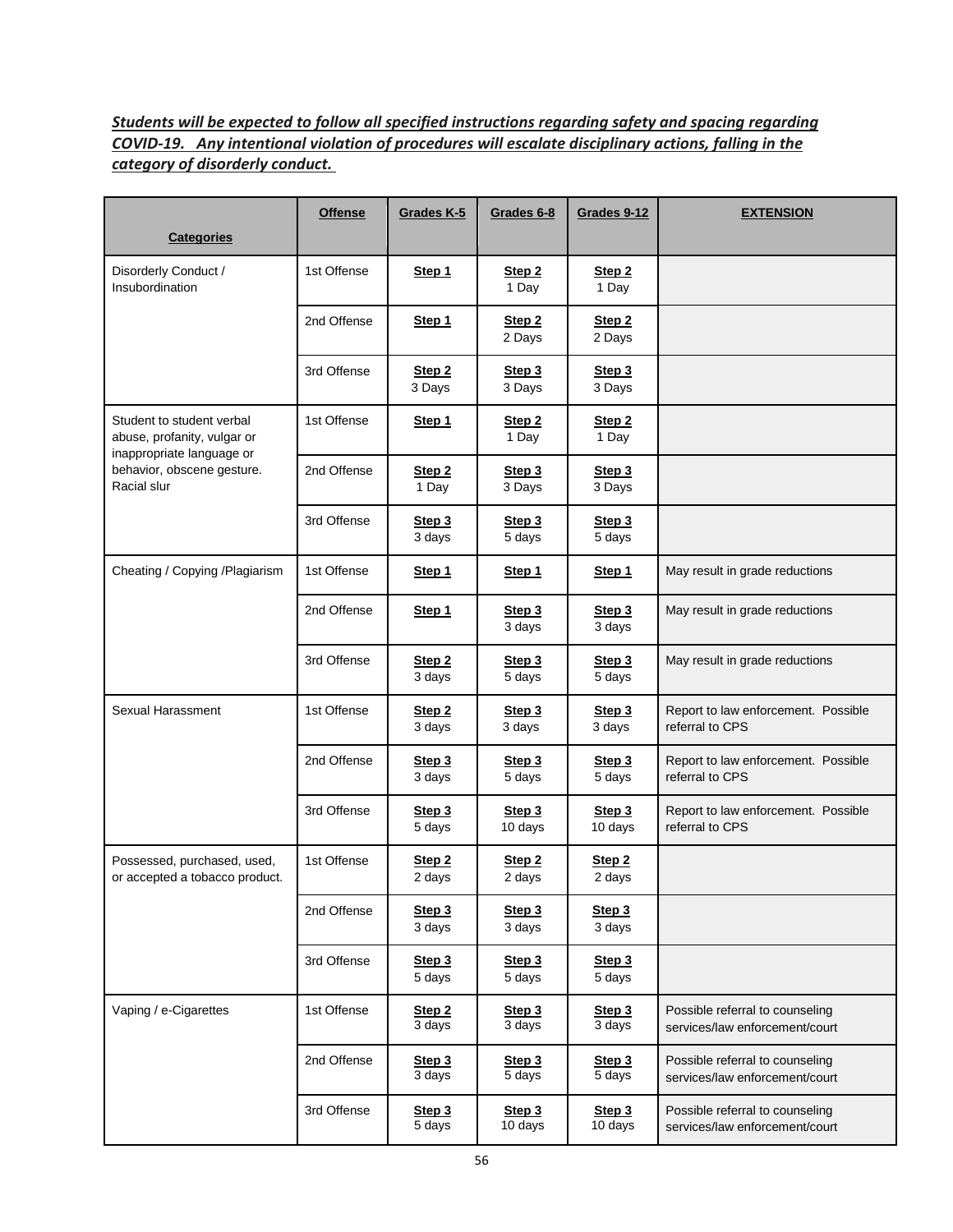| Defacing or damaging school<br>property          | 1st Offense | Step 1           | Step 3<br>3 days           | Step 3<br>3 days           | Report to law enforcement. Possible<br>referral to court. Restitution. |
|--------------------------------------------------|-------------|------------------|----------------------------|----------------------------|------------------------------------------------------------------------|
|                                                  | 2nd Offense | Step 1           | Step 3<br>5 days           | Step 3<br>5 days           | Report to law enforcement. Possible<br>referral to court. Restitution. |
|                                                  | 3rd Offense | Step 2<br>3 days | Step 3<br>10 days          | Step 3<br>10 days          | Report to law enforcement. Possible<br>referral to court. Restitution. |
| Fraud / Forgery                                  | 1st Offense | Step 1           | Step 1                     | Step <sub>2</sub>          |                                                                        |
|                                                  | 2nd Offense | Step 1           | Step 3<br>3 days           | Step 3<br>3 days           |                                                                        |
|                                                  | 3rd Offense | Step 2<br>3 days | Step 3<br>5 days           | Step 3<br>5 days           |                                                                        |
| <b>False Identification</b>                      | 1st Offense | Step 1           | Step 1                     | Step <sub>2</sub>          |                                                                        |
|                                                  | 2nd Offense | Step 1           | Step <sub>2</sub>          | Step <sub>2</sub>          |                                                                        |
|                                                  | 3rd Offense | Step 2<br>3 days | Step 3<br>3 days           | Step 3<br>3days            |                                                                        |
| Gambling                                         | 1st Offense | Step 1           | Step 1                     | Step <sub>2</sub>          |                                                                        |
|                                                  | 2nd Offense | Step 1           | Step <sub>2</sub><br>1 day | Step <sub>2</sub><br>1 day |                                                                        |
|                                                  | 3rd Offense | Step 2<br>3 days | Step 3<br>3 days           | Step 3<br>3 days           |                                                                        |
| Violation of Vehicle use on<br>district property | 1st Offense | N/A              | N/A                        | Step 3<br>3 days           | Parent conference. Report to Law<br>enforcement                        |
|                                                  | 2nd Offense | N/A              | N/A                        | Step 3<br>5 days           | Parent conference. Report to Law<br>enforcement                        |
|                                                  | 3rd Offense | N/A              | N/A                        | Step 3<br>10 days          | Report to Law enforcement. Loss of<br>driving privileges.              |
| Gang related activity or violence                | 1st Offense | Step 2<br>3 days | Step 3<br>3 days           | Step 3<br>3 days           | Parent conference. Possible law<br>enforcement and/or court referral.  |
|                                                  | 2nd Offense | Step 3<br>3 days | Step 3<br>5 days           | Step 3<br>5 days           | Parent conference. Possible law<br>enforcement and/or court referral.  |
|                                                  | 3rd Offense | Step 3<br>5 days | Step 3<br>10 days          | Step 3<br>10 days          | Parent conference. Possible law<br>enforcement and/or court referral.  |
| Truancy                                          | 1st Offense | Step 1           | Step 1                     | Step <sub>2</sub>          | Court referral and make-up time<br>required.                           |
|                                                  | 2nd Offense | Step 1           | Step 3<br>3 days           | Step 3<br>3 days           | Court referral and make-up time<br>required.                           |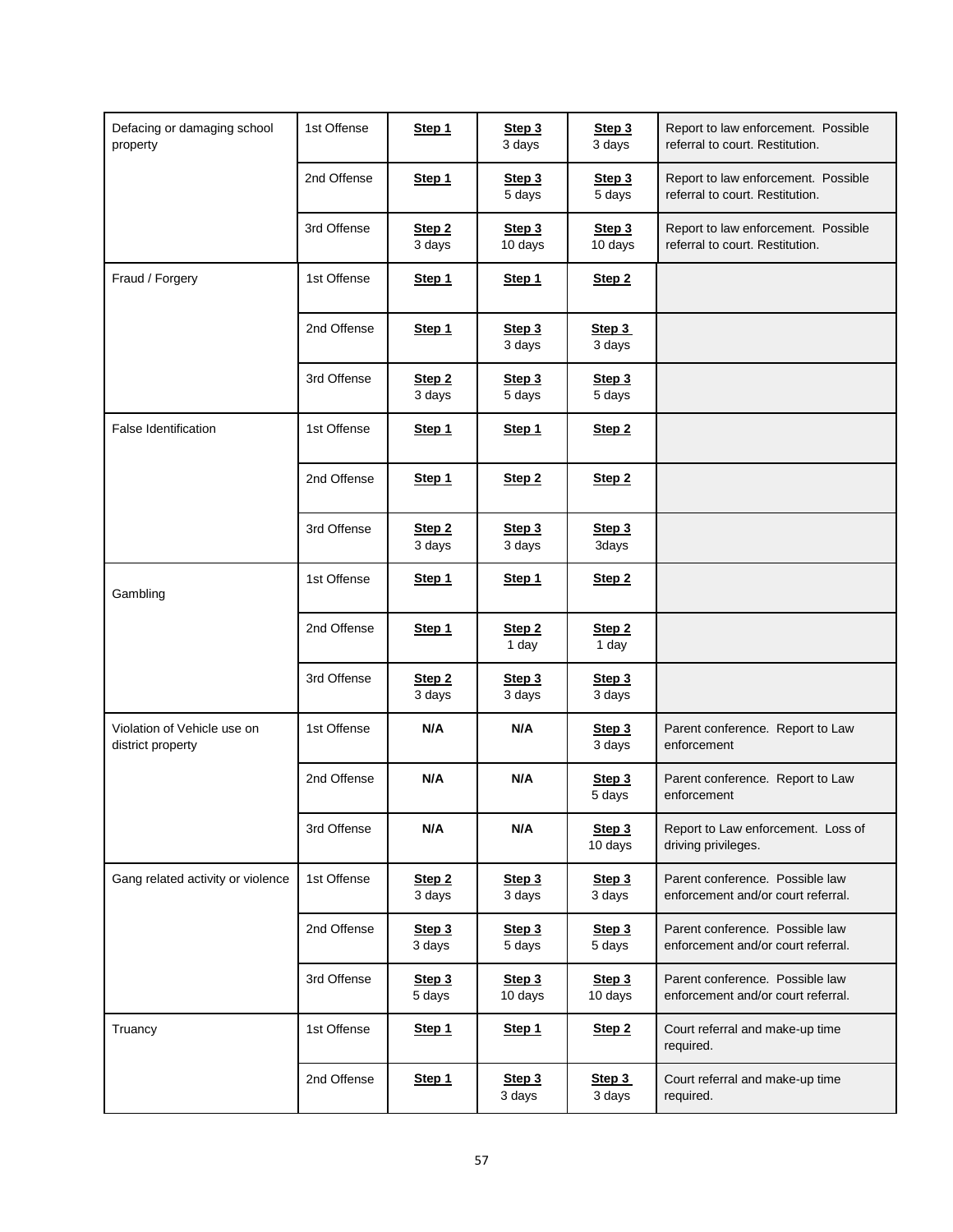|                                               | 3rd Offense | Step 1                      | Step 3<br>5 days            | Step 3<br>5 days           | Court referral and make-up time<br>required.                                |
|-----------------------------------------------|-------------|-----------------------------|-----------------------------|----------------------------|-----------------------------------------------------------------------------|
| Truancy (Period)                              | 1st Offense | N/A                         | Step 1                      | Step <sub>2</sub>          |                                                                             |
|                                               | 2nd Offense | N/A                         | Step 2                      | Step <sub>2</sub>          |                                                                             |
|                                               | 3rd Offense | N/A                         | Step <sub>2</sub><br>1 day  | Step 2<br>1 day            |                                                                             |
| <b>Excessive Tardies</b>                      | 1st Offense | Step 1                      | Step 1                      | Step <sub>2</sub>          |                                                                             |
|                                               | 2nd Offense | Step 1                      | Step 1                      | Step <sub>2</sub>          |                                                                             |
|                                               | 3rd Offense | Step 1                      | Step <sub>2</sub><br>3 days | Step 2<br>3 days           |                                                                             |
| Violation of District Vehicle<br><b>Rules</b> | 1st Offense | Step 1                      | Step 1                      | Step 1<br>5 days           | Bus Safety Class required grades K-8                                        |
|                                               | 2nd Offense | Step 1<br>3 days            | Step 1<br>5 days            | Step 1<br>10 days          | Bus Safety Class required grades K-8<br>Possible court referral grades 9-12 |
|                                               | 3rd Offense | Step 1<br>Year              | Step 1<br>Year              | Step1<br>Year              | Possible court referral grades 9-12                                         |
| Cell Phone                                    | 1st Offense | Step 1                      | Step 1                      | Step <sub>2</sub>          |                                                                             |
|                                               | 2nd Offense | Step 1                      | Step 2<br>1 day             | Step <sub>2</sub><br>1 day |                                                                             |
|                                               | 3rd Offense | Step <sub>2</sub><br>3 day  | Step <sub>2</sub><br>3 days | Step 3<br>3 days           |                                                                             |
| <b>Dress Code Violation</b>                   | 1st Offense | Step 1                      | Step 1                      | Step 1                     |                                                                             |
|                                               | 2nd Offense | Step 1                      | Step 1                      | Step <sub>2</sub>          |                                                                             |
|                                               | 3rd Offense | <b>Student</b><br>sent home | Step <sub>2</sub><br>2 days | Step 3<br>3 days           |                                                                             |
| Public Display of Affection                   | 1st Offense | Step 1                      | Step 1                      | Step 2                     |                                                                             |
|                                               | 2nd Offense | Step1                       | Step 1                      | Step 2                     |                                                                             |
|                                               | 3rd Offense | Step <sub>2</sub><br>1 day  | Step 2<br>1 day             | Step 2<br>1 day            |                                                                             |
| Fighting / Mutual Combat                      | 1st Offense | Step 2<br>3 days            | Step 3<br>3 days            | Step 3<br>3 days           | Possible law enforcement/court referral                                     |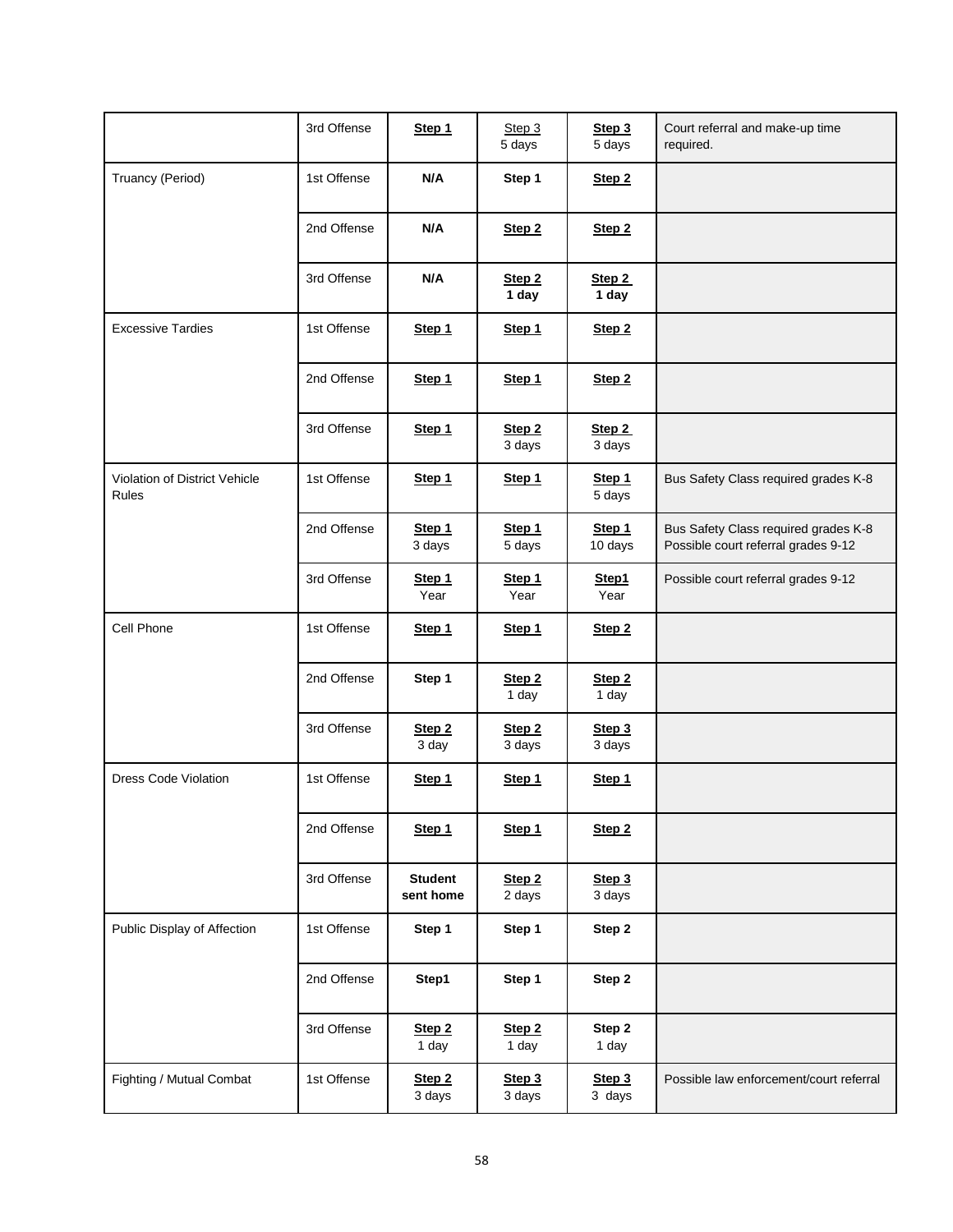|                                                                                                                | 2nd Offense                                                                                                                                                                                                                                                                                                | Step 3<br>3 days            | Step 3<br>5 days     | Step 3<br>5 days             | Possible law enforcement/court referral                            |  |
|----------------------------------------------------------------------------------------------------------------|------------------------------------------------------------------------------------------------------------------------------------------------------------------------------------------------------------------------------------------------------------------------------------------------------------|-----------------------------|----------------------|------------------------------|--------------------------------------------------------------------|--|
|                                                                                                                | 3rd Offense                                                                                                                                                                                                                                                                                                | Step 3<br>5 days            | Step 3<br>10 days    | Step 3<br>10 days            | Possible law enforcement/court referral                            |  |
| Student to employee or patrons,<br>verbal abuse, profanity, vulgar<br>or inappropriate language or<br>behavior | 1st Offense                                                                                                                                                                                                                                                                                                | Step 1                      | Step 3<br>3 days     | Step 3<br>3 day              | Possible law enforcement/court referral                            |  |
|                                                                                                                | 2nd Offense                                                                                                                                                                                                                                                                                                | Step 2<br>1 day             | Step 3<br>5 days     | Step 3<br>5 days             | Possible law enforcement/court referral                            |  |
|                                                                                                                | 3rd Offense                                                                                                                                                                                                                                                                                                | Step 3<br>3 days            | Step 3<br>10 days    | Step <sub>3</sub><br>10 days | Possible law enforcement/court referral                            |  |
| Theft                                                                                                          | 1st Offense                                                                                                                                                                                                                                                                                                | Step 1                      | Step 3<br>3 days     | Step 3<br>3 days             | Possible law enforcement/court referral.<br>Restitution.           |  |
| (Occurring at any ICS school<br>sponsored event or activity.)                                                  | 2nd Offense                                                                                                                                                                                                                                                                                                | Step 2<br>3 days            | Step 3<br>5 days     | Step 3<br>5 days             | Possible law enforcement/court referral.<br>Restitution.           |  |
|                                                                                                                | 3rd Offense                                                                                                                                                                                                                                                                                                | Step 3<br>3 days            | Step 3<br>10 days    | Step 3<br>10 days            | Possible law enforcement/court referral.<br>Restitution.           |  |
| Violent disorderly conduct                                                                                     | 1st Offense                                                                                                                                                                                                                                                                                                | Step 1                      | Step 3<br>3 days     | Step 3<br>3 days             | Possible law enforcement/court referral                            |  |
|                                                                                                                | 2nd Offense                                                                                                                                                                                                                                                                                                | Step <sub>2</sub><br>3 days | Step 3<br>5 days     | Step 3<br>5 days             | Possible law enforcement/court referral                            |  |
|                                                                                                                | 3rd Offense                                                                                                                                                                                                                                                                                                | Step 3<br>3 days            | Step 3<br>10 days    | Step 3<br>10 days            | Possible law enforcement/court referral                            |  |
| Possessed, used, distributed, or<br>was under the influence of an<br>alcoholic beverage.                       | 1st Offense                                                                                                                                                                                                                                                                                                | Step <sub>2</sub><br>2 days | Step 3<br>5-10 days* | Step 3<br>10 days            | Possible referral to counseling<br>services/law enforcement/court  |  |
|                                                                                                                | 2nd Offense                                                                                                                                                                                                                                                                                                | Step 3<br>3 days            | Step 3<br>10 days    | Step 3<br>10-45 days         | Possible referral to counseling<br>services*/law enforcement/court |  |
|                                                                                                                | 3rd Offense                                                                                                                                                                                                                                                                                                | Step 3<br>5 days            | Step 3<br>10-89 days | Step 3<br>10-89 days         | Possible referral to counseling<br>services/law enforcement/court  |  |
| <b>Breaking and Entering</b>                                                                                   | 1st Offense                                                                                                                                                                                                                                                                                                | Step 2<br>3 days            | Step 3<br>5 days     | Step 3<br>5 days             | Possible law enforcement/court referral.<br>Restitution.           |  |
|                                                                                                                | 2nd Offense                                                                                                                                                                                                                                                                                                | Step 3<br>3 days            | Step 3<br>5 days     | Step 3<br>5 days             | Possible law enforcement/court referral.<br>Restitution.           |  |
|                                                                                                                | 3rd Offense                                                                                                                                                                                                                                                                                                | Step 3<br>5 days            | Step 3<br>10 days    | Step 3<br>10 days            | Possible law enforcement/court referral.<br>Restitution.           |  |
| Violation of Technology and/or<br>Computer Acceptable Use<br>Policy                                            | Loss of network and computer privileges which may include<br>Restriction to school day use only OR<br>Restriction to use only in classroom under direct teacher supervision OR<br>Complete prohibition on the use of school computers or the computer network<br>Detention / Suspension and/or / Expulsion |                             |                      |                              |                                                                    |  |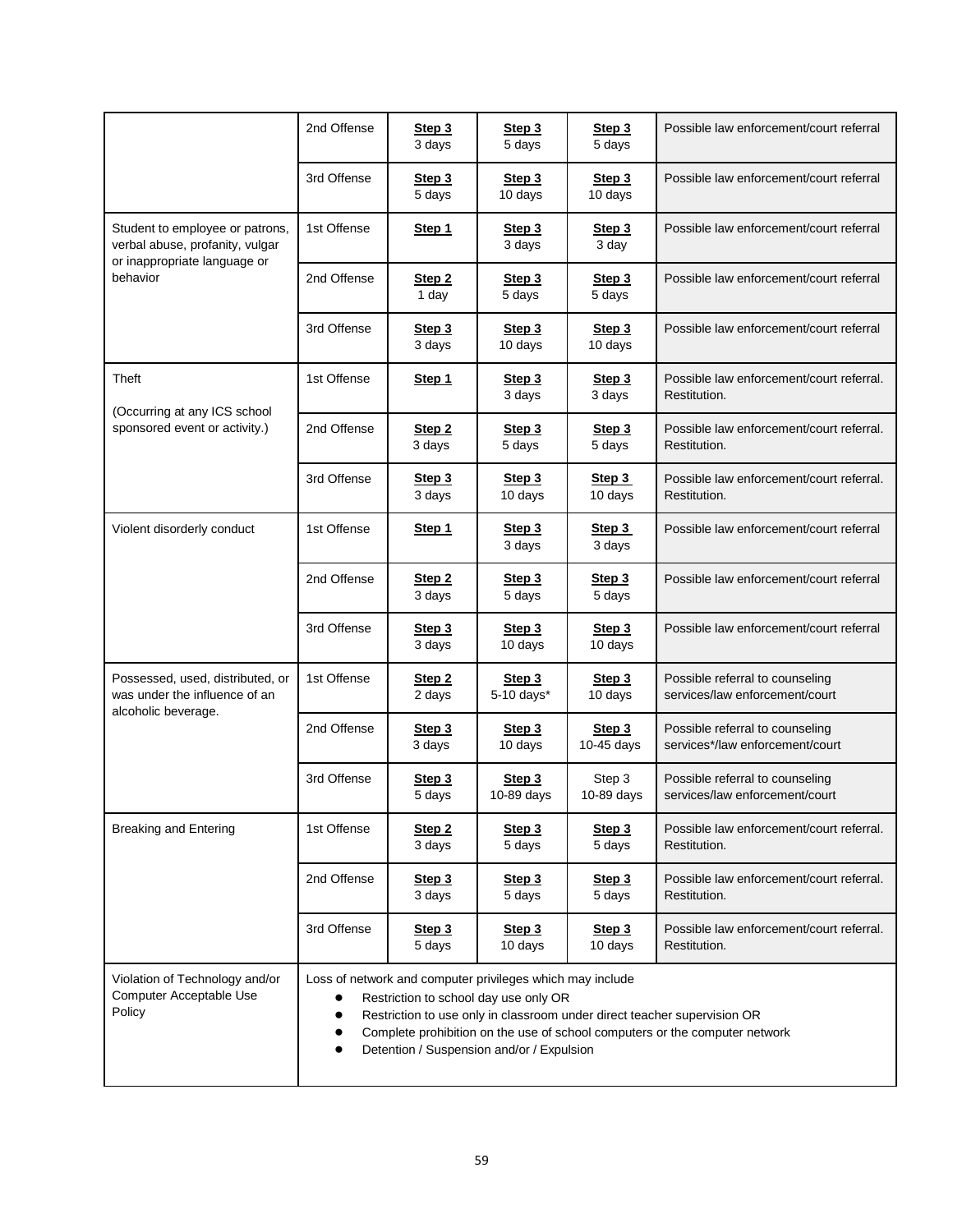| Hazing / Bullying                                                                                            | 1st Offense | Step 1                  | Step 3<br>3 days     | Step 3<br>3 days     |                                                                        |
|--------------------------------------------------------------------------------------------------------------|-------------|-------------------------|----------------------|----------------------|------------------------------------------------------------------------|
|                                                                                                              | 2nd Offense | Step 2<br>3 days        | Step 3<br>5 days     | Step 3<br>5 days     | Possible law enforcement/court referral.                               |
|                                                                                                              | 3rd Offense | Step 3<br>3 days        | Step 3<br>10 days    | Step 3<br>10 days    | Possible law enforcement/court referral.                               |
| Serious or persistent<br>misconduct in violation of the<br>Student Code of Conduct.                          | 1st Offense | Step 1                  | Step 3<br>5 days     | Step 3<br>5 days     | Possible law enforcement/court referral.                               |
|                                                                                                              | 2nd Offense | Step 2<br>3 days        | Step 3<br>10 days    | Step 3<br>10 days    | Possible law enforcement referral.<br>Behavior plan/Expulsion hearing. |
|                                                                                                              | 3rd Offense | Step 3<br>3 days        | Step 3<br>10-89 days | Step 3<br>10-89 days | Possible law enforcement referral.<br>Behavior plan/Expulsion hearing. |
| Weapons                                                                                                      | 1st Offense | Step 2<br>3 days        | Step 3<br>10-89 days | Step 3<br>10-89 days | Report to court/law enforcement<br>Immediate removal.                  |
|                                                                                                              | 2nd Offense | Step 3<br>3 days        | Step 3<br>10-89      | Step 3<br>10-89      | Report to court/law enforcement<br>Immediate removal.                  |
|                                                                                                              | 3rd Offense | Step 3<br>10-89 days    | Step 3<br>10-89 days | Step 3<br>10-89 days | Report to court/law enforcement<br>Immediate removal.                  |
| Possessed, used, distributed, or<br>was under the influence of<br>marijuana or other controlled<br>substance | 1st Offense | Step 2<br>2 days        | Step 3<br>5-10 days* | Step 3<br>10 days    | Possible referral to counseling<br>services/law enforcement/court      |
|                                                                                                              | 2nd Offense | Step 3<br>3 days        | Step 3<br>10 days    | Step 3<br>10-45 days | Possible referral to counseling<br>services*/law enforcement/court     |
|                                                                                                              | 3rd Offense | Step 3<br>5 days        | Step 3<br>10-89 days | Step 3<br>10-89 days | Possible referral to counseling<br>services/law enforcement/court      |
| Threats made to the school (ie.<br>bomb/shooting)                                                            | 1st Offense | <u>Step 3</u><br>3 days | Step 3<br>10 days    | Step 3<br>10 days    | Report to court/law enforcement.<br>Immediate removal. Restitution.    |
|                                                                                                              | 2nd Offense | Step 3<br>10 days       | Step 3<br>10-89 days | Step 3<br>10-89 days | Report to court/law enforcement.<br>Immediate removal. Restitution.    |
|                                                                                                              | 3rd Offense | Step 3<br>10-89 days    | Step 3<br>10-89 days | Step 3<br>10-89 days | Report to court/law enforcement.<br>Immediate removal. Restitution.    |

# <span id="page-66-0"></span>*SEARCH AND SEIZURE*

Administrators may search a student or his/her property (including vehicles, purses, knapsacks, gym bags, etc.) with or without the student's consent, whenever they reasonably suspect that a search will lead to the discovery of evidence of a violation of law or school rules. The extent of the search will be governed by the seriousness of the alleged infraction and the student's age. General housekeeping inspection of school property may be conducted with reasonable notice. Student lockers are the property of the District and students have no reasonable expectation of privacy in their contents or in the contents of any other District property including desks or other containers. School authorities may conduct random searches of the lockers and their contents at any time without announcement. Unannounced and random canine searches may also be conducted.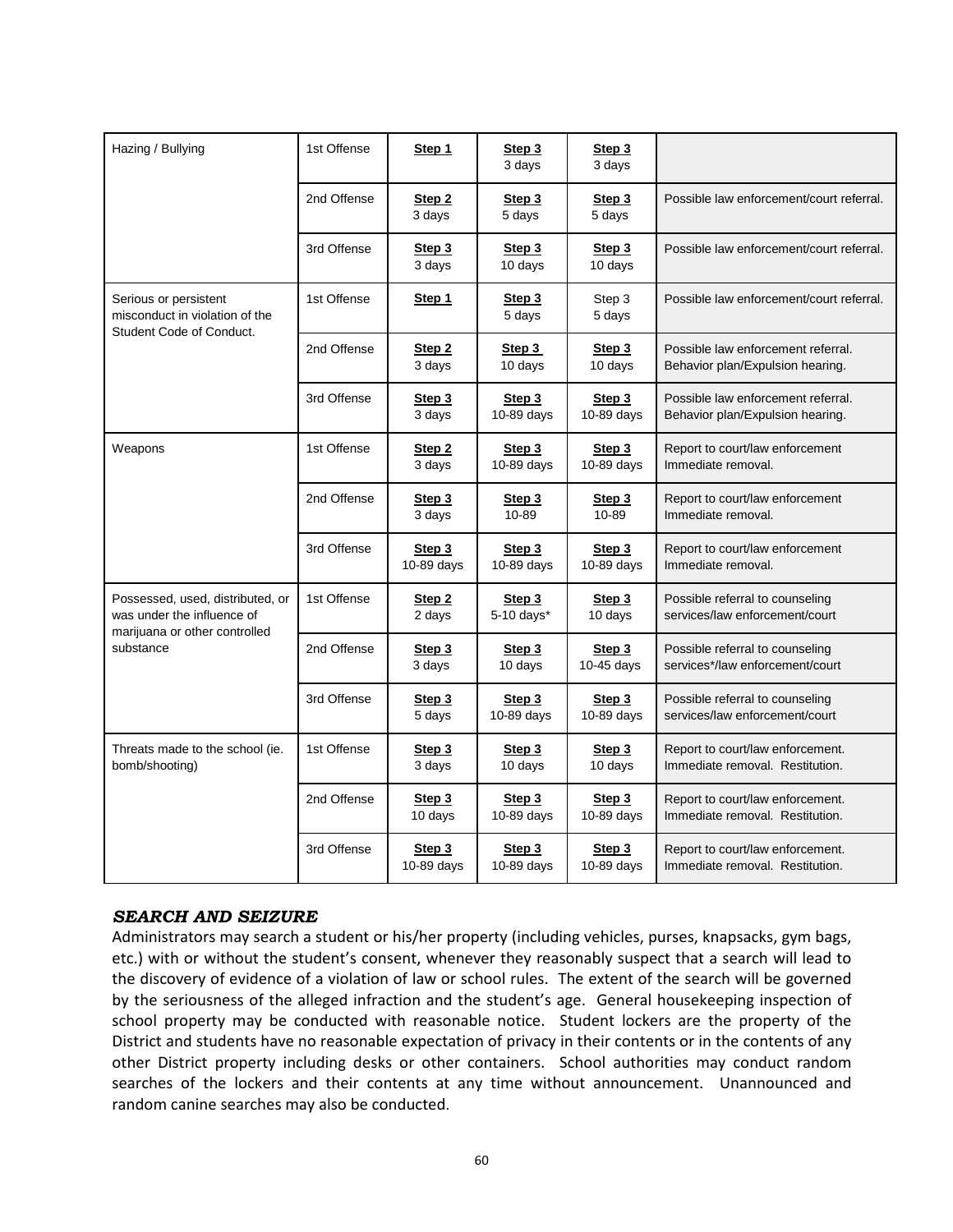Additionally, students have NO reasonable expectation of privacy in their actions in public areas including but not limited to, common areas, hallways, cafeterias, classrooms and gymnasiums. The District may use video cameras in such areas and on all school vehicles transporting students to and from regular and extracurricular activities.

Anything that is found in the course of a search may be used as evidence of a violation of school rules or the law, and may be taken, held or turned over to the police. The School reserves the right not to return items that have been confiscated.

# <span id="page-67-0"></span>*INTERROGATION OF STUDENTS*

The School is committed to protecting students from harm that may be connected with the school environment and also recognizes its responsibility to cooperate with law enforcement and public child welfare agencies. While the School believes these agencies should conduct their investigations off school property if possible, investigations can take place at school in emergency situations or if the violation being investigated occurred on school property.

Before students are questioned as witnesses or suspects in an alleged criminal violation, the building administrator will attempt to contact a parent prior to questioning and shall remain in the room during questioning.

If a student is questioned as the subject of alleged child abuse or neglect, the building administrator will attempt to contact a parent prior to questioning, and s/he (or a designated guidance counselor) will remain in the room during questioning. If the agency investigating the alleged child abuse or neglect suspects the parent is the perpetrator, neither parent will be contacted prior to questioning, but the building administrator (or a designated guidance counselor) will remain in the room during questioning.

If law enforcement or children's services agency removes a student from school, the building administrator will notify a parent.

# <span id="page-67-1"></span>*STUDENT RIGHTS OF EXPRESSION*

The School recognizes the right of students to express themselves. With the right of expression comes the responsibility to do so appropriately. Students may distribute or display, at appropriate times, nonsponsored, noncommercial written material and petitions; buttons, badges, or other insignia; clothing, insignia, and banners; and audio and video materials. All items must meet school guidelines.

- A. Material cannot be displayed if it:
	- 1. is obscene to minors, libelous, or pervasively indecent or vulgar;
	- 2. advertises any product or service not permitted to minors by law;
	- 3. intends to be insulting or harassing;
	- 4. intends to incite fighting; or
	- 5. presents a clear and present likelihood that, either because of its content or manner of distribution or display, it will cause or is likely to cause a material and substantial disruption of school or school activities, a violation of school regulations, or the commission of an unlawful act.
- B. Material may not be displayed or distributed during class periods, or between classes. Permission may be granted for display or distribution during lunch periods, and/or before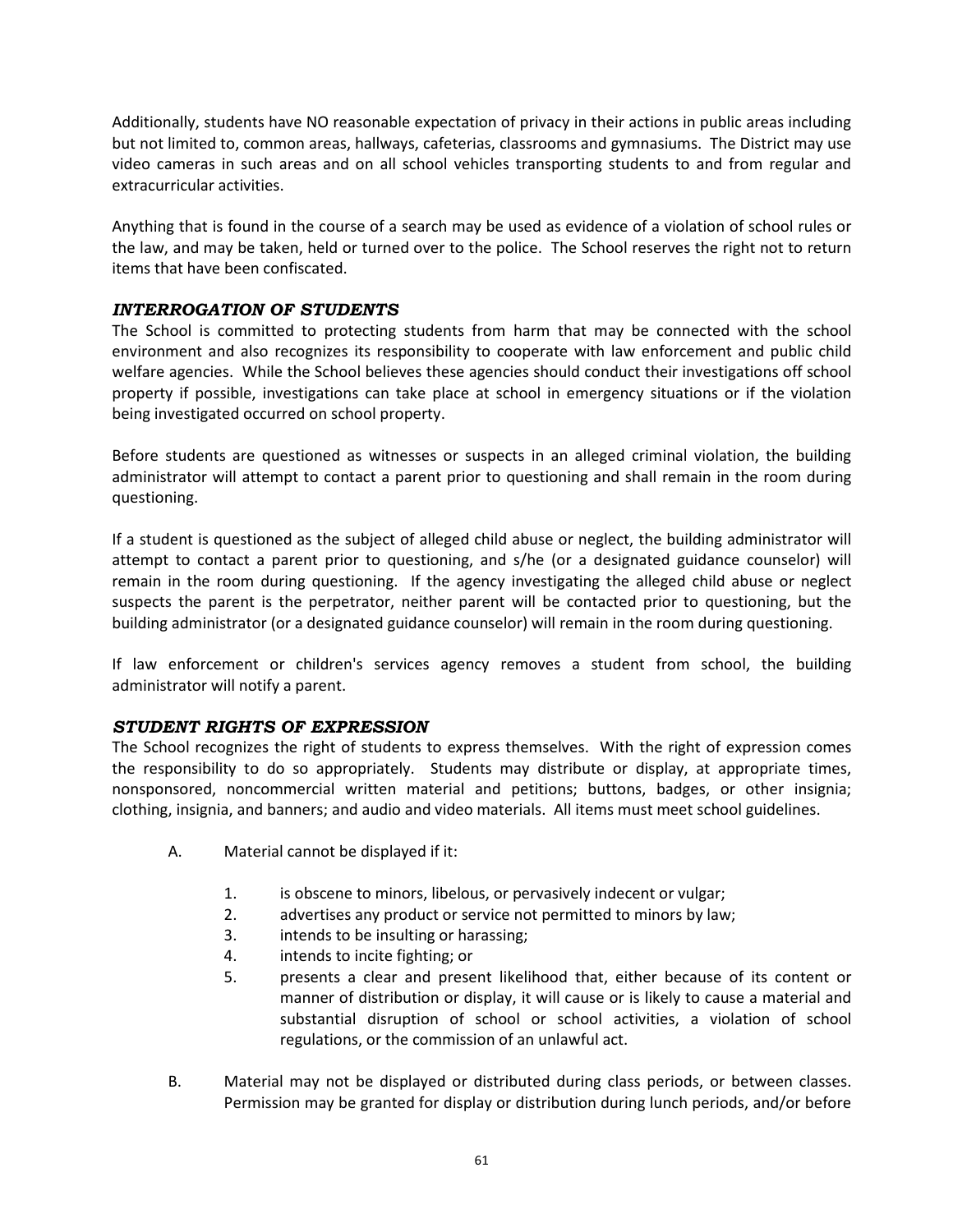or after school in designated locations, as long as exits are not blocked and there is proper access and egress to the building.

Students who are unsure whether materials they wish to display meet school guidelines may present them to the Superintendent twenty-four (24) hours prior to display.

#### **SECTION V - TRANSPORTATION**

### <span id="page-68-0"></span>*Bus Transportation to School*

The School provides transportation for all students who live farther than 1 mile from school. The transportation schedule and routes are available by contacting the Transportation Department at 532- 6705.

Students may only ride assigned buses and must board and depart from the bus at assigned bus stops. Students will not be permitted to ride unassigned buses for any reason other than an emergency, except as approved by the Principal and Transportation Director.

The principal and transportation director may approve a change in a student's regular assigned bus stop to address a special need. Parents should send a note to the principal stating the reason for the request and the duration of the requested change.

# <span id="page-68-1"></span>*Bus Conduct*

Students who are riding to and from school on District-provided transportation must follow all basic safety rules. This applies to school-owned buses as well as any contracted transportation.

The driver may assign seating or direct students in any reasonable manner to maintain transportation safety.

Students must comply with the following basic safety rules:

#### Prior to loading (on the road and at school)

Each student shall:

- be on time at the designated loading zone 10 minutes prior to scheduled stop;
- stay off the road at all times while walking to and waiting for school transportation;
- line up single file off the roadway to enter;
- wait until the school transportation is completely stopped before moving forward to enter;
- refrain from crossing a highway until the driver signals it is safe to cross;
- properly board and depart the vehicle;
- go immediately to a seat and be seated.

It is the parents' responsibility to inform the bus driver when their child will not be aboard school transportation. Drivers will not wait for students who are not at their designated stops on time.

### During the trip

Each student shall:

- remain seated while the school transportation is in motion;
- keep head, hands, arms, and legs inside the school transportation at all times;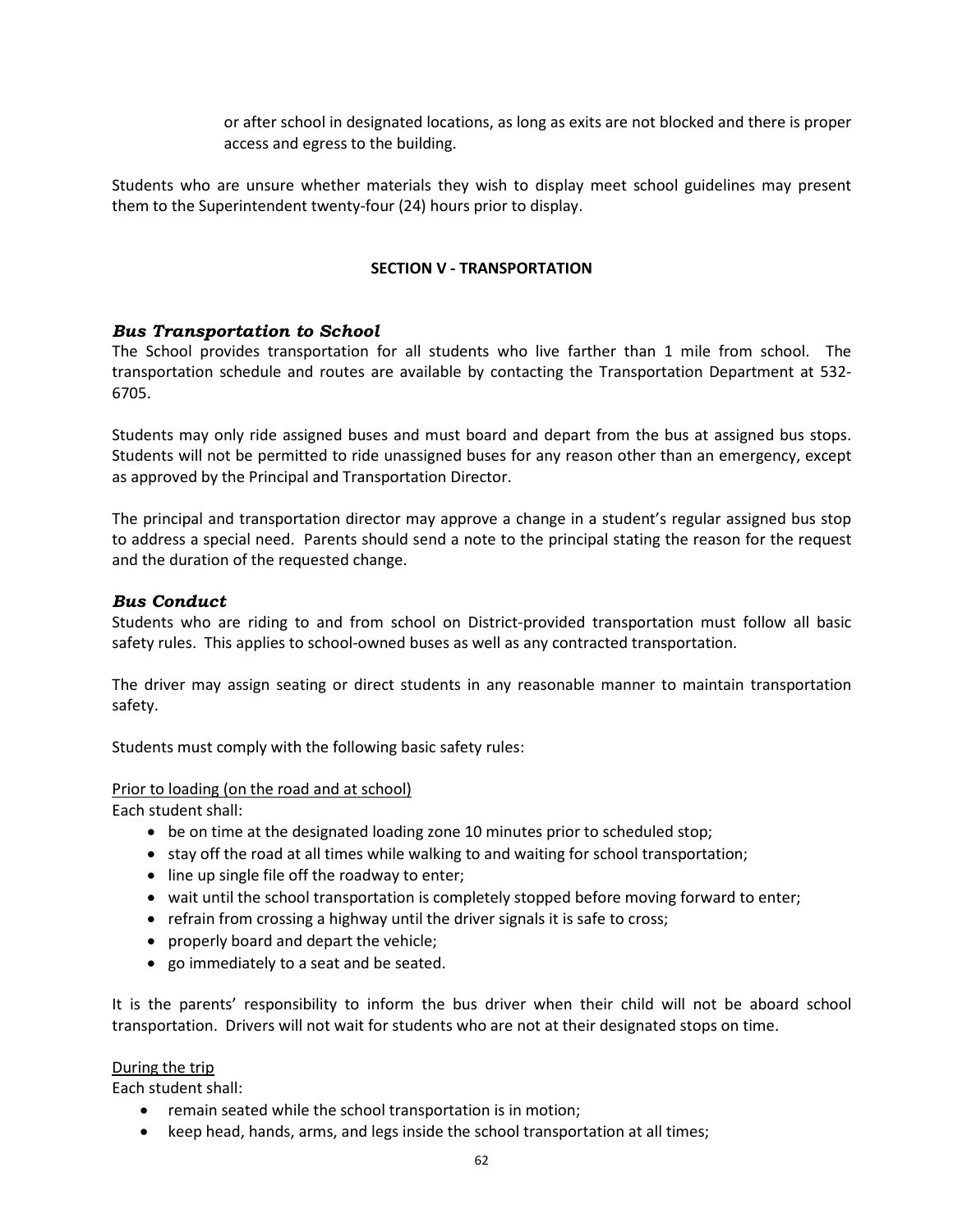- not push, shove or engage in scuffling;
- not litter in the school vehicle or throw anything in, into, or from the vehicle;
- keep books, packages, coats, and all other objects out of the aisle;
- be courteous to the driver and to other riders;
- not eat or play games, cards, etc.;
- not use nuisance devices (e.g., laser pointers) on the bus in a way that disrupts the safe transportation of students and/or endangers students or employees;
- not tamper with the school vehicle or any of its equipment (including, but not limited to emergency and/or safety equipment).

### Exiting the school vehicle

Each student shall:

- remain seated until the vehicle has stopped;
- cross the road, when necessary, at least 10 feet in front of the vehicle, but only after the driver signals that it is safe;
- be alert to a possible danger signal from the driver.

The driver will not discharge students at places other than their regular stop at home or at school unless s/he has proper authorization from school officials.

#### **Video recordings on School Buses**

The Board of Education has installed video cameras on school buses to monitor student behavior.

If a student misbehaves on a bus and his/her actions are recorded, the recording will be submitted to the Principal and may be used as evidence of misbehavior.

#### **Penalties for Infractions**

A student who misbehaves on the bus shall be disciplined in accordance with the Student Discipline Code and may lose the privilege of riding on the bus, or may be required to attend Bus Safety School.

### **Transportation of Students By Private Vehicle**

When transportation by District vehicle is either not available or feasible, there may be a need to provide transportation to students by private vehicle. However, no students will be permitted to ride in a private vehicle unless written consent is provided by each student's parent using Form 8660 F2 – Parental Consent for Transportation by Private Vehicle. Upon request, parents of participating students will be given the name of the driver, the owner of the vehicle, and the description of the vehicle.

### **Self-Transportation to School**

Driving to school is a privilege that can be revoked at any time. Students who are provided the opportunity to ride school transportation are encouraged to do so. Students and their parents assume full responsibility and liability for any transportation to and from school not officially provided by the School.

The following rules shall apply:

Students are required to obey the parking lot speed limit of 10 mph. All vehicles entering school property are subject to search and inspection.